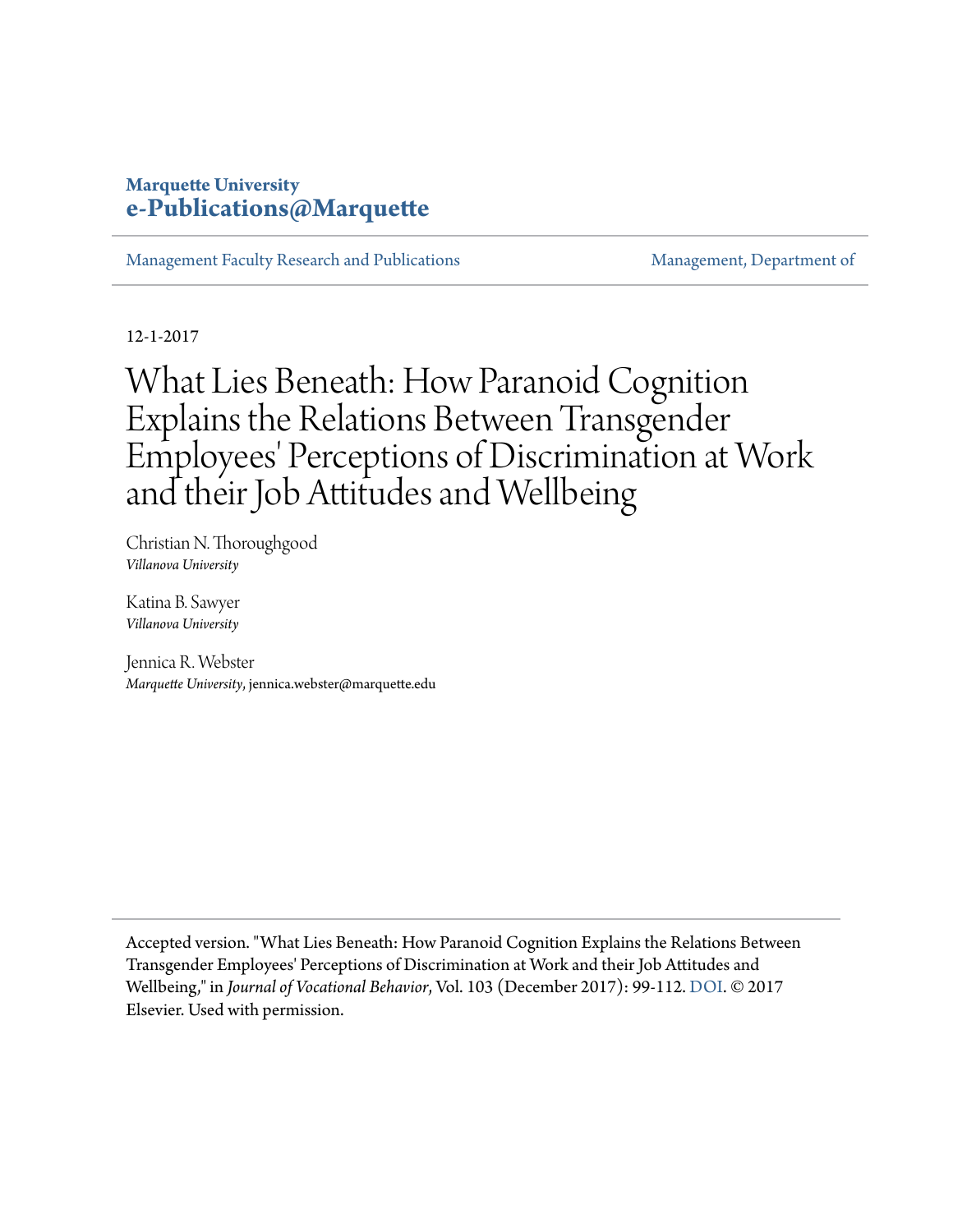**Marquette University**

## **e-Publications@Marquette**

## *Management Faculty Research and Publications/College of Business Administration*

*This paper is NOT THE PUBLISHED VERSION;* **but the author's final, peer-reviewed manuscript.** The published version may be accessed by following the link in th citation below.

*Journal of Vocational Behavior*, Vol. 103, Part A (December 2017): 99-112. [DOI.](https://doi.org/10.1016/j.jvb.2017.07.009) This article is © Elsevier and permission has been granted for this version to appear in [e-Publications@Marquette.](http://epublications.marquette.edu/) Elsevier does not grant permission for this article to be further copied/distributed or hosted elsewhere without the express permission from Elsevier.

# What Lies Beneath: How Paranoid Cognition Explains the Relations Between Transgender Employees' Perceptions Of Discrimination At Work And Their Job Attitudes And Wellbeing

Christian N. Thoroughgood

Villanova University, Department of Psychology, 800 E. Lancaster Avenue, Suite 119, St. Mary's Hall, Villanova, PA

Katina B. Sawyer

Villanova University, Department of Psychology, 800 E. Lancaster Avenue, Suite 119, St. Mary's Hall, Villanova, PA

Jennica R. Webster

Marquette University, College of Business Administration, 606 N. 13th Street, Milwaukee, WI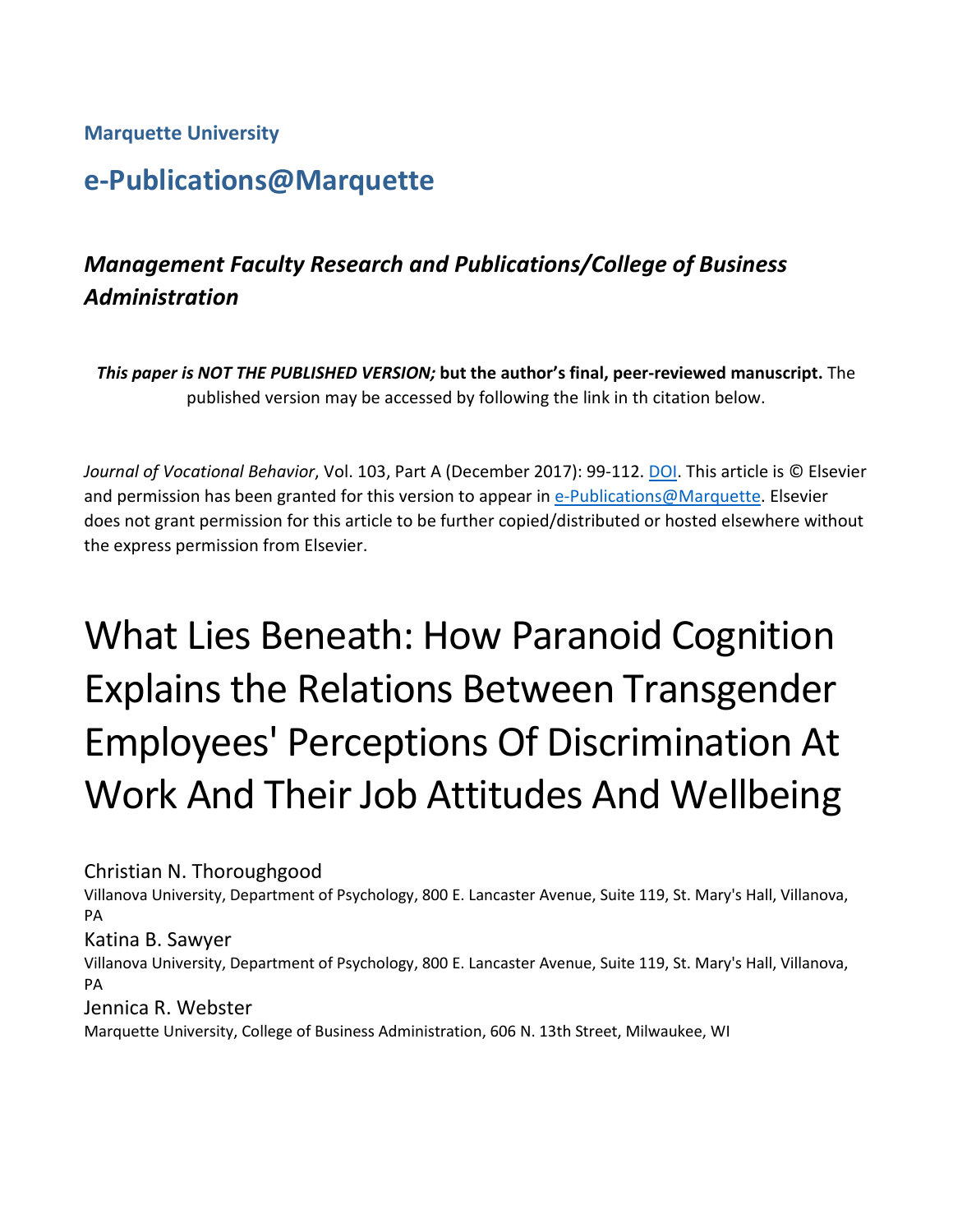## Abstract

With the recent public gender transitions of celebrities like Caitlin Jenner, greater visibility of [transgender](https://www.sciencedirect.com/topics/psychology/transgender) characters on television (e.g., *Transparent*), and controversial laws enacted in some U.S. states and cities banning transgender employees from accessing bathrooms that align with their [gender identities,](https://www.sciencedirect.com/topics/psychology/gender-identity) issues of gender expression have been thrust into the national spotlight. In order to promote greater awareness and acceptance of transgender people, greater knowledge of their life experiences is needed. Adding to a small, but growing, body of research on the work experiences of transgender individuals, the goal of the present study is to examine the cognitive processes that shape these individuals' experiences in the workplace. Drawing on existing theory and research on paranoia, we examine the role of *paranoid cognition*, defined by hypervigilance, [rumination,](https://www.sciencedirect.com/topics/psychology/rumination) and sinister attributional tendencies, in explaining the relations between transgender employees' perceptions of workplace discrimination and their job [attitudes](https://www.sciencedirect.com/topics/psychology/attitude) and psychological wellbeing. Our findings suggest that perceptions of transgender discrimination in the workplace are positively related to paranoid cognition at work; paranoid cognition is positively related to transgender employees' turnover intentions and emotional exhaustion and negatively related to their job satisfaction; and paranoid cognition at work mediates the relations between perceptions of discrimination and each of these outcomes. We conclude by discussing the implications of our results, as well as avenues for future research on the work experiences of transgender employees.

#### Keywords

Gender identity, Transgender, Paranoid cognition, Organizational paranoia, Workplace discrimination, Job attitudes and wellbeing

Despite a growing body of research on lesbian, gay, [bisexual,](https://www.sciencedirect.com/topics/psychology/bisexual) and [transgender](https://www.sciencedirect.com/topics/psychology/transgender) (LGBT) employees, comparatively fewer studies have examined the specific workplace experiences of transgender individuals. These individuals have typically been omitted from previous studies or grouped together with LGB employees, thereby assuming [gender identity](https://www.sciencedirect.com/topics/psychology/gender-identity) and [sexual orientation](https://www.sciencedirect.com/topics/psychology/sexual-orientation) are similar, or even identical, to one another [\(Sawyer,](https://www.sciencedirect.com/science/article/pii/S0001879117300684?via%3Dihub#bb0360)  [Thoroughgood, & Webster, 2016\)](https://www.sciencedirect.com/science/article/pii/S0001879117300684?via%3Dihub#bb0360). Yet, the term "transgender" does not refer to sexual preference, but rather to those who do not adhere to the traditional male-female binary or who feel their gender identity does not align with gendered expectations related to their birth sex [\(Budge et al., 2010,](https://www.sciencedirect.com/science/article/pii/S0001879117300684?via%3Dihub#bb0070) [Sawyer and Thoroughgood, 2017\)](https://www.sciencedirect.com/science/article/pii/S0001879117300684?via%3Dihub#bb0355). Because gender is likely the most fundamental social identity that people use to classify themselves and others [\(Bem, 1983,](https://www.sciencedirect.com/science/article/pii/S0001879117300684?via%3Dihub#bb0045) [Maccoby, 1988\)](https://www.sciencedirect.com/science/article/pii/S0001879117300684?via%3Dihub#bb0270), transgender individuals often face unique and difficult challenges at work that stem from their deviation from entrenched societal gender norms (e.g., conflicts related to their bathroom usage, backlash over transitioning genders, being "misgendered" by coworkers) and a general lack of public awareness compared to their LGB peers. As such, although LGB and transgender individuals may both encounter prejudice at work, some researchers argue that transgender employees' experiences deserve to be studied separate from those of sexual minorities (e.g., [Law et al., 2011,](https://www.sciencedirect.com/science/article/pii/S0001879117300684?via%3Dihub#bb0245) [Ruggs et al., 2013\)](https://www.sciencedirect.com/science/article/pii/S0001879117300684?via%3Dihub#bb0345).

Adding to a small, but growing, literature on [transgender](https://www.sciencedirect.com/topics/psychology/transgender) employees' work experiences (e.g., [Brewster et al.,](https://www.sciencedirect.com/science/article/pii/S0001879117300684?via%3Dihub#bb0055)  [2014,](https://www.sciencedirect.com/science/article/pii/S0001879117300684?via%3Dihub#bb0055) [Law et al., 2011,](https://www.sciencedirect.com/science/article/pii/S0001879117300684?via%3Dihub#bb0245) [Ruggs et al., 2015\)](https://www.sciencedirect.com/science/article/pii/S0001879117300684?via%3Dihub#bb0350), the goal of the present study is to explore the cognitions that shape these individuals' workplace experiences. Drawing on an established literature on paranoia (e.g., [Freeman et al.,](https://www.sciencedirect.com/science/article/pii/S0001879117300684?via%3Dihub#bb0155)  [2002,](https://www.sciencedirect.com/science/article/pii/S0001879117300684?via%3Dihub#bb0155) [Kramer, 1998,](https://www.sciencedirect.com/science/article/pii/S0001879117300684?via%3Dihub#bb0235) [Kramer, 2001\)](https://www.sciencedirect.com/science/article/pii/S0001879117300684?via%3Dihub#bb0240), we examine the role of *paranoid cognition* – defined by hypervigilance, [rumination,](https://www.sciencedirect.com/topics/psychology/rumination) and sinister attributional tendencies [\(Chan & McAllister, 2014\)](https://www.sciencedirect.com/science/article/pii/S0001879117300684?via%3Dihub#bb0090) – in explaining the relations between transgender employees' experiences of discrimination and their job [attitudes](https://www.sciencedirect.com/topics/psychology/attitude) and emotional health. Although often viewed as a product of factors internal to people (i.e., psychopathology), contemporary theory and research affords significantly greater attention to the environmental origins of paranoid thinking [\(Kramer, 1998,](https://www.sciencedirect.com/science/article/pii/S0001879117300684?via%3Dihub#bb0235) [Kramer, 2001\)](https://www.sciencedirect.com/science/article/pii/S0001879117300684?via%3Dihub#bb0240). As Kramer noted, the striking prevalence of paranoid thoughts in the general population suggests they are normal and often functional responses to highly uncertain social environments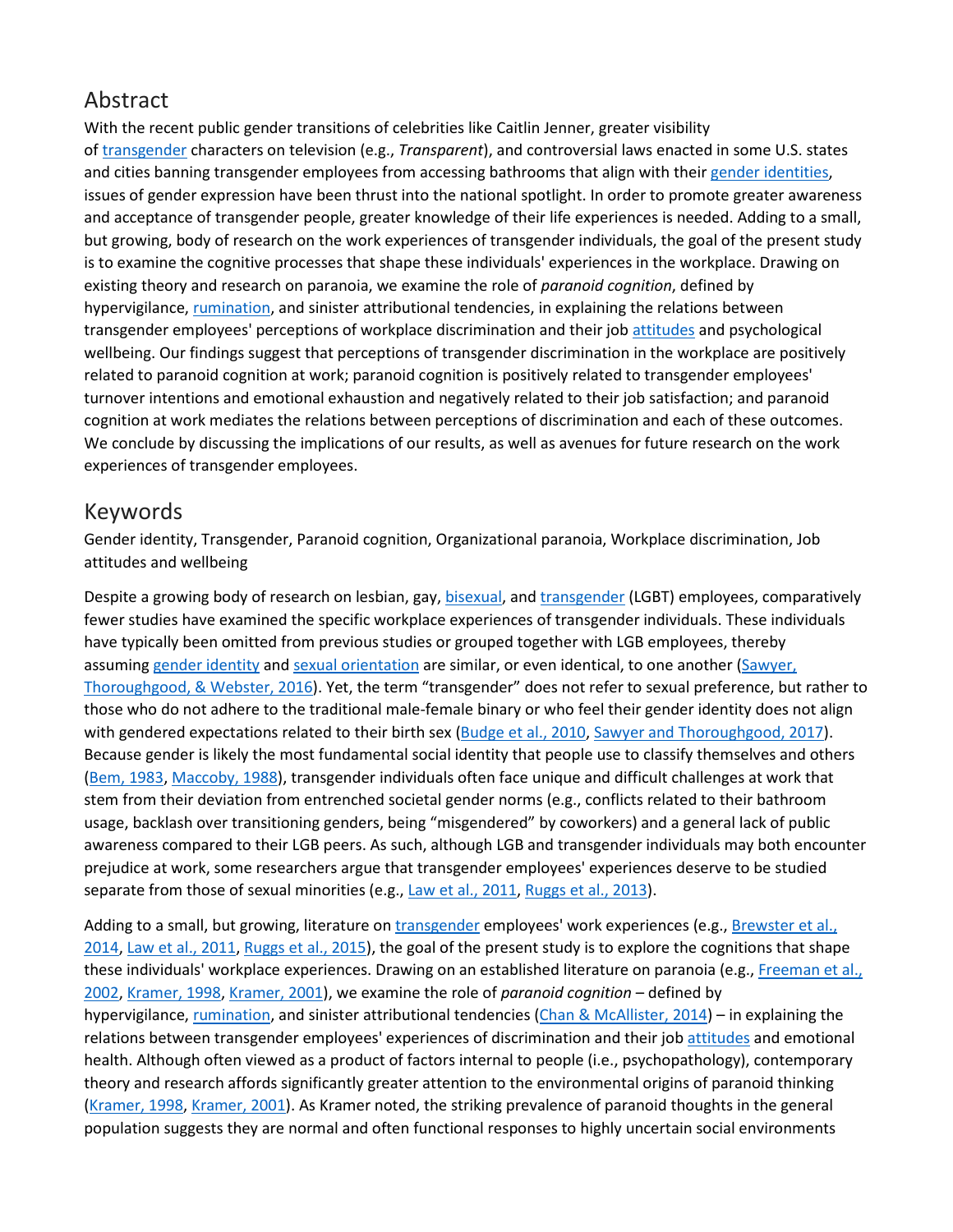where failures at threat detection may be highly costly, including the workplace. As such, it is important to view paranoid thinking not simply as a reflection of individuals and their mental makeup, but rather as a normal response that people of different backgrounds may experience under conditions of social threat and uncertainty. However, like other researchers (e.g., [Chan & McAllister, 2014\)](https://www.sciencedirect.com/science/article/pii/S0001879117300684?via%3Dihub#bb0090), we adopt the more qualified view that, although paranoid thought cycles may be functional to some degree, they tend to do more psychological harm than good to individuals.

This research is important for several reasons. First, by shedding light on the cognitions that may "lie beneath" [transgender](https://www.sciencedirect.com/topics/psychology/transgender) employees' perceptions of discrimination, the present study provides a foundation for more targeted theory and research related to transgender employees' workplace experiences. Indeed, recent findings from the National Transgender Discrimination Survey (NTDS; [National Center for Transgender Equality,](https://www.sciencedirect.com/science/article/pii/S0001879117300684?via%3Dihub#bb0310)  [2011\)](https://www.sciencedirect.com/science/article/pii/S0001879117300684?via%3Dihub#bb0310), the largest survey dedicated specifically to transgender people's lived experiences, revealed that 97% of respondents reported some form of [mistreatment](https://www.sciencedirect.com/topics/psychology/mistreatment) or discrimination at work. This is compared to an estimated 42% of gay employees who have experienced discrimination of some form in the workplace [\(Center for](https://www.sciencedirect.com/science/article/pii/S0001879117300684?via%3Dihub#bb2015)  [American Progress, 2012\)](https://www.sciencedirect.com/science/article/pii/S0001879117300684?via%3Dihub#bb2015). In particular, results of the NTDS showed that 50% of participants reported being harassed at work; 47% reported an adverse job outcome, including being fired or denied a promotion; 32% felt forced to act "traditionally gendered" to keep their jobs; and 22% were denied access to appropriate bathrooms. As such, despite federal provisions prohibiting discrimination based on gender under the U.S. Equal Employment Opportunity Commission, as well as many state and local laws, for many transgender people, going to work is a highly stressful experience, of which we know little about from a psychological perspective. Specifically, prior studies have examined antecedents (e.g., organizational policies, coworker support; Ruggs et [al., 2015\)](https://www.sciencedirect.com/science/article/pii/S0001879117300684?via%3Dihub#bb0350) and consequences of perceived transgender discrimination (or a lack of organizational support) (e.g., job dissatisfaction, anxiety; [Brewster et al., 2012,](https://www.sciencedirect.com/science/article/pii/S0001879117300684?via%3Dihub#bb0050) [Law et al., 2011\)](https://www.sciencedirect.com/science/article/pii/S0001879117300684?via%3Dihub#bb0245). However, the psychological processes that explain *why* these perceptions may be related to negative outcomes, including diminished job [attitudes](https://www.sciencedirect.com/topics/psychology/attitude) and wellbeing, are not well understood. As [Hatzenbuehler \(2009\)](https://www.sciencedirect.com/science/article/pii/S0001879117300684?via%3Dihub#bb0185) noted, a more holistic understanding of stigma's compounding effects "must take into account both group-specific [stressors](https://www.sciencedirect.com/topics/psychology/stressors) and general psychological processes … exclusive focus on either of these processes alone – without consideration of their interrelationships – may hinder the development of effective theory..." (p. 707). Further, because transgender employees tend to experience greater discrimination compared to their LGB peers [\(Center for American Progress, 2012\)](https://www.sciencedirect.com/science/article/pii/S0001879117300684?via%3Dihub#bb2015) and more pernicious psychological consequences as a result (e.g., greater [mental health disparities,](https://www.sciencedirect.com/topics/psychology/mental-health-disparity) rates of attempted suicide; [Haas et al., 2010,](https://www.sciencedirect.com/science/article/pii/S0001879117300684?via%3Dihub#bb0175) [Reisner et al., 2016\)](https://www.sciencedirect.com/science/article/pii/S0001879117300684?via%3Dihub#bb0335), paranoid thinking may play a more central role in explaining the effects of discrimination on transgender employees relative to LGB workers or members of other stigmatized groups who also face prejudice at work.

Second, although prior researchers have stressed the critical role of formal organizational policies and practices in rooting out *[transgender](https://www.sciencedirect.com/topics/psychology/transgender)* discrimination at a structural level (e.g., [Ruggs et al., 2015\)](https://www.sciencedirect.com/science/article/pii/S0001879117300684?via%3Dihub#bb0350), in many cases these policies and practices may not be enough. As such, [Sawyer and Thoroughgood \(2017\)s](https://www.sciencedirect.com/science/article/pii/S0001879117300684?via%3Dihub#bb0355)uggested that a more holistic strategy for managing issues of gender expression at work might include [individual-level](https://www.sciencedirect.com/topics/psychology/individual-level-intervention)  [interventions](https://www.sciencedirect.com/topics/psychology/individual-level-intervention) targeting specific psychological responses related to discrimination, such as hopelessness and loss of self-esteem. By focusing on the psychological processes through which discrimination exerts harmful effects on transgender employees, such strategies may help to protect and promote the wellbeing of these individuals by allowing them to better understand and cope with prejudice should they face it at work (see also [Hatzenbuehler, 2009\)](https://www.sciencedirect.com/science/article/pii/S0001879117300684?via%3Dihub#bb0185). Thus, by examining the cognitive processes associated with transgender employees' perceptions of discrimination, this study may help to inform organizational prevention and intervention strategies that are designed to enhance the work lives of stigmatized individuals.

Finally, despite a growing research focus on [transgender](https://www.sciencedirect.com/topics/psychology/transgender) employees' work experiences, most studies have relied on [qualitative methodology](https://www.sciencedirect.com/topics/psychology/qualitative-methodology) (for exceptions, see [Law et al., 2011,](https://www.sciencedirect.com/science/article/pii/S0001879117300684?via%3Dihub#bb0245) [Schilt and Wiswall, 2008,](https://www.sciencedirect.com/science/article/pii/S0001879117300684?via%3Dihub#bb0385) Ruggs et al.,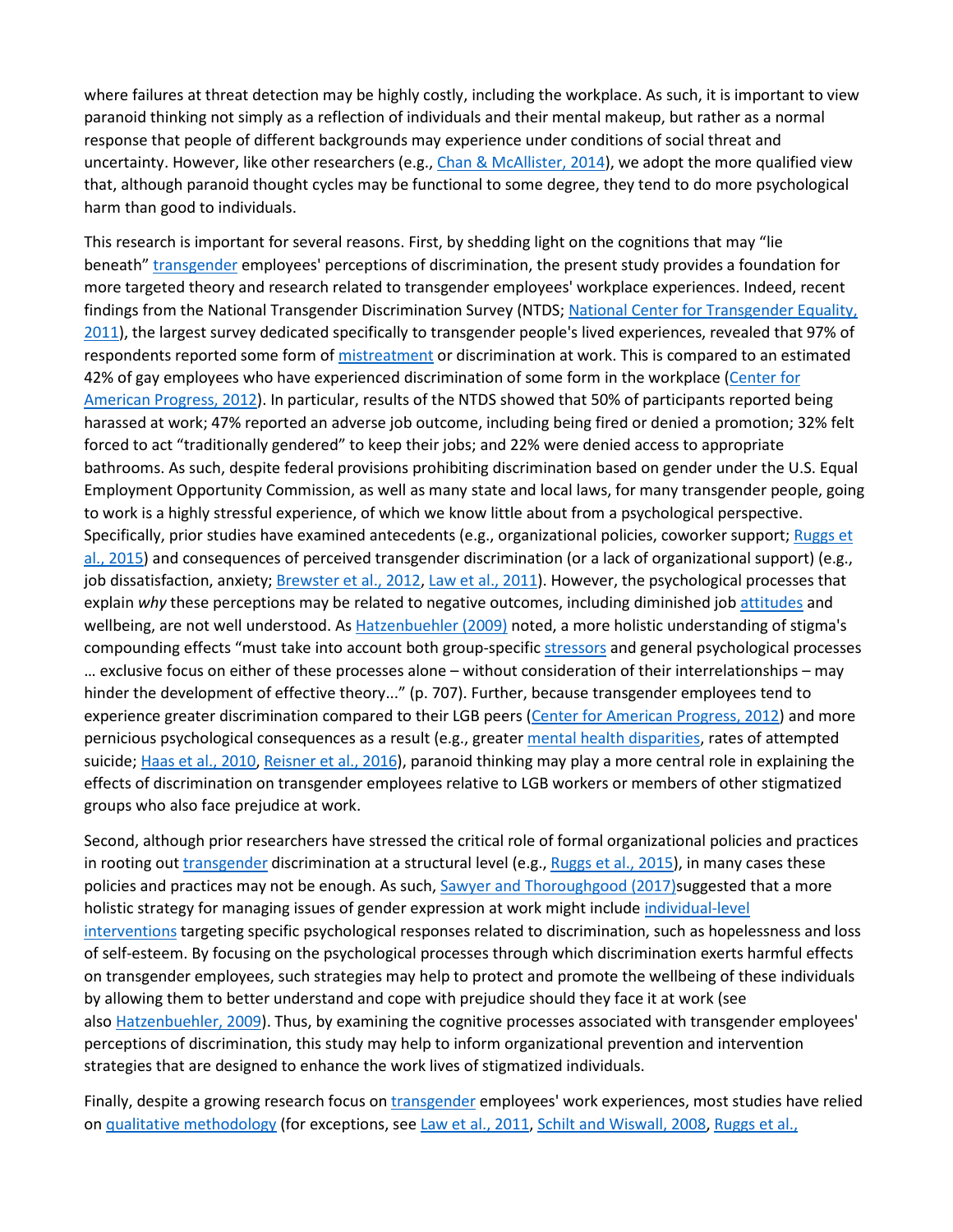[2015,](https://www.sciencedirect.com/science/article/pii/S0001879117300684?via%3Dihub#bb0350) [Martinez et al., 2017\)](https://www.sciencedirect.com/science/article/pii/S0001879117300684?via%3Dihub#bb0285). The comparative lack of quantitative investigations is, in part, due to difficulties in identifying samples of sufficient size to permit statistical analyses and in recruiting transgender individuals who may fear being "outed" at work due to their participation. Notwithstanding the rich insights provided by qualitative studies, it is critical to pair qualitative and quantitative analyses together for research on transgender employees' work experiences to progress. This study addresses this need by providing a quantitative investigation, as well as qualitative accounts, of transgender people's experiences of paranoid cognition in relation to perceived workplace discrimination.

#### 1. Previous research on transgender employees' workplace experiences

Previous research on [transgender](https://www.sciencedirect.com/topics/psychology/transgender) individuals' work experiences primarily includes case studies and other qualitative analyses (e.g., [Barclay and Scott, 2006,](https://www.sciencedirect.com/science/article/pii/S0001879117300684?via%3Dihub#bb0025) [Budge et al., 2010,](https://www.sciencedirect.com/science/article/pii/S0001879117300684?via%3Dihub#bb0070) [Dietert and Dentice, 2009,](https://www.sciencedirect.com/science/article/pii/S0001879117300684?via%3Dihub#bb0125) [Irwin, 2002\)](https://www.sciencedirect.com/science/article/pii/S0001879117300684?via%3Dihub#bb0200). These studies have mainly focused on transgender employees' pre- and post-transition experiences at work, the reactions of coworkers to their transitions, and the outcomes of these experiences (c.f., [Schilt, 2006,](https://www.sciencedirect.com/science/article/pii/S0001879117300684?via%3Dihub#bb0375) Schilt and [Connell, 2007,](https://www.sciencedirect.com/science/article/pii/S0001879117300684?via%3Dihub#bb0380) [Schilt and Wiswall, 2008\)](https://www.sciencedirect.com/science/article/pii/S0001879117300684?via%3Dihub#bb0385). More relevant to this study, an increasing number of quantitative investigations have begun to examine workplace factors related to transgender workers' job [attitudes,](https://www.sciencedirect.com/topics/psychology/attitude) psychological wellbeing, and behavior at work. Utilizing a sample of 114 transgender individuals, [Law et al.](https://www.sciencedirect.com/science/article/pii/S0001879117300684?via%3Dihub#bb0245)  [\(2011\)](https://www.sciencedirect.com/science/article/pii/S0001879117300684?via%3Dihub#bb0245) found that perceptions of [organizational support,](https://www.sciencedirect.com/topics/psychology/organizational-support) identity centrality, and degree of [disclosure](https://www.sciencedirect.com/topics/psychology/disclosure) outside of work each predicted disclosure at work. They also found that disclosure was positively related to participants' job satisfaction and commitment and negatively related to their job anxiety, with coworker reactions mediating these relations. Yet, [Law et al. \(2011\)](https://www.sciencedirect.com/science/article/pii/S0001879117300684?via%3Dihub#bb0245) did not examine perceived discrimination as a potential factor related to transgender employees' job attitudes and wellbeing.

More recently, drawing on a sample of 118 transgender employees, [Ruggs et al. \(2015\)](https://www.sciencedirect.com/science/article/pii/S0001879117300684?via%3Dihub#bb0350) found that perceived coworker inclusivity and supportive organizational policies were negatively related to perceptions of discrimination. Moreover, [Martinez et al. \(2017\)](https://www.sciencedirect.com/science/article/pii/S0001879117300684?via%3Dihub#bb0285) found that relational [authenticity](https://www.sciencedirect.com/topics/psychology/authenticity) (i.e., the degree to which transgender individuals felt that their coworkers perceived their gender in a manner consistent with how they viewed their gender) mediated the positive relations between the extent to which they had transitioned genders at work and their perceptions of discrimination, P<sub>10</sub> O fit, and job satisfaction. These studies, however, focused on antecedents, rather than consequences, of perceived transgender discrimination at work. Moreover, although [Brewster et al. \(2014\),](https://www.sciencedirect.com/science/article/pii/S0001879117300684?via%3Dihub#bb0055) in developing transgender-specific measures of perceived discrimination and organizational support, found negative and positive relations between these measures and individuals' job attitudes, respectively, this study did not consider the psychological mechanisms that may explain these relations. Thus, by examining the consequences of perceived transgender discrimination at work and the potential role of paranoid cognition in mediating these links, the present study represents a natural extension of the processes investigated in these prior studies.

Additionally, given the workplace reflects a unique context – one that requires employees to navigate complex, hierarchical relationships with supervisors and work interdependently with others to do their jobs and achieve personal (e.g., sense of achievement, identity, belonging) and career-related (e.g., pay raises, promotions) outcomes – paranoid thinking may play a central role in explaining why perceptions of discrimination at work are related to decreased job attitudes and emotional wellbeing. This may be especially true for transgender people who suffer dramatically higher rates of unemployment, greater losses of jobs and careers, and fewer job alternatives than the population of the United States as a whole [\(National Center for Transgender Equality,](https://www.sciencedirect.com/science/article/pii/S0001879117300684?via%3Dihub#bb0310)  [2011\)](https://www.sciencedirect.com/science/article/pii/S0001879117300684?via%3Dihub#bb0310).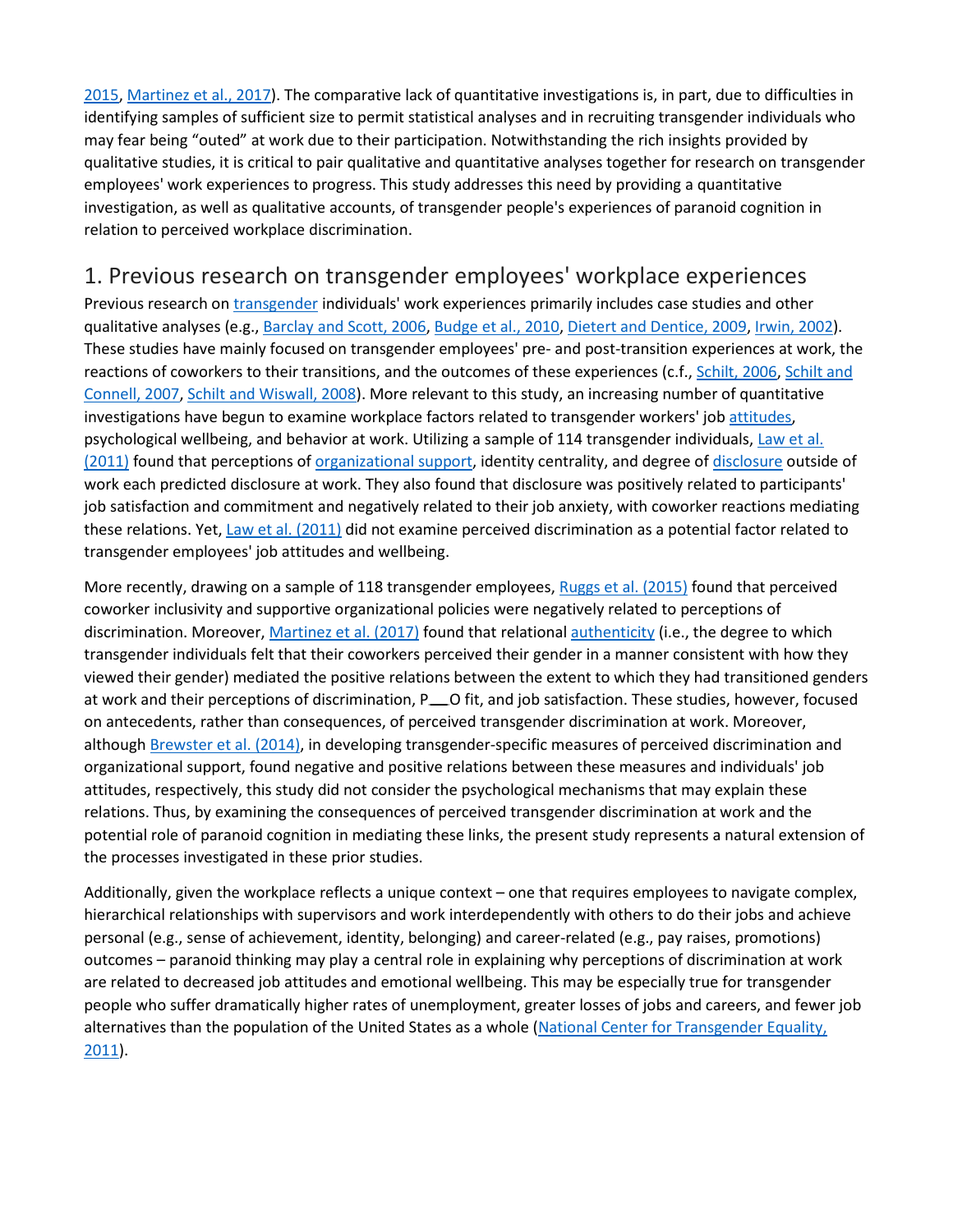## 2. Theoretical background and hypotheses

According to theories of paranoid cognition (e.g., [Freeman et al., 2002,](https://www.sciencedirect.com/science/article/pii/S0001879117300684?via%3Dihub#bb0155) [Kramer, 1998\)](https://www.sciencedirect.com/science/article/pii/S0001879117300684?via%3Dihub#bb0235), stressful social experiences, whether rooted in objective reality, subjective perception, or some mix of both, reflect sources of psychological trauma that may trigger paranoid thinking. In this study, we conceptualize such experiences in terms of perceptions of [transgender](https://www.sciencedirect.com/topics/psychology/transgender) discrimination at work (e.g., feeling mistreated by coworkers or supervisors for being transgender, feeling the need to act "traditionally gendered" at work, being denied a promotion seemingly for possessing a transgender identity). $\frac{1}{2}$  These experiences represent threats to a person's basic sense of self and their fundamental needs for self-esteem, control, a meaningful existence, and, most importantly, belonging (c.f., [Baumeister and Leary, 1995,](https://www.sciencedirect.com/science/article/pii/S0001879117300684?via%3Dihub#bb0035) [Smart Richman and Leary, 2009,](https://www.sciencedirect.com/science/article/pii/S0001879117300684?via%3Dihub#bb0395) [Williams, 2007\)](https://www.sciencedirect.com/science/article/pii/S0001879117300684?via%3Dihub#bb0445). By undermining a person's perceived status within a given social situation, these events may create a sense of social uncertainty and evaluative scrutiny and, in turn, a heightened concern for and awareness of the self as an object of others' attention and behaviors [\(Kramer, 1998\)](https://www.sciencedirect.com/science/article/pii/S0001879117300684?via%3Dihub#bb0235). This sense of self-consciousness, by activating the self in social information processing, lays the foundation for paranoid thinking by imputing self-referent thoughts to others [\(Fenigstein & Vanable, 1992\)](https://www.sciencedirect.com/science/article/pii/S0001879117300684?via%3Dihub#bb0130).

It is theorized that individuals will be motivated to reduce their self-consciousness by attempting to make sense of social situations they deem threatening and by formulating responses to them [\(Kramer, 2001\)](https://www.sciencedirect.com/science/article/pii/S0001879117300684?via%3Dihub#bb0240). Indeed, prior studies suggest social uncertainty is an aversive experience, which prompts efforts to reduce it (Baumeister and [Tice, 1990,](https://www.sciencedirect.com/science/article/pii/S0001879117300684?via%3Dihub#bb0040) [Mullin and Hogg, 1998\)](https://www.sciencedirect.com/science/article/pii/S0001879117300684?via%3Dihub#bb0300). This drive for sensemaking thus often gives rise to defensive, distrustful social-cognitive processes, namely hypervigilance, [rumination,](https://www.sciencedirect.com/topics/psychology/rumination) and sinister attributional tendencies, which are prototypical of a paranoid [mindset](https://www.sciencedirect.com/topics/psychology/mindset) [\(Chan & McAllister, 2014\)](https://www.sciencedirect.com/science/article/pii/S0001879117300684?via%3Dihub#bb0090). When activated, paranoid thought cycles allocate disproportionate cognitive resources to detecting and making sense of threats in the environment.

Within the context of perceived discrimination, these ideas are consistent with models of minority [stress.](https://www.sciencedirect.com/topics/psychology/minority-stress) [Meyer's \(2003\)](https://www.sciencedirect.com/science/article/pii/S0001879117300684?via%3Dihub#bb2020) minority stress theory holds that members of stigmatized groups, especially sexual minorities and, by extension, transgender individuals, are vulnerable to physical and [mental health disparities](https://www.sciencedirect.com/topics/psychology/mental-health-disparity) as a result of greater exposure to chronic life [stressors](https://www.sciencedirect.com/topics/psychology/stressors) beyond those experienced by members of non-stigmatized groups (e.g., structural inequities, expectations of rejection, [hostility,](https://www.sciencedirect.com/topics/psychology/hostility) discrimination, identity management efforts). Expanding on [Meyer's \(2003\)](https://www.sciencedirect.com/science/article/pii/S0001879117300684?via%3Dihub#bb2020) theoretical ideas, [Hatzenbuehler \(2009\)](https://www.sciencedirect.com/science/article/pii/S0001879117300684?via%3Dihub#bb0185) emphasized the importance of not only examining group-specific stressors, but also the general psychological processes linking them to mental health outcomes. He proposed that stigma-related stressors set in motion maladaptive social, coping and [emotion regulation,](https://www.sciencedirect.com/topics/psychology/emotion-regulation) and cognitive processes that confer greater risk for mental health disparities. Extending these ideas to the workplace and drawing on the paranoia literature, paranoid cognition may represent a primary mechanism that mediates the relations between transgender employees' perceptions of discrimination in the workplace and their job [attitudes](https://www.sciencedirect.com/topics/psychology/attitude) and emotional wellbeing.

Specifically, when transgender individuals perceive discrimination based on their [gender identities](https://www.sciencedirect.com/topics/psychology/gender-identity) at work, including feeling forced to act "traditionally" gendered, being denied access to appropriate bathrooms, or being "misgendered" by their coworkers, these experiences are likely to threaten their perceived social standing and needs for self-esteem, control, and belonging, thus triggering paranoid thinking. Given many transgender people's deviation from societal gender norms, often in a visible way, and the fundamental role of gender in shaping [social interactions](https://www.sciencedirect.com/topics/psychology/social-interaction) [\(Maccoby, 1988,](https://www.sciencedirect.com/science/article/pii/S0001879117300684?via%3Dihub#bb0270) [West and Zimmerman, 1987\)](https://www.sciencedirect.com/science/article/pii/S0001879117300684?via%3Dihub#bb0435), these individuals may be highly conscious of and sensitive to their social stigma and distinctiveness. Thus, they may be more likely to experience paranoid thinking in relation to perceived discrimination stemming from their group affiliation.

In particular, perceptions of discrimination are likely to promote a heightened sense of self-consciousness and evaluative scrutiny in transgender employees, initiating an ongoing cycle of *hypervigilance* whereby individuals incessantly monitor and search their work environments for potential threats and remain "on guard" to reduce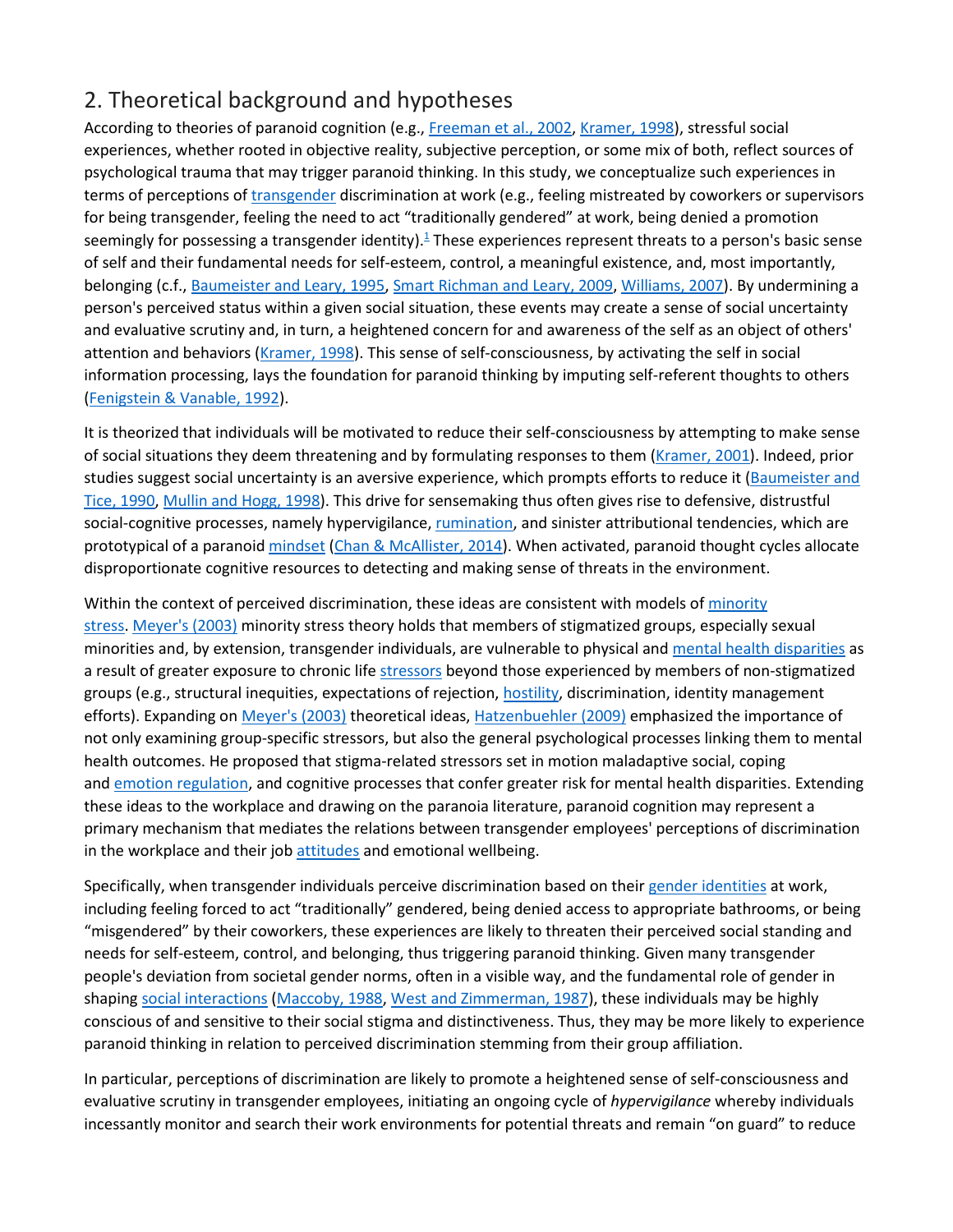their social uncertainty. In conjunction, *rumination*over perceived threats should also occur as individuals mull over their experiences with prejudice and perseverate on how others may view them [\(Hatzenbuehler, 2009\)](https://www.sciencedirect.com/science/article/pii/S0001879117300684?via%3Dihub#bb0185). Rumination broadly refers to repetitive, recursive thinking that focuses on perceived discrepancies between actual and desired states or status [\(Smith & Alloy, 2009\)](https://www.sciencedirect.com/science/article/pii/S0001879117300684?via%3Dihub#bb0400). Because perceptions of discrimination tend to threaten, perhaps most fundamentally, individuals' desires to be accepted and included at work (c.f., [Baumeister](https://www.sciencedirect.com/science/article/pii/S0001879117300684?via%3Dihub#bb0035)  [and Leary, 1995,](https://www.sciencedirect.com/science/article/pii/S0001879117300684?via%3Dihub#bb0035) [Ferris et al., 2008,](https://www.sciencedirect.com/science/article/pii/S0001879117300684?via%3Dihub#bb0135) [Robinson et al., 2013,](https://www.sciencedirect.com/science/article/pii/S0001879117300684?via%3Dihub#bb0340) [Smart Richman and Leary, 2009\)](https://www.sciencedirect.com/science/article/pii/S0001879117300684?via%3Dihub#bb0395), they may signal a discrepancy between one's actual and desired status at work. This, in turn, is likely to activate a pattern of rumination that centers on the reasons for (e.g., coworkers, managers) and consequences of (e.g., anxiety, shame) this discrepancy. Finally, paranoid thought cycles typically involve a tendency to "go beyond" the available data and to make *sinister attributions* regarding the intentions of others toward the self [\(Kramer,](https://www.sciencedirect.com/science/article/pii/S0001879117300684?via%3Dihub#bb0235)  [1998\)](https://www.sciencedirect.com/science/article/pii/S0001879117300684?via%3Dihub#bb0235). This is because these thought patterns are oriented toward threat detection rather than objective accuracy to avoid "false negatives," or failures in detection [\(Haselton & Nettle, 2006\)](https://www.sciencedirect.com/science/article/pii/S0001879117300684?via%3Dihub#bb0180). Thus, an initial threat – for example, a supervisor's refusal to refer to a transgender person by their preferred [pronoun](https://www.sciencedirect.com/topics/psychology/pronouns) – may initiate a selfreinforcing process of sinister attributions, whereby ensuing behaviors of the supervisor are scrutinized through a lens of malevolent intent.

#### Hypothesis 1

Transgender individuals' perceptions of discrimination in the workplace are positively related to their experiences of paranoid cognition at work, defined by hypervigilance, rumination, and sinister attributional tendencies.

As alluded to above, a paranoid mindset reflects an aroused pattern of thinking whereby disproportionate cognitive resources are dedicated to monitoring for threats in the environment and to processing and reprocessing threat-related information. Individuals become consumed and controlled by these thought processes, an experience that is highly aversive and psychologically taxing in nature (Chan and McAllister, [2014,](https://www.sciencedirect.com/science/article/pii/S0001879117300684?via%3Dihub#bb0090) [Freeman, 2007\)](https://www.sciencedirect.com/science/article/pii/S0001879117300684?via%3Dihub#bb0140). As such, for transgender individuals who perceive discrimination in the workplace, paranoid thinking may be a primary reason why these experiences tend to undermine their work-related attitudes and psychological wellbeing.

Specifically, *hypervigilance* continually directs attention to perceived threats, depletes cognitive energy, and often results in distorted perceptual processes, including overprocessing of ambiguous social information and perceptual "tunneling" [\(Kramer, 1998\)](https://www.sciencedirect.com/science/article/pii/S0001879117300684?via%3Dihub#bb0235). Indeed, prior research suggests victims of prejudice may often employ a "zero miss" signal detection strategy, whereby injustice cues present in the situation promote heightened sensitivity to discrimination [\(Barrett and Swim, 1998,](https://www.sciencedirect.com/science/article/pii/S0001879117300684?via%3Dihub#bb0030) [Kaiser et al., 2006\)](https://www.sciencedirect.com/science/article/pii/S0001879117300684?via%3Dihub#bb0215). As such, hypervigilance may lead to a vicious cycle of anxiety, fear, and suspicion within individuals that constantly demands and consumes mental resources. Similarly, *rumination* involves a narrowing of attentional focus and a perseveration on past negative events [\(Wade, Vogel, Liao, & Goldman, 2008\)](https://www.sciencedirect.com/science/article/pii/S0001879117300684?via%3Dihub#bb0415). Ruminative thoughts prolong and exacerbate anxiety and distress by activating event-related thoughts [\(Lyubomirsky and Nolen-Hoeksema, 1993,](https://www.sciencedirect.com/science/article/pii/S0001879117300684?via%3Dihub#bb0265) [Nolen-Hoeksema et al., 2008\)](https://www.sciencedirect.com/science/article/pii/S0001879117300684?via%3Dihub#bb0315), depleting vital executive resources needed for regulating emotion [\(Philippot & Brutoux, 2008\)](https://www.sciencedirect.com/science/article/pii/S0001879117300684?via%3Dihub#bb0325) and undermining the desire to engage in pleasurable activities that interrupt negative thinking (Lyubomirsky & Nolen-Hoeksema, [1993\)](https://www.sciencedirect.com/science/article/pii/S0001879117300684?via%3Dihub#bb0265). *Sinister attributional tendencies*, which involve an inclination to "go beyond" the available data when inferring others' intentions [\(Kramer, 1998\)](https://www.sciencedirect.com/science/article/pii/S0001879117300684?via%3Dihub#bb0235), may, in turn, cause individuals to overpersonalize ambiguous social events, attribute credibility to information that confirms their worst case fears, and discount any contrary evidence [\(Freeman et al., 2002\)](https://www.sciencedirect.com/science/article/pii/S0001879117300684?via%3Dihub#bb0155). With respect to discrimination, this may be especially likely to occur given the often veiled nature of discriminatory acts [\(Cortina, 2008\)](https://www.sciencedirect.com/science/article/pii/S0001879117300684?via%3Dihub#bb0110) and the high costs of failures at threat detection [\(Haselton & Nettle, 2006\)](https://www.sciencedirect.com/science/article/pii/S0001879117300684?via%3Dihub#bb0180). Thus, individuals may construct a more threatening reality than what may be true, reinforcing their fear and anxiety and causing them to allocate additional resources to detecting, processing, and deterring potential threats.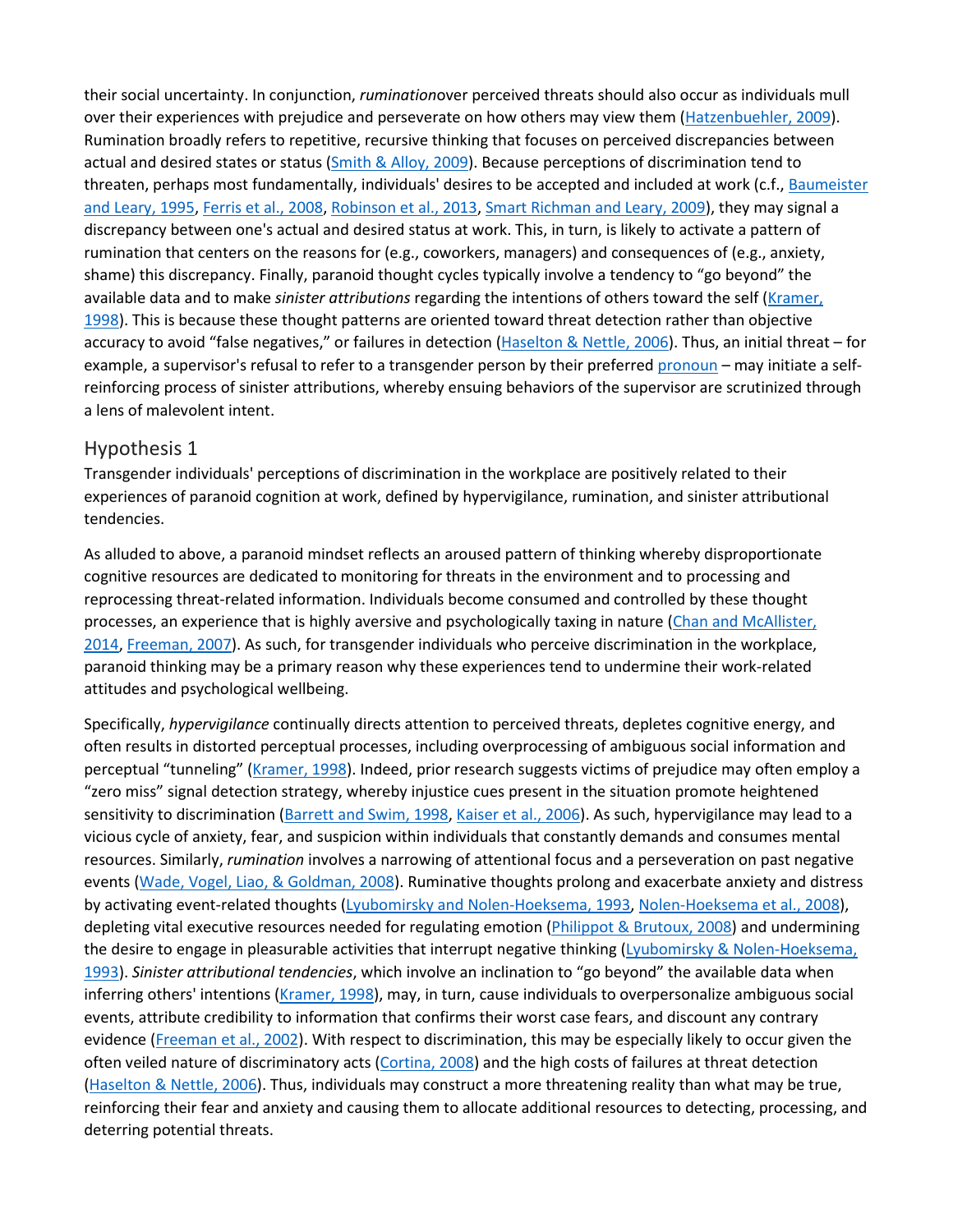Based on these theoretical ideas, we predict that paranoid thought patterns, by causing transgender individuals to continually monitor their work context for threats (hypervigilance), reprocess their experiences of discrimination at work (rumination), and engage in sensemaking that is skewed toward threat detection (sinister attributions), may foster an especially threatening view of one's workplace (job dissatisfaction), create a strong desire to leave one's job (turnover intentions), and cause them to expend significant psychological energy (emotional exhaustion).

#### Hypothesis 2

Transgender individuals' experiences of paranoid cognition at work are negatively related to their a) job satisfaction and positively related to their b) turnover intentions and c) emotional exhaustion.

As suggested by theories of paranoia, paranoid cognition represents a psychological mechanism through which social stressors, including perceived discrimination, are related to a range of negative individual outcomes [\(Freeman et al., 2002,](https://www.sciencedirect.com/science/article/pii/S0001879117300684?via%3Dihub#bb0155) [Kramer, 1998\)](https://www.sciencedirect.com/science/article/pii/S0001879117300684?via%3Dihub#bb0235). For example, [Chan and McAllister \(2014\)t](https://www.sciencedirect.com/science/article/pii/S0001879117300684?via%3Dihub#bb0090)heorized that perceptions of abusive supervision, via their activation of paranoid thinking, are related to suspicion behaviors, which may precipitate further abuse (see also [Marr, Thau, Aquino, & Barclay, 2012\)](https://www.sciencedirect.com/science/article/pii/S0001879117300684?via%3Dihub#bb0280). Further, [Kong \(2015\)](https://www.sciencedirect.com/science/article/pii/S0001879117300684?via%3Dihub#bb0230) found that paranoid thinking mediated the relations between perceived [ethnic discrimination](https://www.sciencedirect.com/topics/psychology/ethnic-discrimination) at work and individuals' engagement in self-preservative acts, such as reduced voice. Thus, we propose that paranoid cognition may be a key mechanism linking transgender workers' perceptions of discrimination and their job attitudes and wellbeing.

#### Hypothesis 3

Transgender individuals' experiences of paranoid cognition at work mediate the relations between their perceptions of discrimination in the workplace and their a) job satisfaction, b) turnover intentions, and c) emotional exhaustion.

### 3. Pilot study

#### 3.1. Sample and procedure

Prior to testing our hypotheses, the first and second authors conducted interviews with nineteen [transgender](https://www.sciencedirect.com/topics/psychology/transgender) employees in order to explore the potential role of paranoid cognition in individuals' work experiences. The interviewers asked participants to comment on the thoughts they experienced at work while interacting with others and how others' [attitudes](https://www.sciencedirect.com/topics/psychology/attitude) and behaviors toward them impacted their work experiences. Following the interviews, three trained research assistants read descriptions of the three facets of paranoid cognition (hypervigilance, [rumination,](https://www.sciencedirect.com/topics/psychology/rumination) and sinister attributional tendencies; [Chan and McAllister, 2014,](https://www.sciencedirect.com/science/article/pii/S0001879117300684?via%3Dihub#bb0090) [Kramer,](https://www.sciencedirect.com/science/article/pii/S0001879117300684?via%3Dihub#bb0235)  [1998,](https://www.sciencedirect.com/science/article/pii/S0001879117300684?via%3Dihub#bb0235) [Kramer, 2001\)](https://www.sciencedirect.com/science/article/pii/S0001879117300684?via%3Dihub#bb0240) and coded transcripts of each interview for any relevant quotes that corresponded with these descriptions.

We recruited interviewees via personal contacts and snowball sampling and conducted each interview by phone. Interviews lasted 25–78 min. Interviewees were, on average, 40.47 years old (*SD* = 8.50) and largely Caucasian (73%), followed by African American (11%), mixed race (11%), and Hispanic (5%). They represented a range of industries [e.g., education (26%), human services (16%)], and had, on average, an organizational tenure of 4.14 years (*SD* = 8.50). Finally, 60% identified as male-to-female transgender and 42% as female-to-male transgender.

#### 3.2. Interview findings

Overall, participants consistently cited examples of the three dimensions of paranoid cognition at work (see [Table 1\)](https://www.sciencedirect.com/science/article/pii/S0001879117300684?via%3Dihub#t0005). In terms of *hypervigilance*, one transgender woman reported, "I've had quite a few experiences at this job where I was not treated correctly. For instance, my direct supervisor joked about how long transgender people live, and some people come in and say, 'I don't know what lifestyle you live, but there's no need to bring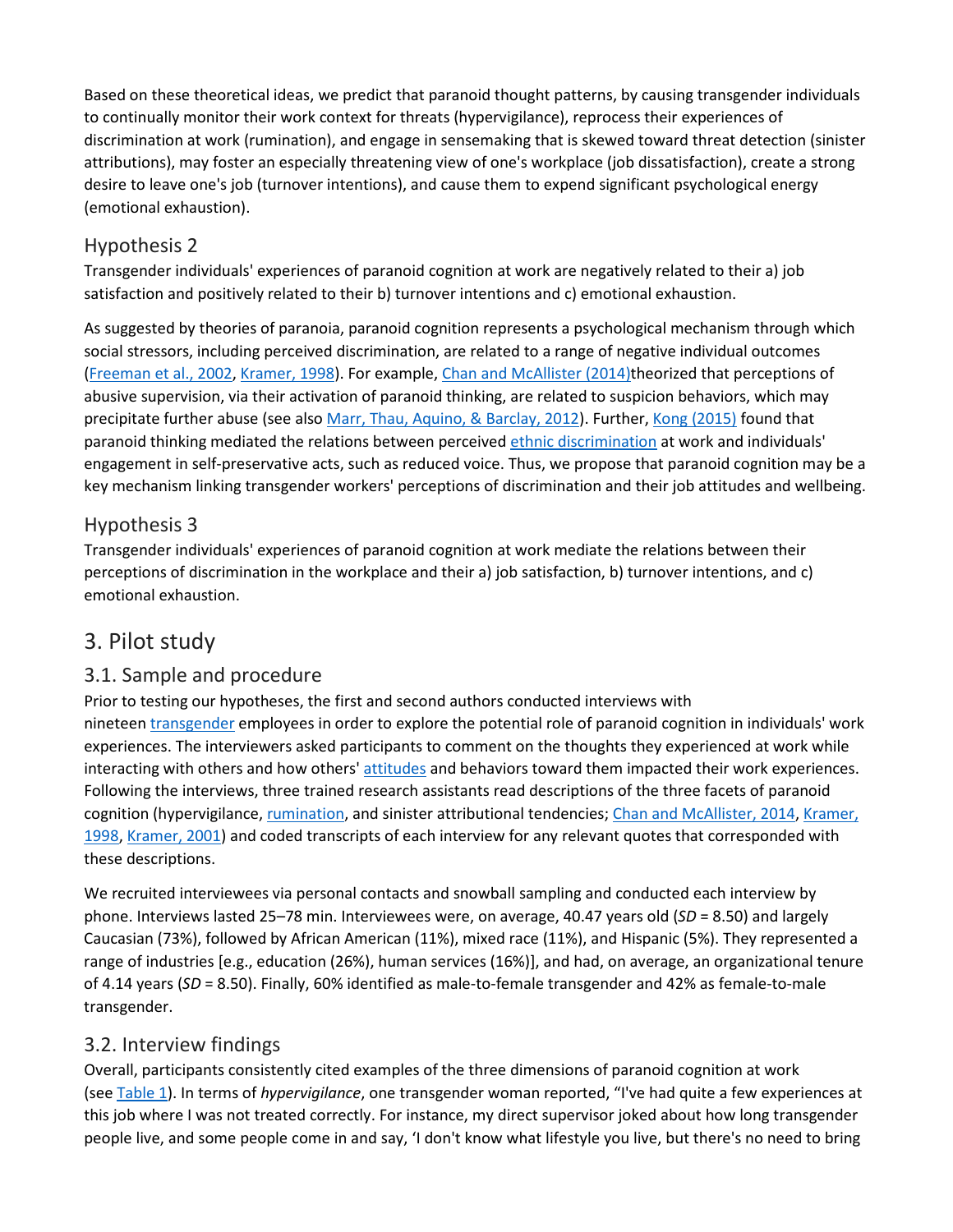it into the workplace.' So, I'm constantly aware of who is around me at all times, and when I'm around other people it makes me very unsettled." With regards to *rumination*, a number of interviewees further reported how they frequently dwelled on discriminatory events they had experienced at work and worried about how others perceived them and would react to them in the future. For many, these intrusive thoughts were persistent and highly stressful on a daily basis. For instance, one transgender man commented, "Most of my stress that comes from work is related to just anxiety and worry [about interactions with his coworkers], just constantly wondering about things that have happened and what might happen." Finally, in terms of *sinister attributions*, one transgender woman, a teacher, stated, "Another principal was not supportive [of the fact that she was being harassed at work]. I felt like they were finding ways to do little things about me, whether it was something I was wearing, or behavior in my class, or subject matter. I felt like there was a higher scrutiny on me, like a magnifying glass. It became very uncomfortable. Students were being removed from my class, rumors were spread about me, and it just wasn't a great place to be working anymore."

Table 1. Sample quotes reflecting hypervigilance, [rumination,](https://www.sciencedirect.com/topics/psychology/rumination) and sinister attributions from interviews.

| Hypervigilance                                                                                                                                                                                                                                                                                                                                                                                                                                                                                                                        |
|---------------------------------------------------------------------------------------------------------------------------------------------------------------------------------------------------------------------------------------------------------------------------------------------------------------------------------------------------------------------------------------------------------------------------------------------------------------------------------------------------------------------------------------|
| • "Situations where I have negative experiences, I feel really intense and afraid. A lot of time, I'm<br>apprehensive about going to work. There's this incredible emotional weight that comes from always<br>having to guard what I say, always having to guard what I do, always having to be vigilant. It is<br>incredibly emotionally exhausting to do that for so long" (Transgender woman, education).                                                                                                                          |
| . "I'm hypervigilant about a lot of things [at work]. One of the things that became clear when I was<br>engaged with a counselor and we were talking, she said, 'This isn't unusual. You're hypervigilant<br>because you're being hyperprotective.' To this day, I'm working on unguarding myself. I'm always<br>concerned about who they [others at work] are. Always making sure that I'm aware of who is around<br>me. Are they observing me or not observing me?" (Transgender woman, aviation operations).                       |
| • "Some people get uncomfortable. I get that impression from comments they've made. I feel like I<br>have to be guarded. There's that uncertainty, like what is comfortable to talk about, or I feel I need to<br>be quiet and not say this thing and watch how I handle myself" (Transgender woman, education)                                                                                                                                                                                                                       |
| • "At school, I'm walking on eggshells, watching my back, being very protective, and having to stake<br>out everything. There are days I call in from the parking lot because I get there and say 'I can't do<br>this"" (Transgender woman, education).                                                                                                                                                                                                                                                                               |
| • "I'm on heightened alert [at work], and I become a little bit more intense and more short with<br>people just cause I'm so on edge" (Transgender woman, non-profit).                                                                                                                                                                                                                                                                                                                                                                |
| Rumination                                                                                                                                                                                                                                                                                                                                                                                                                                                                                                                            |
| • "It [prejudicial remarks] just make me constantly ruminate and second guess everything I do at<br>work. I'm often just scared to death, worried, and just constantly questioning myself and<br>everything it makes it [work] that much harder" (Transgender woman, education).                                                                                                                                                                                                                                                      |
| •There is this constant apprehension and contemplating what my coworkers think of me, what they<br>are gonna say, how they will react, how they are gonna affect my job." (Transgender woman,<br>technology)                                                                                                                                                                                                                                                                                                                          |
| • "It just makes me think, 'Do they even want me here? If they don't, can I find a better place to<br>work?' And I'm wondering if it's a retail environment or in every environment. 'What is it that's going<br>wrong?' is what's going through my mind constantly. Sometimes I think 'If I stay with this job a little<br>longer, at least a couple months and I look more presentable, I can go somewhere else.' It's really<br>just so much questioning about that. Like, what is it that went wrong?" (Transgender man, retail). |
| • "When dealing with cranky customers, I get some nasty looks and it is often one of those situations<br>where you can't really tell if it is just people being assholes or if it is a problem with me. So, there is<br>always that on my mind, 'Is this discrimination?" (Transgender woman, customer service).                                                                                                                                                                                                                      |
|                                                                                                                                                                                                                                                                                                                                                                                                                                                                                                                                       |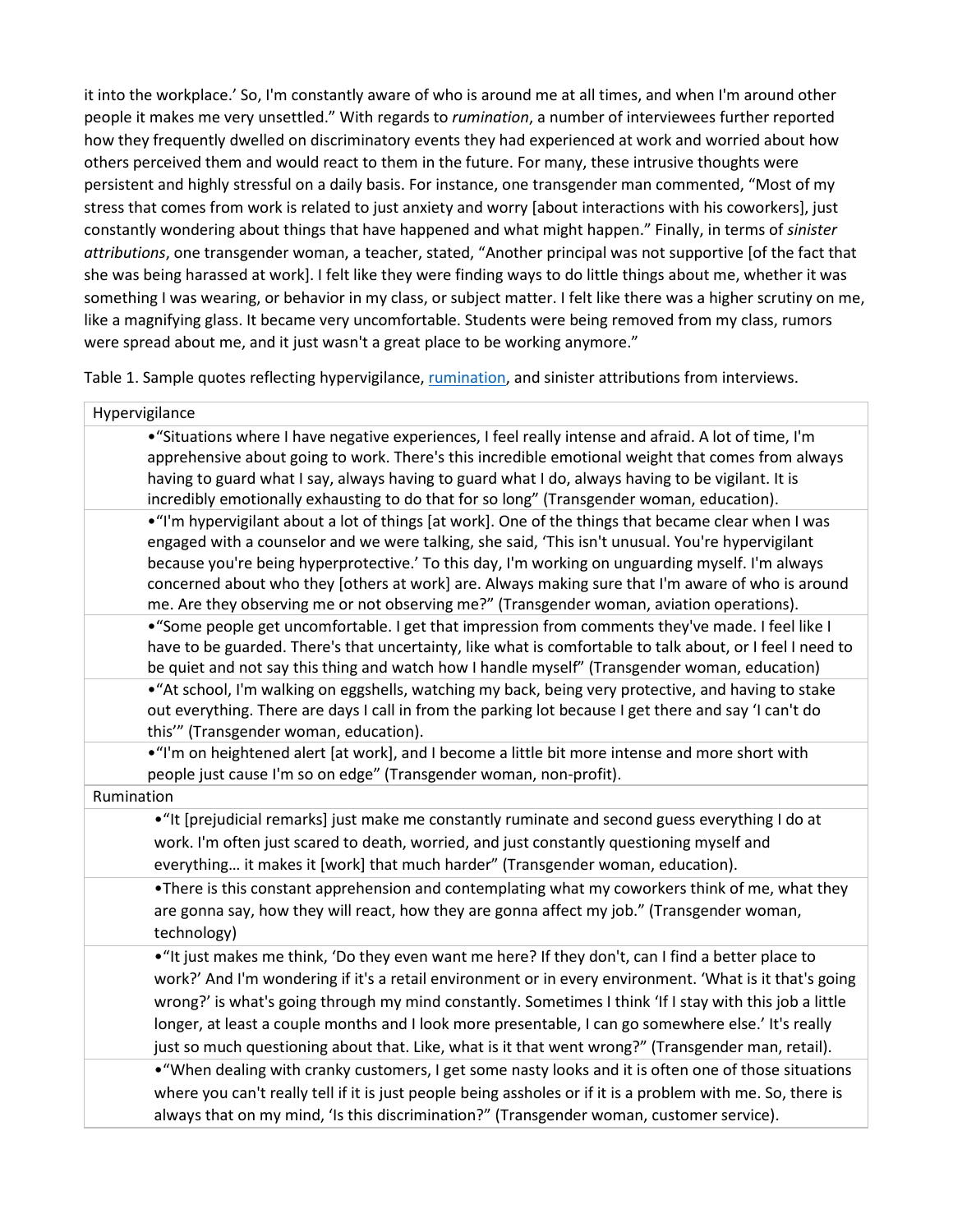Sinister attributional tendencies

•"It feels like they (management) are trying to push me out in a way, in the sense of the amount of work I'm being brought but with less time. And under the pretense of, 'Oh well, this comes from corporate so we have to reduce payroll.' I see the new hires. I see there is help. So, there is suspicion. I'm terrified to say anything cause I know it could cost me my job" (Transgender woman, business).

•"I felt like I was being looked over [for a promotion] because of my identity. I'm not sure if that was the reason, but I felt in my heart that was the reason why, like I was being discriminated against. My morale just started going lower and lower and I grew resentful" (Transgender man, food services).

•"I feel like I'm being put under a microscope by a lot of people. There was an evening where we all had to go to a student awards ceremony. I had to be on stage to give out an award to a couple of my students. I started having an anxiety attack, and I walked out and went home cause I couldn't stand to be there anymore. I could see people kind of look at me, and I don't know if I was reading into it too much, but it felt like these people didn't want me there and they knew they were getting rid of me. I don't think I realized how much it would hurt, how much it really, really hurt. I felt like my whole reputation was being attacked, like they were just ripping me apart" (Transgender woman, education).

These findings offer some context for testing our hypotheses by providing evidence that transgender employees' perceptions of discrimination are related to hypervigilance, rumination, and sinister attributional tendencies, and that these paranoid cognitions seem to explain their job dissatisfaction, turnover intentions, and emotional exhaustion. Below, we test our predictions.

#### 4. Method

#### 4.1. Sample and procedure

Participants were 165 [transgender](https://www.sciencedirect.com/topics/psychology/transgender) individuals employed full and part-time. We recruited participants at a national transgender health conference and via snowball sampling. On average, respondents were 41.20 years old (*SD* = 13.90), possessed an organizational tenure of 6.20 years (*SD* = 7.90), and represented a wide range of industries [e.g., healthcare (15%), education (15%), professional services (10%)]. The sample was 75% White, 9% African American, 8% Hispanic, 2% Asian, 1% [Pacific Islander,](https://www.sciencedirect.com/topics/psychology/pacific-islanders) and 5% "other." In terms of education, 30% had a master's or a doctorate degree, 48% had a bachelor's or associate's degree, and 22% possessed a high school diploma. Most were male-to-female (40%) or female-to-male (41%) transgender. The remainder identified as gender queer (those who do not subscribe to traditional gender distinctions, 12%), did not identify as male or female (2%), or reported "other" (2%). Those identifying as cisgender (3%), or whose [gender identity](https://www.sciencedirect.com/topics/psychology/gender-identity) matches their biological sex, were not included (final *N* = 160).

#### 4.2. Measures

#### 4.2.1. Perceived transgender discrimination

Eleven items from [Brewster et al. \(2012\)](https://www.sciencedirect.com/science/article/pii/S0001879117300684?via%3Dihub#bb0050) assessed perceived transgender discrimination ( $\alpha$  = 88). Sample items include: "How often have others in your workplace, such as supervisors and coworkers…" "…made you feel it was necessary to be 'traditionally gendered'?" and "...made transphobic remarks about you personally?" We assessed all items on a 1 (*Strongly disagree*) to 7 (*Strongly agree*) scale.

#### 4.2.2. Paranoid cognition at work

Following other organizational scholars who conceptualize paranoid cognition as comprised of three interrelated patterns of thinking (i.e., hypervigilance, [rumination,](https://www.sciencedirect.com/topics/psychology/rumination) and sinister attributional tendencies; e.g., Chan and [McAllister, 2014,](https://www.sciencedirect.com/science/article/pii/S0001879117300684?via%3Dihub#bb0090) [Kramer, 1998\)](https://www.sciencedirect.com/science/article/pii/S0001879117300684?via%3Dihub#bb0235), we assessed transgender individuals' experiences of paranoid cognition at work as a higher-order construct comprised of these three sub-facets. Because of the novelty of paranoia research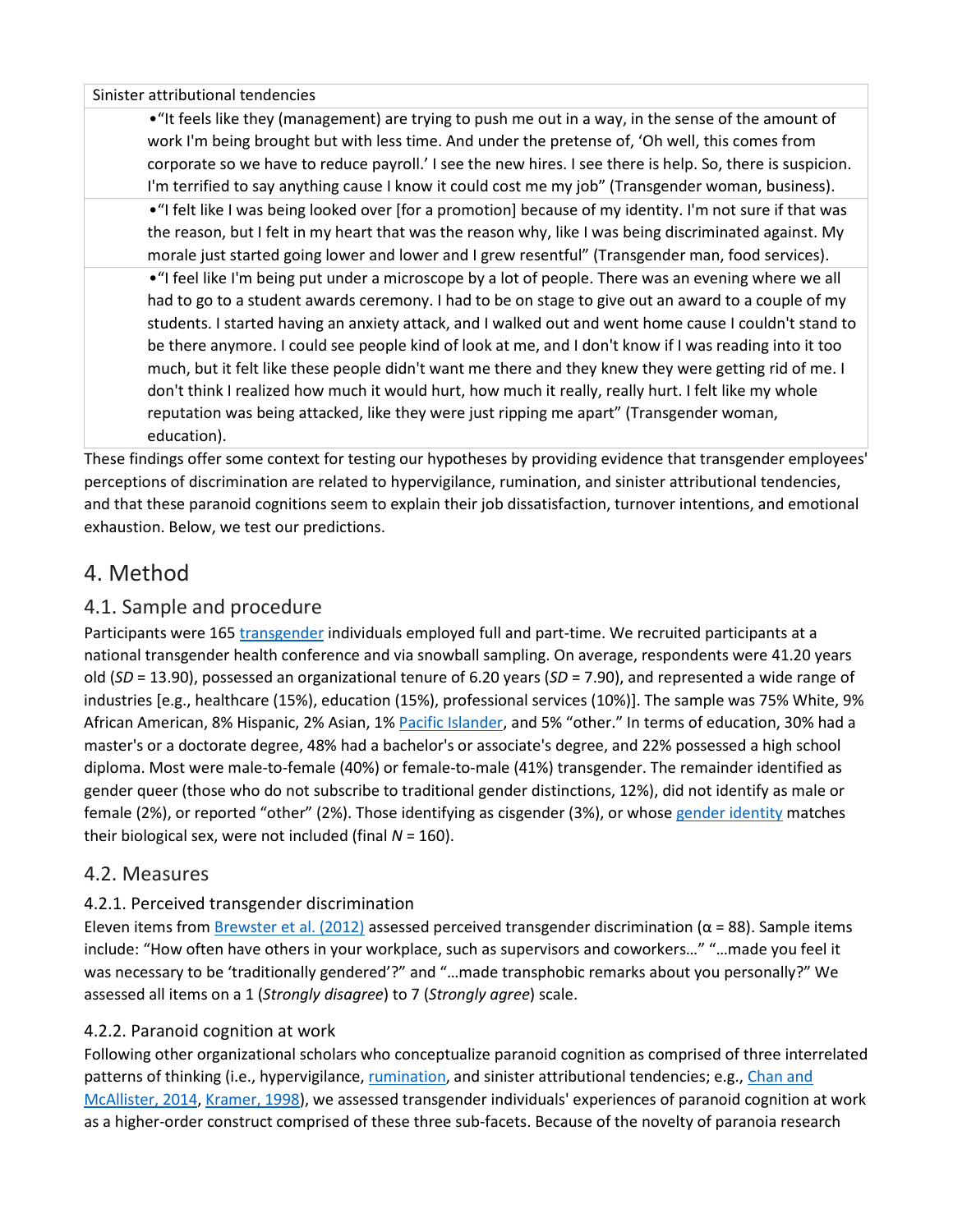within the organizational psychology literature and the dearth of studies on subclinical populations in the workplace, we could not identify a workplace-specific measure that assessed all three sub-dimensions. Thus, we consulted the literature to identify representative items to assess each sub-facet. We also consulted with an established expert in paranoia and incorporated their feedback into the items. This process resulted in a fifteenitem scale with five items assessing each facet.

To assess *hypervigilance*, we adapted relevant items from [Freeman et al.'s \(2005\)](https://www.sciencedirect.com/science/article/pii/S0001879117300684?via%3Dihub#bb0150) trait paranoia checklist and wrote several additional items based on [Kramer \(1998\),](https://www.sciencedirect.com/science/article/pii/S0001879117300684?via%3Dihub#bb0235) who defined hypervigilance as a "form of heightened search and appraisal of threatening social information" (p. 262). We measured *rumination*with an adapted version of [Wade et al.'s \(2008\)](https://www.sciencedirect.com/science/article/pii/S0001879117300684?via%3Dihub#bb0415) state rumination scale, which assesses repetitive thoughts that focus on negative social events and their consequences. We assessed *sinister attributional tendencies* with items adapted from [Thewissen, Bentall, Lecomte, van Os, and Myin-Germeys's \(2008\)a](https://www.sciencedirect.com/science/article/pii/S0001879117300684?via%3Dihub#bb0405)nd [Green et al.'s \(2008\)](https://www.sciencedirect.com/science/article/pii/S0001879117300684?via%3Dihub#bb0170) studies of paranoia. These items were consistent with [Kramer \(1998\),](https://www.sciencedirect.com/science/article/pii/S0001879117300684?via%3Dihub#bb0235) who defined the sinister attribution bias as a "tendency for social perceivers to overattribute a lack of trustworthiness to others" (p. 262). In the instructions, we specifically asked participants to indicate their level of agreement with each scale item based on their thought processes within their current place of employment, as opposed to how they generally feel on a regular basis, regardless of the social context. All items comprising the paranoid cognition scale are found in the Appendix. Consistent with existing content validity guidelines (c.f., [Anderson & Gerbing, 1991\)](https://www.sciencedirect.com/science/article/pii/S0001879117300684?via%3Dihub#bb0015), we also asked fifteen graduate students in Human Resource Development to complete a card sort task to assess whether items were representative of their intended constructs. Participants correctly classified all items 100% of the time, thus supporting their content validity.

To test the higher-order structure of the paranoid cognition measure, we conducted two confirmatory factor analyses (CFA) using Mplus 7.11 [\(Muthen & Muthen, 2012\)](https://www.sciencedirect.com/science/article/pii/S0001879117300684?via%3Dihub#bb0305). The first model was a one-factor first-order model in which all 15 items were specified to load on a single latent factor. The model did not fit the data well  $[\chi^2(90) = 578.23$ , CFI = 0.81, TLI = 0.78, RMSEA = 0.18]. The second model was a second-order model in which the items comprising each of the three sub-dimensions of paranoid cognition were specified to load on their respective first-order factors, with these three first-order factors, in turn, specified to load on a second-order latent paranoid cognition factor. Overall, the model demonstrated an adequate fit to the data [ $\chi^2$  (87) = 223.68, CFI = 0.95, TLI = 0.94, RMSEA = 0.10]. These results suggest the best fitting model was the higher-order factor model in which there was considerable improvement in model fit ( $\Delta \chi^2$  = 354.55, *p* < 0.01). The alphas for the three facets were all acceptable: 0.92 (hypervigilance), 0.94 (rumination), and 0.92 (sinister attributions). All factor loadings can be found in the Appendix.

#### 4.2.3. Job satisfaction

We used the nine-item JDI [\(Kinicki, McKee-Ryan, Schriesheim, & Carson, 2002](https://www.sciencedirect.com/science/article/pii/S0001879117300684?via%3Dihub#bb0225)) ( $\alpha$  = 0.95) to assess job satisfaction. Sample items include, "My job is…" "good", "pleasant" and "poor" (R). Ratings were on a 1 (*Strongly disagree*) to 7 (*Strongly agree*) scale.

#### 4.2.4. Turnover intentions

[Colarelli's \(1984\)](https://www.sciencedirect.com/science/article/pii/S0001879117300684?via%3Dihub#bb0095) 3-item scale assessed turnover intentions ( $\alpha$  = 0.82) (e.g., "I often think of quitting my job"; "I am planning to search for a new job during the next 12 months"). All ratings were made on a 1 (*Strongly disagree*) to 7 (*Strongly agree*) scale.

#### 4.2.5. Emotional exhaustion

[Maslach and Jackson's \(1981\)](https://www.sciencedirect.com/science/article/pii/S0001879117300684?via%3Dihub#bb0290) 9-item measure from the Maslach [Burnout](https://www.sciencedirect.com/topics/psychology/burnout) Inventory assessed participants' emotional exhaustion ( $\alpha$  = 0.94). Sample items include, "I feel emotionally drained from my work" and "I feel fatigued when I get up in the morning and have to face another day on the job." All ratings were on a 1 (*Never*) to 7 (*All the time*) scale.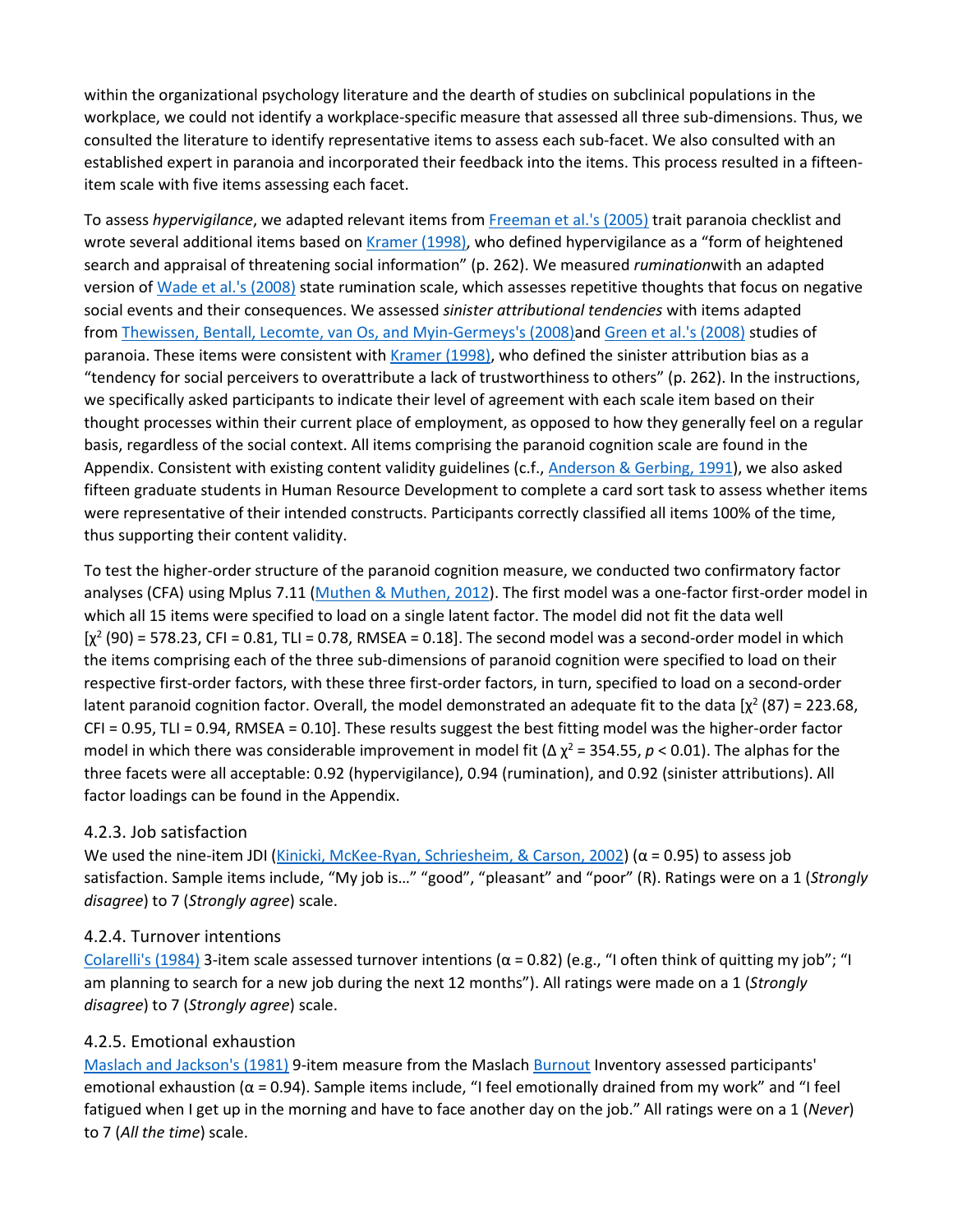#### 4.2.6. Control variables

Consistent with existing theory (e.g., [Chan & McAllister, 2014\)](https://www.sciencedirect.com/science/article/pii/S0001879117300684?via%3Dihub#bb0090), we controlled for *negative affect* (NA) and *trait paranoia*. Individuals high in NA have a propensity to experience negative emotions, such as nervousness, [hostility,](https://www.sciencedirect.com/topics/psychology/hostility) and rejection, and to feel distress across situations [\(Watson and Clark, 1984,](https://www.sciencedirect.com/science/article/pii/S0001879117300684?via%3Dihub#bb0425) [Watson et](https://www.sciencedirect.com/science/article/pii/S0001879117300684?via%3Dihub#bb0430)  [al., 1988\)](https://www.sciencedirect.com/science/article/pii/S0001879117300684?via%3Dihub#bb0430). As such, NA has been shown to inflate correlations between [self-report](https://www.sciencedirect.com/topics/psychology/self-report) measures of stressful work conditions and employee outcomes [\(Brief, Burke, George, Robinson, & Webster, 1988\)](https://www.sciencedirect.com/science/article/pii/S0001879117300684?via%3Dihub#bb0060). Further, prior research suggests that negative emotions, especially fear and anxiety, play a key role in the development of paranoid thinking [\(Chan and McAllister, 2014,](https://www.sciencedirect.com/science/article/pii/S0001879117300684?via%3Dihub#bb0090) [Freeman, 2007\)](https://www.sciencedirect.com/science/article/pii/S0001879117300684?via%3Dihub#bb0140). Similarly, previous research suggests trait paranoia, which reflects a stable tendency to approach people and situations with suspiciousness, exaggerated distrust, and hostility [\(Chan & McAllister, 2014\)](https://www.sciencedirect.com/science/article/pii/S0001879117300684?via%3Dihub#bb0090), strengthens the relation between negative social events and state paranoia [\(Westermann, Kesting, & Lincoln, 2012\)](https://www.sciencedirect.com/science/article/pii/S0001879117300684?via%3Dihub#bb0440). [Chan and McAllister \(2014\)](https://www.sciencedirect.com/science/article/pii/S0001879117300684?via%3Dihub#bb0090) argued that NA and trait paranoia uniquely sensitize people to [mistreatment](https://www.sciencedirect.com/topics/psychology/mistreatment) cues, dispose them to perceiving aggression from others, and, in turn, promote paranoid thinking. As such, we controlled for these [individual difference](https://www.sciencedirect.com/topics/psychology/individual-differences) variables given they are likely to increase the probability of perceiving discrimination at work and exacerbate the effects of perceived discrimination, including increasing the chances of experiencing paranoid thoughts.

We measured NA with [Watson et al.'s \(1988\)](https://www.sciencedirect.com/science/article/pii/S0001879117300684?via%3Dihub#bb0430) 10-item subscale of the PANAS ( $\alpha$  = 0.93). The instructions asked participants to indicate how often they generally feel each of the scale's ten negative emotions on a 1 (*Never*) to 7 (*All the time*) scale (e.g., scared, distressed, nervous). We assessed trait paranoia with [Fenigstein and Vanable's](https://www.sciencedirect.com/science/article/pii/S0001879117300684?via%3Dihub#bb0130)  [\(1992\)](https://www.sciencedirect.com/science/article/pii/S0001879117300684?via%3Dihub#bb0130) 20-item scale ( $\alpha$  = 0.87), which is the most widely used measure of trait paranoia designed for use within the general population. Using a 1 (*Not at all applicable to me*) to 7 (*Extremely applicable to me*) [Likert scale,](https://www.sciencedirect.com/topics/psychology/likert-scale) participants indicated the extent to which they agreed with each item based on how they generally feel on a regular basis. Sample items include: "I tend to be on my guard with people who are somewhat more friendly than I expected" and "I have often felt that strangers were looking at me critically."

#### 5. Results

[Intercorrelations,](https://www.sciencedirect.com/topics/psychology/intercorrelations) means, standard deviations, and alphas for all of the study variables are provided in [Table 2.](https://www.sciencedirect.com/science/article/pii/S0001879117300684?via%3Dihub#t0010) Correlations between perceived discrimination and paranoid cognition (*r* = 0.61) and between paranoid cognition and each of the three outcomes [job satisfaction (*r* = − 0.58), turnover intentions (*r* = 0.53), and emotional exhaustion (*r* = 0.67)] provide initial support for our hypotheses. Further, as [Table 2](https://www.sciencedirect.com/science/article/pii/S0001879117300684?via%3Dihub#t0010) shows, perceived discrimination was positively related to each dimension of paranoid cognition, and each facet of paranoid cognition was negatively related to job satisfaction and positively related to turnover intentions and emotional exhaustion. Before testing the hypothesized model, we created item parcels, which is the recommended approach for dealing with variables assessed by a large number of items [\(Bandalos and Finney, 2001,](https://www.sciencedirect.com/science/article/pii/S0001879117300684?via%3Dihub#bb0020) Williams [and O'Boyle, 2008\)](https://www.sciencedirect.com/science/article/pii/S0001879117300684?via%3Dihub#bb0455). Using parcels in structural equation modeling (SEM) keeps the indicator-to-sample size ratio lower, reduces the number of parameters to be estimated, and limits the chances of violating distributional assumptions [\(Little, Rhemtulla, Gibson, & Schoemann, 2013\)](https://www.sciencedirect.com/science/article/pii/S0001879117300684?via%3Dihub#bb0255). Based on [Little, Cunningham, Shahar, and](https://www.sciencedirect.com/science/article/pii/S0001879117300684?via%3Dihub#bb0250)  [Widaman's \(2002\)](https://www.sciencedirect.com/science/article/pii/S0001879117300684?via%3Dihub#bb0250) guidelines, we used the item-to-construct balance technique to create parcels for perceived discrimination, job satisfaction, and emotional exhaustion, and the internal-consistency approach for paranoid cognition. This way of parceling the indicators for paranoid cognition has the added benefits of improved construct representation and keeping the underlying structure of multidimensional constructs explicit [\(Little et](https://www.sciencedirect.com/science/article/pii/S0001879117300684?via%3Dihub#bb0250)  [al., 2002\)](https://www.sciencedirect.com/science/article/pii/S0001879117300684?via%3Dihub#bb0250).

Table 2. Means, standard deviations, correlations, and coefficient alphas among study variables.

| $\mathcal{L}$<br>ible<br>------- | Mea | cc<br>שכ | - | . .<br>$\overline{\phantom{0}}$ |  |  |  | Tņ |
|----------------------------------|-----|----------|---|---------------------------------|--|--|--|----|
|                                  | . . |          |   |                                 |  |  |  |    |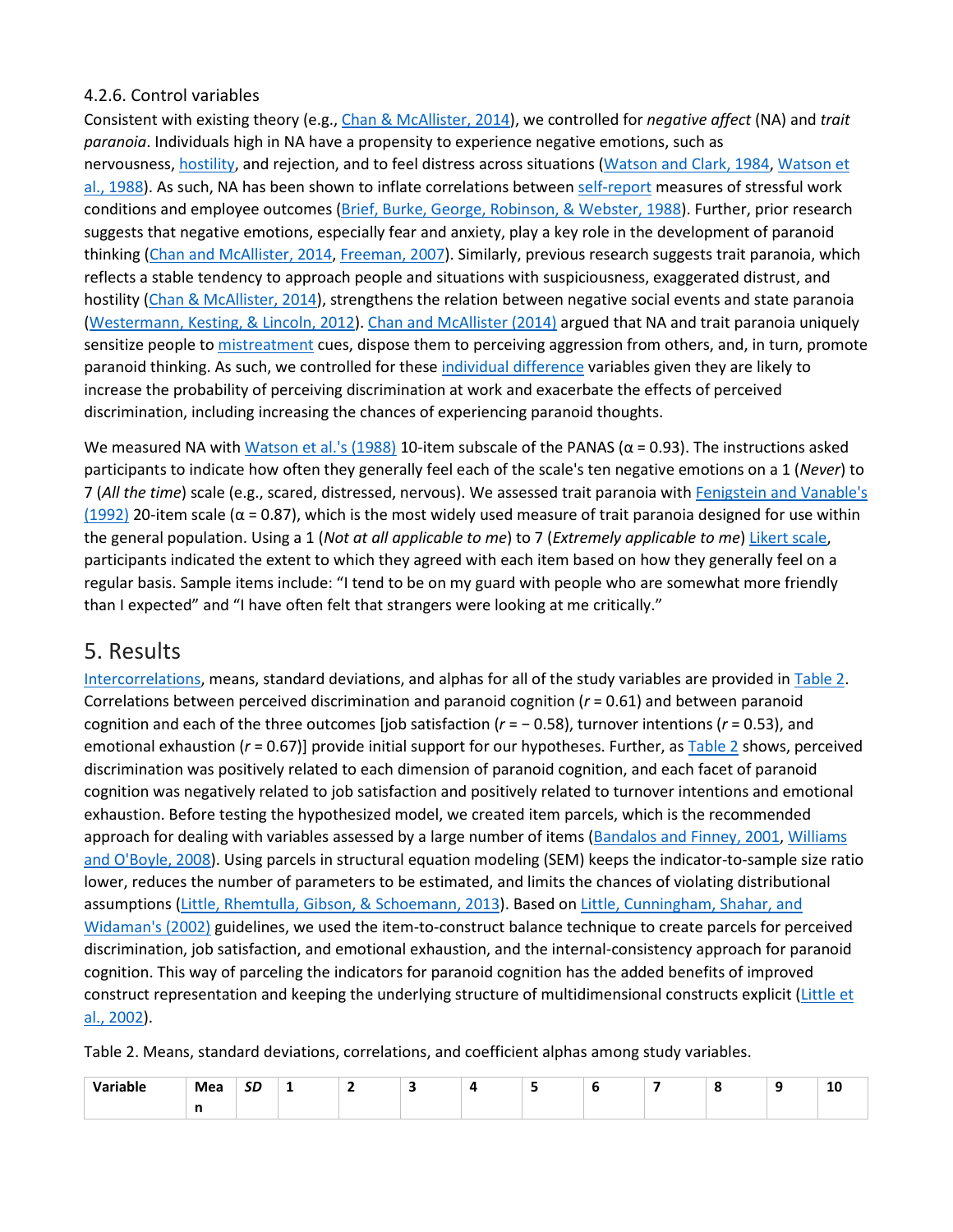| 1. Trait              | 3.78 | 1.1            | (0.87)            |           |                   |           |           |                   |           |                   |              |        |
|-----------------------|------|----------------|-------------------|-----------|-------------------|-----------|-----------|-------------------|-----------|-------------------|--------------|--------|
| paranoia              |      | 8              |                   |           |                   |           |           |                   |           |                   |              |        |
| 2. Negative<br>affect | 3.34 | 1.1<br>5       | $68**$            | (0.93)    |                   |           |           |                   |           |                   |              |        |
|                       |      |                |                   |           |                   |           |           |                   |           |                   |              |        |
| 3. Perceived          | 2.50 | 1.3            | $0.40**$          | $0.34**$  | (0.88)            |           |           |                   |           |                   |              |        |
| discriminatio         |      | $\overline{4}$ |                   |           |                   |           |           |                   |           |                   |              |        |
| n                     |      |                |                   |           |                   |           |           |                   |           |                   |              |        |
| 4. Paranoid           | 3.18 | 1.5            | $0.65***$         | $0.63***$ | $0.61**$          | (0.97)    |           |                   |           |                   |              |        |
| cognition at          |      | 8              |                   |           |                   |           |           |                   |           |                   |              |        |
| work                  |      |                |                   |           |                   |           |           |                   |           |                   |              |        |
| 5.                    | 3.32 | 1.8            | $0.55***$         | $0.62***$ | $0.56***$         | $0.94**$  | (0.92)    |                   |           |                   |              |        |
| Hypervigilan          |      | $\overline{2}$ |                   |           |                   |           |           |                   |           |                   |              |        |
| ce                    |      |                |                   |           |                   |           |           |                   |           |                   |              |        |
| 6.                    | 3.25 | 1.7            | $0.64***$         | $0.63***$ | $0.54**$          | $0.94**$  | $0.84**$  | (0.94)            |           |                   |              |        |
| Rumination            |      | 9              |                   |           |                   |           |           |                   |           |                   |              |        |
| 7. Sinister           | 2.95 | 1.5            | $0.61**$          | $0.50**$  | $0.59**$          | $0.89**$  | $0.75***$ | $0.75***$         | (0.92)    |                   |              |        |
| attributions          |      | $\mathbf{1}$   |                   |           |                   |           |           |                   |           |                   |              |        |
| 8. Job                | 5.47 | 1.3            | $-0.34$           | $-0.36$   | $-0.50$           | $-0.58$   | $-0.55$   | $-0.51$           | $-0.53$   | (0.95)            |              |        |
| satisfaction          |      | 1              | $\underline{***}$ | <b>**</b> | $\underline{***}$ | <b>**</b> | <b>**</b> | $\underline{***}$ | <b>**</b> |                   |              |        |
| 9. Turnover           | 3.82 | 2.0            | $0.34**$          | $0.39**$  | $0.44**$          | $0.53***$ | $0.53***$ | $0.48***$         | $0.44***$ | $-0.62$           | (0.82)       |        |
| intentions            |      | 6              |                   |           |                   |           |           |                   |           | $\underline{***}$ |              |        |
| 10.                   | 3.52 | 1.4            | $0.54**$          | $0.67***$ | $0.50**$          | $0.67**$  | $0.65***$ | $0.63***$         | $0.56***$ | $-0.69$           | $0.68*$      | (0.94) |
| <b>Emotional</b>      |      | 7              |                   |           |                   |           |           |                   |           | $\underline{***}$ | $\pmb{\ast}$ |        |
| exhaustion            |      |                |                   |           |                   |           |           |                   |           |                   |              |        |

*Note*: coefficient alphas are reported in the diagonal.  $**p < 0.01$ .

In order to test our predicted model, we used SEM with maximum likelihood estimation in Mplus 7.11 [\(Muthen](https://www.sciencedirect.com/science/article/pii/S0001879117300684?via%3Dihub#bb0305)  [& Muthen, 2012\)](https://www.sciencedirect.com/science/article/pii/S0001879117300684?via%3Dihub#bb0305). Following the two-step approach outlined by [Anderson and Gerbing \(1988\),](https://www.sciencedirect.com/science/article/pii/S0001879117300684?via%3Dihub#bb0010) we first tested a measurement model in order to demonstrate the uniqueness of the study's five variables. In the second step, we used a model comparison approach in order to test the hypothesized relations in the structural model against four nested models. For the measurement model, items/item parcels were specified to load onto their respective factors, and the factors were allowed to correlate. Results revealed that the hypothesized five-factor model showed an excellent fit  $[\chi^2 (79) = 84.97$ , CFI = 0.99, TLI = 0.99, and RMSEA = 0.02]. Factor loadings ranged from 0.72 to 0.94, with a mean loading of 0.87. We then compared this baseline five-factor model to two alternative models. The first was a four-factor model with items from the perceived discrimination and paranoid cognition measures specified to load on a single latent variable. The fit indices showed that the model did not fit the data as well as the hypothesized model  $[\chi^2 (83) = 187.04$ , CFI = 0.94, TLI = 0.93, and RMSEA = 0.09; ∆ χ<sup>2</sup> = 102.07, *p* < 0.01]. The second was a [three-factor model](https://www.sciencedirect.com/topics/psychology/three-factor-model) with the items for job satisfaction, turnover intentions, and emotional exhaustion specified to load on a single factor. The fit indices demonstrated an even less adequate fit to the data  $[\chi^2 (86) = 330.45$ , CFI = 0.86, TLI = 0.83, and RMSEA = 0.14;  $\Delta \chi^2 = 245.48$ ,  $p < 0.01$ ]. Overall, results provide support for the five-factor model and show evidence of construct distinctiveness.

Given the potential that common method variance (CMV) could inflate the relations between the variables, we tested for the effects of CMV. Using the procedures recommended by [Williams, Cote, and Buckley \(1989\),](https://www.sciencedirect.com/science/article/pii/S0001879117300684?via%3Dihub#bb0450) we compared four alternative measurement models using CFA. The models tested were a: 1) null model, 2) single factor model, 3) measurement model with the study's five variables, and 4) measurement model with an additional method factor. As shown in [Table 3,](https://www.sciencedirect.com/science/article/pii/S0001879117300684?via%3Dihub#t0015) the null model and single factor model fit the data poorly, suggesting a single common method factor did not account for the covariance among factors. Moreover,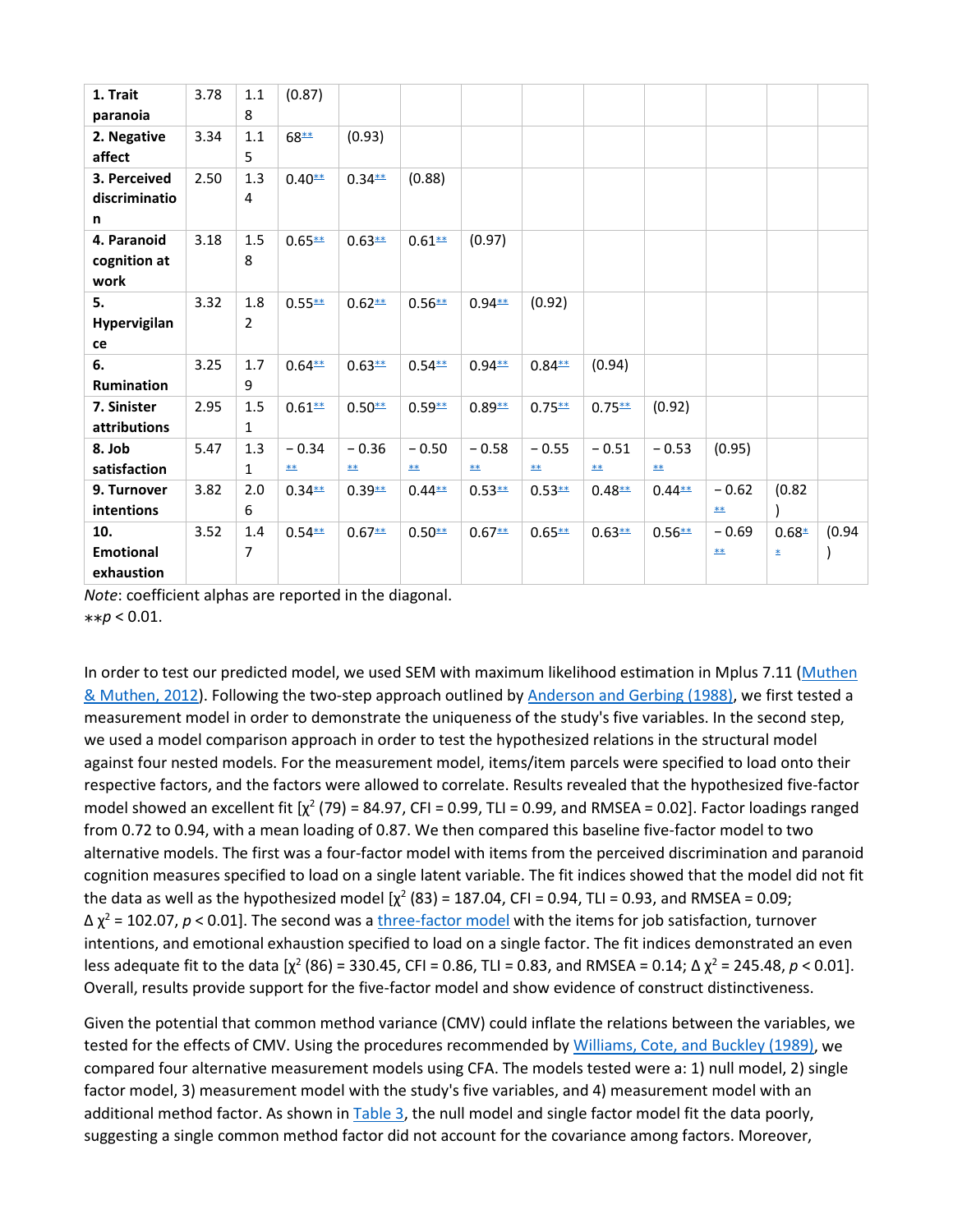compared to the measurement model, the model that included the method factor did not improve the fit to the data, ∆ χ<sup>2</sup> = 14.48, *ns*. As such, CMV did not appear to be a problem in the current study.

| <b>Model</b>                         | Chi-square (df) | <b>CFI</b> | <b>TLI</b> | RMSEA |
|--------------------------------------|-----------------|------------|------------|-------|
| 1. Null model                        | 2425.10 (105)   | 0.00       | 0.00       | 0.37  |
| 2. Single factor model               | 943.68 (90)     | 0.63       | 0.57       | 0.24  |
| 3. Measurement model                 | 89.27 (77)      | 0.99       | 0.99       | 0.03  |
| 4. Measurement model + method factor | 74.79 (66)      | 0.10       | በ 99       | 0.03  |

Table 3. Results of common method variance (CMV) analysis.

Next, we tested the hypothesized structural model against four nested models. The hypothesized model represents a fully mediated model with no direct paths from perceived discrimination to the three outcomes. With respect to the control variables, both trait paranoia and negative affect were treated as manifest variables by creating summary scores that were the averages of the items that comprised each scale. Both variables were controlled for in the model by including them in the equations used to predict paranoid cognition, job satisfaction, emotional exhaustion and turnover intentions. As reported in [Table 4,](https://www.sciencedirect.com/science/article/pii/S0001879117300684?via%3Dihub#t0020) results showed an excellent fit to the data  $[\chi^2 (104) = 163.79$ , CFI = 0.98, TLI = 0.97, RMSEA = 0.06]. For models 2 through 4, we added one direct path from perceptions of discrimination to each outcome: models 2 (job satisfaction), 3 (turnover intentions) and 4 (emotional exhaustion). For model 5, we added paths from perceived discrimination to all three outcomes. When paths were added from perceived discrimination to all outcomes (model 5), there was a significant improvement in fit compared to the fully mediated model. As such, paranoid cognition partially mediated between perceived discrimination and the outcomes. [Fig. 1](https://www.sciencedirect.com/science/article/pii/S0001879117300684?via%3Dihub#f0005) depicts this model and presents the path coefficients and indirect effects.

Table 4. Comparison of structural equation models.

| Model                                        | $\chi^2$ | df  | $\Delta x^2$ | <b>CFI</b> | <b>TLI</b> | <b>RMSEA</b> |
|----------------------------------------------|----------|-----|--------------|------------|------------|--------------|
| Model 1: hypothesized structural model       | 163.79   | 104 |              | 0.98       | 0.97       | 0.06         |
| Model 2: direct path to job satisfaction     | 161.48   | 103 | 2.11         | 0.98       | 0.97       | 0.06         |
| Model 3: direct path to turnover intentions  | 163.00   | 103 | 0.79         | 0.98       | 0.97       | 0.06         |
| Model 4: direct path to emotional exhaustion | 163.38   | 103 | 0.41         | 0.98       | 0.97       | 0.06         |
| Model 5: direct paths to all outcomes        | 155.96   | 101 | $7.83*$      | 0.98       | 0.97       | 0.06         |

*Note*: for models 2–5, direct paths are from perceived discrimination.  $*p < 0.05$ .



Fig. 1. Partial [mediation model](https://www.sciencedirect.com/topics/psychology/mediation-model) supported in the present study with indirect effects.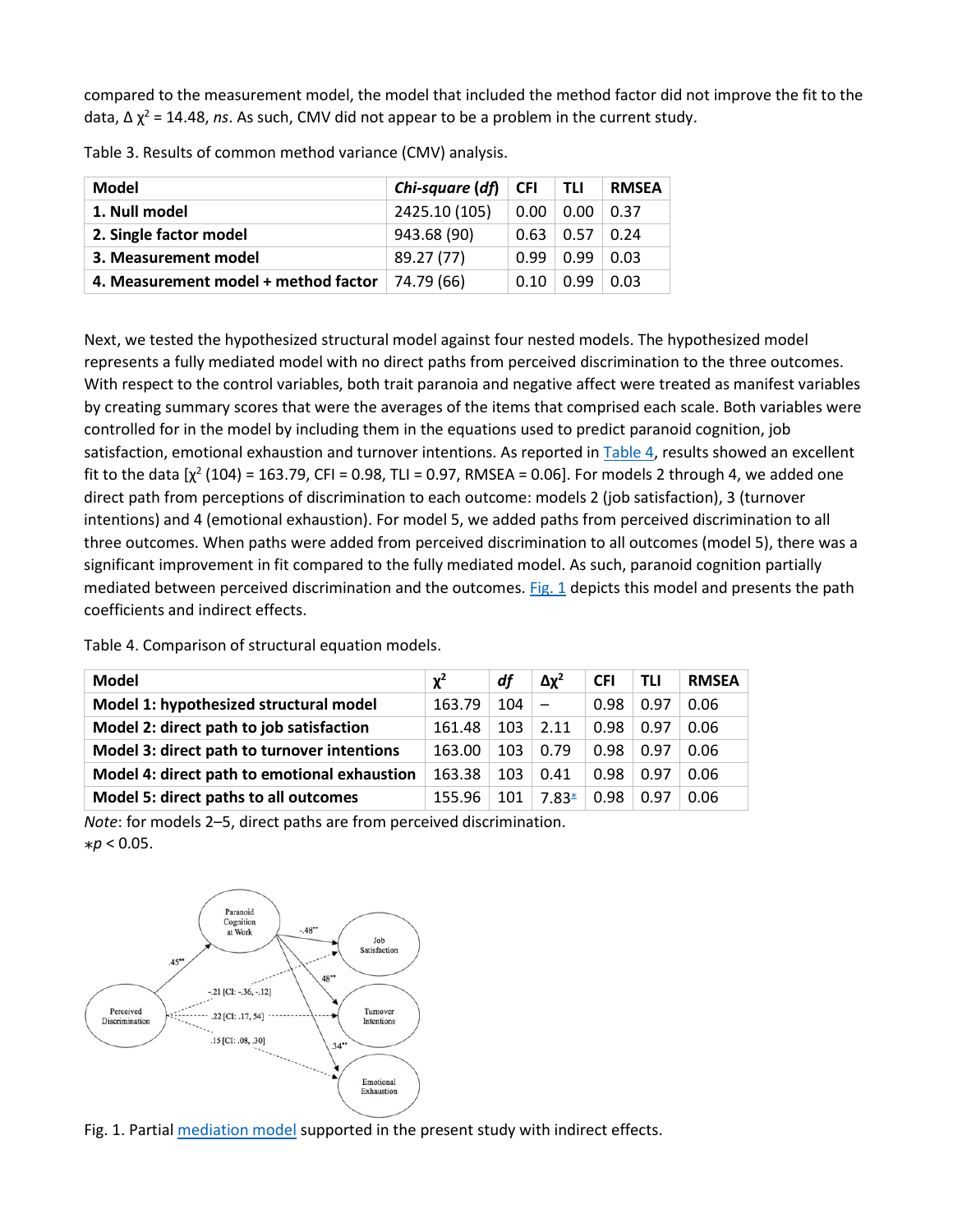*Note*: \*\**p* < 0.01; coefficients are standardized beta weights; Indirect effects of perceived discrimination on job satisfaction, turnover intentions, and emotional exhaustion via paranoid cognition at work are depicted as dotted lines; CI = 95% bootstrapped confidence interval. Control variables include trait paranoia and negative affect.

As expected, after controlling for negative affect and trait paranoia, perceived [transgenderd](https://www.sciencedirect.com/topics/psychology/transgender)iscrimination was positively related to paranoid cognition at work (*β* = 0[.](https://www.sciencedirect.com/science/article/pii/S0001879117300684?via%3Dihub#fn0010)45, *p* < 0.01), supporting [Hypothesis 1](https://www.sciencedirect.com/science/article/pii/S0001879117300684?via%3Dihub#en0005).<sup>2</sup> As shown in [Fig. 1,](https://www.sciencedirect.com/science/article/pii/S0001879117300684?via%3Dihub#f0005) the relations between paranoid cognition and the three outcomes were each significant and in the expected directions: job satisfaction, *β* = − 0.48, *p* < 0.01; turnover intentions, *β* = 0.48, *p* < 0.01; and emotional exhaustion, *β* = 0.34, *p* < 0.01, thus supporting [Hypotheses 2a, 2b, and 2c.](https://www.sciencedirect.com/science/article/pii/S0001879117300684?via%3Dihub#en0010) To test [Hypothesis 3,](https://www.sciencedirect.com/science/article/pii/S0001879117300684?via%3Dihub#en0015) we followed the logic outlined by [Preacher & Hayes, 2008](https://www.sciencedirect.com/science/article/pii/S0001879117300684?via%3Dihub#bb0330) and simultaneously tested the indirect effects using SEM in Mplus 7.11 [\(Muthen & Muthen, 2012\)](https://www.sciencedirect.com/science/article/pii/S0001879117300684?via%3Dihub#bb0305). We tested the significance of the three hypothesized indirect effects using the biascorrected bootstrapping method, with 5000 resamples used to place 95% confidence intervals (CIs) around the estimates of the indirect effects. The results indicated that the indirect effects of perceived discrimination on participants' job satisfaction (− 0.21, *p* < 0.01, CI [− 0.36, − 0.12]), turnover intentions (0.22, *p* < 0.05, CI [0.17, 0.54]) and emotional exhaustion (0.15, *p* < 0.05, CI [0.08, 0.30]) through paranoid cognition were all significant. Thus, results fully supported [Hypotheses 3a, 3b and 3c.](https://www.sciencedirect.com/science/article/pii/S0001879117300684?via%3Dihub#en0015)

#### 6. Discussion

Contributing to a small, but growing, body of research on the workplace experiences of [transgenderi](https://www.sciencedirect.com/topics/psychology/transgender)ndividuals, the present study examined a potentially key reason why transgender employees' experiences of discrimination at work are negatively related to their job [attitudes](https://www.sciencedirect.com/topics/psychology/attitude) and psychological wellbeing. Drawing on an established literature on paranoia, our results suggest paranoid cognition – defined by hypervigilance, [rumination,](https://www.sciencedirect.com/topics/psychology/rumination) and sinister attributional tendencies – mediated the relations between transgender employees' perceptions of discrimination at work and their job satisfaction, turnover intentions, and emotional exhaustion. In examining these relations, the present study answers calls for greater attention to the workplace experiences of transgender employees, specifically [\(Law et al., 2011,](https://www.sciencedirect.com/science/article/pii/S0001879117300684?via%3Dihub#bb0245) [Ruggs et al., 2015\)](https://www.sciencedirect.com/science/article/pii/S0001879117300684?via%3Dihub#bb0350), and understudied and marginalized populations, more broadly [\(Casper and Swanberg, 2011,](https://www.sciencedirect.com/science/article/pii/S0001879117300684?via%3Dihub#bb0080) [Maynard and Ferdman, 2009\)](https://www.sciencedirect.com/science/article/pii/S0001879117300684?via%3Dihub#bb0295).

Importantly, these findings emerged even when controlling for trait paranoia, suggesting the mediating role of paranoid cognition at work cannot be attributed to a dispositional tendency of participants to experience paranoid modes of thought. This is consistent with existing theory and research on paranoia, which suggest that paranoid patterns of thinking are often not simply "inside the head" of social perceivers but rather are linked to the broader social context in which they are embedded. Indeed, given paranoid thoughts, in milder forms, are quite prevalent in the general population [\(Freeman et al., 2005,](https://www.sciencedirect.com/science/article/pii/S0001879117300684?via%3Dihub#bb0150) [Freeman et al., 2011\)](https://www.sciencedirect.com/science/article/pii/S0001879117300684?via%3Dihub#bb0160), Fenigstein and Vanable [\(1992\)](https://www.sciencedirect.com/science/article/pii/S0001879117300684?via%3Dihub#bb0130) suggested that the concept of paranoia should be broadened to "include the thought processes that characterize everyday life" (p. 133). Similarly, *[Kramer \(2001\)](https://www.sciencedirect.com/science/article/pii/S0001879117300684?via%3Dihub#bb0240)* emphasized that although paranoid cognition may involve exaggerated forms of social misperception, it is not necessarily delusional or false. As such, the present study extends these ideas to the growing literature on transgender workers in order to shed light on the powerful role that paranoid cognition may play in shaping the work experiences of many transgender individuals who often experience discrimination at work.

Further, although perceptions of transgender discrimination were related to participants' reports of hypervigilance, rumination, and sinister attributions separately, consistent with theory in the paranoia literature, CFA results suggested these constructs, although empirically distinct, share sufficient variance to form a higher-order construct of paranoid cognition [\(Johnson, Rosen, Chang, Djurdjevic, & Taing, 2012\)](https://www.sciencedirect.com/science/article/pii/S0001879117300684?via%3Dihub#bb0205). Although more data are needed to confirm the higher-order nature of paranoid cognition at work and bearing in mind our data were cross-sectional, these results lend initial support that transgender employees' perceptions of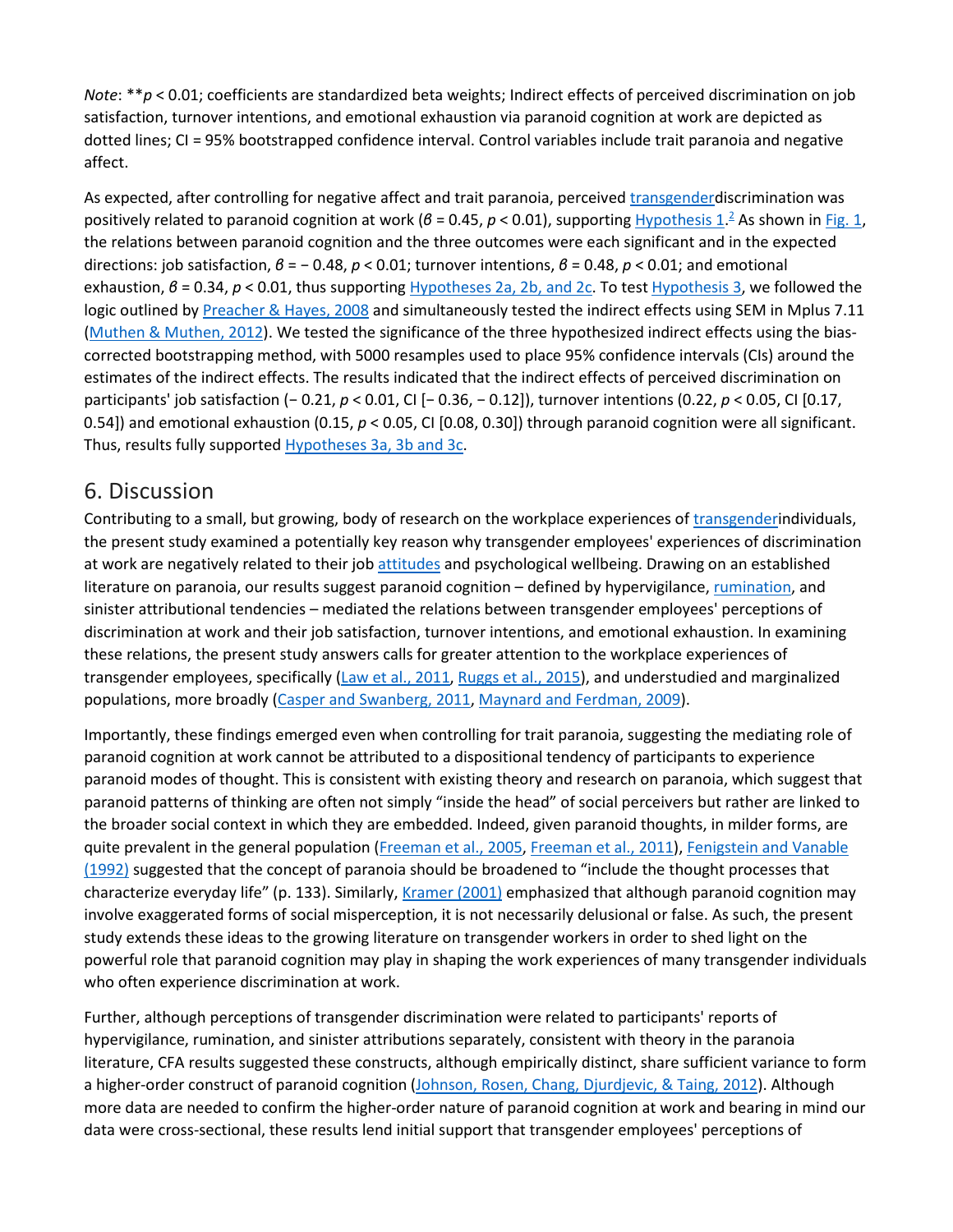discrimination may be, in part, responsible for activating a set of related thought patterns that undermine their job attitudes and psychological wellbeing.

#### 6.1. Implications for research

The present study has a number of implications for research on transgender employees' workplace experiences. First, our results are consistent with two recent studies that have revealed links between perceived racism [\(Combs et al., 2006\)](https://www.sciencedirect.com/science/article/pii/S0001879117300684?via%3Dihub#bb0100) and [ethnic discrimination](https://www.sciencedirect.com/topics/psychology/ethnic-discrimination) [\(Kong, 2015\)](https://www.sciencedirect.com/science/article/pii/S0001879117300684?via%3Dihub#bb0230) and symptoms of paranoid thinking. Although these studies did not control for trait paranoia like the present study and relied on measures that largely capture sinister attributional tendencies rather than the full gamut of paranoid thought outlined in the organizational paranoia literature, there is a case to be made that persistent patterns of paranoid thinking are not a unique psychological experience for transgender individuals who suffer prejudice both in and outside of the workplace. Yet, given the widespread lack of awareness of transgender issues in the general population and the significantly higher prevalence of reported prejudice and [mistreatment](https://www.sciencedirect.com/topics/psychology/mistreatment) toward transgender employees [\(National Center for](https://www.sciencedirect.com/science/article/pii/S0001879117300684?via%3Dihub#bb0310)  [Transgender Equality, 2011\)](https://www.sciencedirect.com/science/article/pii/S0001879117300684?via%3Dihub#bb0310), paranoid modes of thought may be a particularly reoccurring experience for this highly marginalized and misunderstood population in the workplace. As such, in addition to exploring the unique experiences of transgender people at work (e.g., issues related to gender transitions, bathroom usage), future investigations might explore how the general relations found in this study may vary in magnitude for transgender employees relative to other stigmatized populations – thereby helping to determine how the work experiences of such individuals are similar to and distinct from other minority groups at work.

Second, given paranoid cognition was found to be a partial mediator of the links between transgender employees' experiences of workplace discrimination and their job dissatisfaction, turnover intentions, and emotional exhaustion, vital questions remain regarding other mediating mechanisms. Consistent with [Hatzenbuehler's \(2009\)](https://www.sciencedirect.com/science/article/pii/S0001879117300684?via%3Dihub#bb0185) psychological mediation framework, certain [interpersonal processes,](https://www.sciencedirect.com/topics/psychology/interpersonal-processes) including physical isolation and avoidance behavior, may also play a key role. That is, given stigma-related stress may cause transgender individuals to isolate themselves at work to avoid future rejection, it may actually deter them from seeking out [social support](https://www.sciencedirect.com/topics/psychology/social-support) in times of distress [\(Hatzenbuehler, 2009\)](https://www.sciencedirect.com/science/article/pii/S0001879117300684?via%3Dihub#bb0185), thereby contributing to their diminished job attitudes and emotional wellbeing. In fact, related to the present study, avoidance is by far the most common form of "safety behavior" (i.e., actions aimed at reducing the risk and magnitude of perceived social threats) that is associated with paranoid thinking [\(Freeman & Garety, 2004\)](https://www.sciencedirect.com/science/article/pii/S0001879117300684?via%3Dihub#bb0145).

With respect to other cognitive processes, [pessimism](https://www.sciencedirect.com/topics/psychology/pessimism) may also serve as a key mechanism linking experiences of transgender discrimination to a range of outcomes. Pessimism involves negative expectations of future outcomes [\(Scheier & Carver, 1985\)](https://www.sciencedirect.com/science/article/pii/S0001879117300684?via%3Dihub#bb0365). As a core feature of learned [helplessnesst](https://www.sciencedirect.com/topics/psychology/helplessness)heory, which suggests people develop a sense of helplessness after experiencing aversive and uncontrollable events (Abramson, Seligman, & [Teasdale, 1978\)](https://www.sciencedirect.com/science/article/pii/S0001879117300684?via%3Dihub#bb0005), pessimism fosters more internal, global, and stable attributions for negative events [\(Peterson &](https://www.sciencedirect.com/science/article/pii/S0001879117300684?via%3Dihub#bb0320)  [Seligman, 1984\)](https://www.sciencedirect.com/science/article/pii/S0001879117300684?via%3Dihub#bb0320), interfering with one's ability to effectively cope with stress [\(Scheier, Weintraub, & Carver,](https://www.sciencedirect.com/science/article/pii/S0001879117300684?via%3Dihub#bb0370)  [1986\)](https://www.sciencedirect.com/science/article/pii/S0001879117300684?via%3Dihub#bb0370). As such, transgender employees who suffer persistent prejudice at work may come to view these events as stable, enduring, and uncontrollable, perhaps even believing that they are responsible for them, thereby undermining their ability to cope and harming their job attitudes and wellbeing.

Third, our findings also beg the question of potential moderating factors, including organizational and individual characteristics, which may attenuate the mediated relations found in the present study. For example, perceived organizational efforts to support diversity have been found to weaken the negative relations between perceptions of discrimination and employee job attitudes in studies of other stigmatized populations (e.g., [Triana, García, & Colella, 2010\)](https://www.sciencedirect.com/science/article/pii/S0001879117300684?via%3Dihub#bb0410). With respect to personal factors, positive [psychological constructs,](https://www.sciencedirect.com/topics/psychology/psychological-construct) such as psychological capital [\(Luthans, Avolio, Avey, & Norman, 2007\)](https://www.sciencedirect.com/science/article/pii/S0001879117300684?via%3Dihub#bb0260) and [mindfulness](https://www.sciencedirect.com/topics/psychology/mindfulness) [\(Brown & Ryan, 2003\)](https://www.sciencedirect.com/science/article/pii/S0001879117300684?via%3Dihub#bb0065), may also buffer individuals from paranoid thought patterns associated with experiences of discrimination at work. In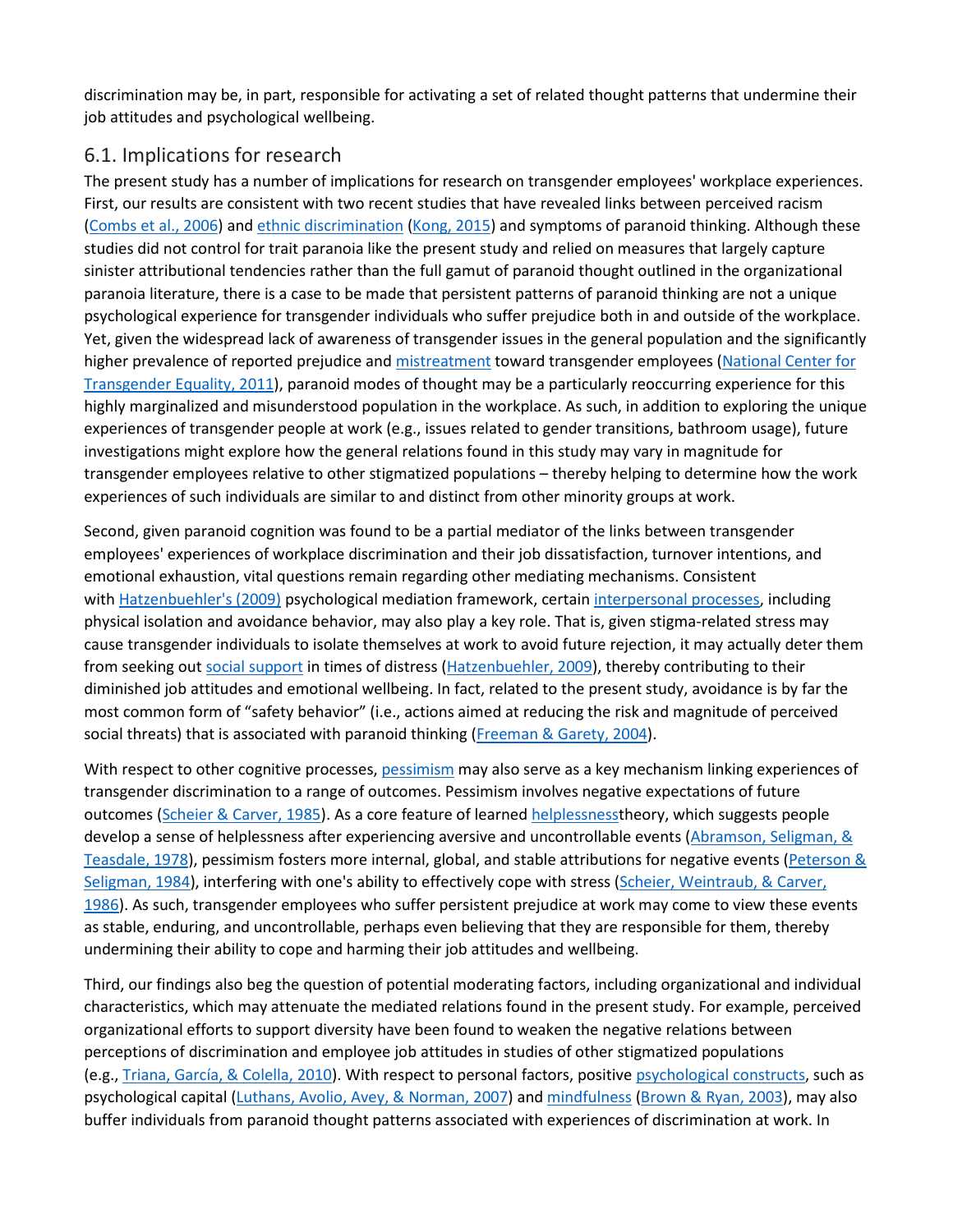particular, research on mindfulness – a state of nonjudgmental attentiveness to and awareness of moment-tomoment events and internal experiences [\(Brown & Ryan, 2003\)](https://www.sciencedirect.com/science/article/pii/S0001879117300684?via%3Dihub#bb0065) – has been found, as both a dispositional trait and trained skill, to increase job attitudes and decrease emotional exhaustion [\(Hülsheger, Alberts, Feinholdt, &](https://www.sciencedirect.com/science/article/pii/S0001879117300684?via%3Dihub#bb0190)  [Lang, 2013\)](https://www.sciencedirect.com/science/article/pii/S0001879117300684?via%3Dihub#bb0190). There is also some empirical evidence in the clinical psychology literature for the salutary effects of mindfulness on symptoms of paranoid thinking [\(Chadwick, Hughes, Russell, Russell, & Dagnan, 2009\)](https://www.sciencedirect.com/science/article/pii/S0001879117300684?via%3Dihub#bb0085). As such, mindfulness may interrupt paranoid modes of thought associated with transgender employees' perceptions of discrimination at work. Indeed, recent reviews have called for research on the ways in which mindfulness may help employees cope with and "bounce back" from negative events at work [\(Good et al., 2016\)](https://www.sciencedirect.com/science/article/pii/S0001879117300684?via%3Dihub#bb0165). Further, Sawyer [and Thoroughgood \(2017\)](https://www.sciencedirect.com/science/article/pii/S0001879117300684?via%3Dihub#bb0355) suggested mindfulness interventions may be beneficial in promoting the wellbeing of transgender employees who have been victims of discrimination in the workplace.

Importantly, although understanding how individuals might cope with discrimination after it occurs is not an effective remedy for decreasing negative sentiments toward transgender employees, in the absence of broad societal-level knowledge and acceptance it may be the case that transgender individuals experience prejudice and discrimination even in otherwise positive work environments. Moreover, due to widespread discrimination and resulting unemployment within the transgender community, individuals do not always have, or believe they have, options regarding available job roles or organizations to work in. For this reason, deploying individual coping interventions may be a useful short-term strategy for decreasing the negative effects of discriminatory experiences, particularly for those who enjoy other aspects of their work or who are unable to find other job opportunities. Studies should also examine more long-term solutions to decreasing prejudice against transgender employees, such as training and awareness programs.

#### 6.2. Implications for practice

From a practical standpoint, our findings are timely given recent controversial legislation enacted in certain U.S. states and cities that remove protections from workplace discrimination based on [gender identity,](https://www.sciencedirect.com/topics/psychology/gender-identity) such as denying transgender employees access to bathrooms that match their gender identities. The present investigation suggests organizations that allow discrimination toward transgender workers to persist create threatening workspaces that may contribute to their experiences of paranoid cognition at work and, in turn, harm their job attitudes and wellbeing. However, as [King and Cortina \(2010\)](https://www.sciencedirect.com/science/article/pii/S0001879117300684?via%3Dihub#bb0220) argued and consistent with the notion of corporate [social responsibility,](https://www.sciencedirect.com/topics/psychology/social-responsibility) in return for the benefits of incorporation, all organizations have a fundamental duty to address the needs of the society in which they are incorporated, including an obligation to implement policies and procedures that protect against discrimination based on gender identity.

Furthermore, our findings should also be troubling to organizations from an economic standpoint. Indeed, research has consistently linked job dissatisfaction and emotional exhaustion to decreased job performance and higher turnover (e.g., [Cotton and Tuttle, 1986,](https://www.sciencedirect.com/science/article/pii/S0001879117300684?via%3Dihub#bb0115) [Judge et al., 2001,](https://www.sciencedirect.com/science/article/pii/S0001879117300684?via%3Dihub#bb0210) [Wright and Cropanzano, 1998\)](https://www.sciencedirect.com/science/article/pii/S0001879117300684?via%3Dihub#bb0460). In particular, according to a study by the Level Playing Field Institute (2007), more than two million U.S. employees turn over each year as a result of unfairness, costing employers \$64 billion annually. As such, in addition to exposing themselves to costly lawsuits, companies that fail to address gender identity discrimination limit their ability to retain or attract talented transgender workers, outcomes that harm the bottom line.

#### 6.3. Limitations

This study is not without limitations. First, because we recruited participants through an annual conference and websites that cater to transgender issues, our participants may have held a stronger transgender identity than the transgender community as a whole. As such, because the centrality of one's minority identity may render them more sensitive to and likely to perceive discrimination (e.g., [Sellers and Shelton, 2003,](https://www.sciencedirect.com/science/article/pii/S0001879117300684?via%3Dihub#bb0390) [Shelton and Sellers,](https://www.sciencedirect.com/science/article/pii/S0001879117300684?via%3Dihub#bb2025)  [2000\)](https://www.sciencedirect.com/science/article/pii/S0001879117300684?via%3Dihub#bb2025), this may have inflated the relations between our study variables. Although convenience sampling and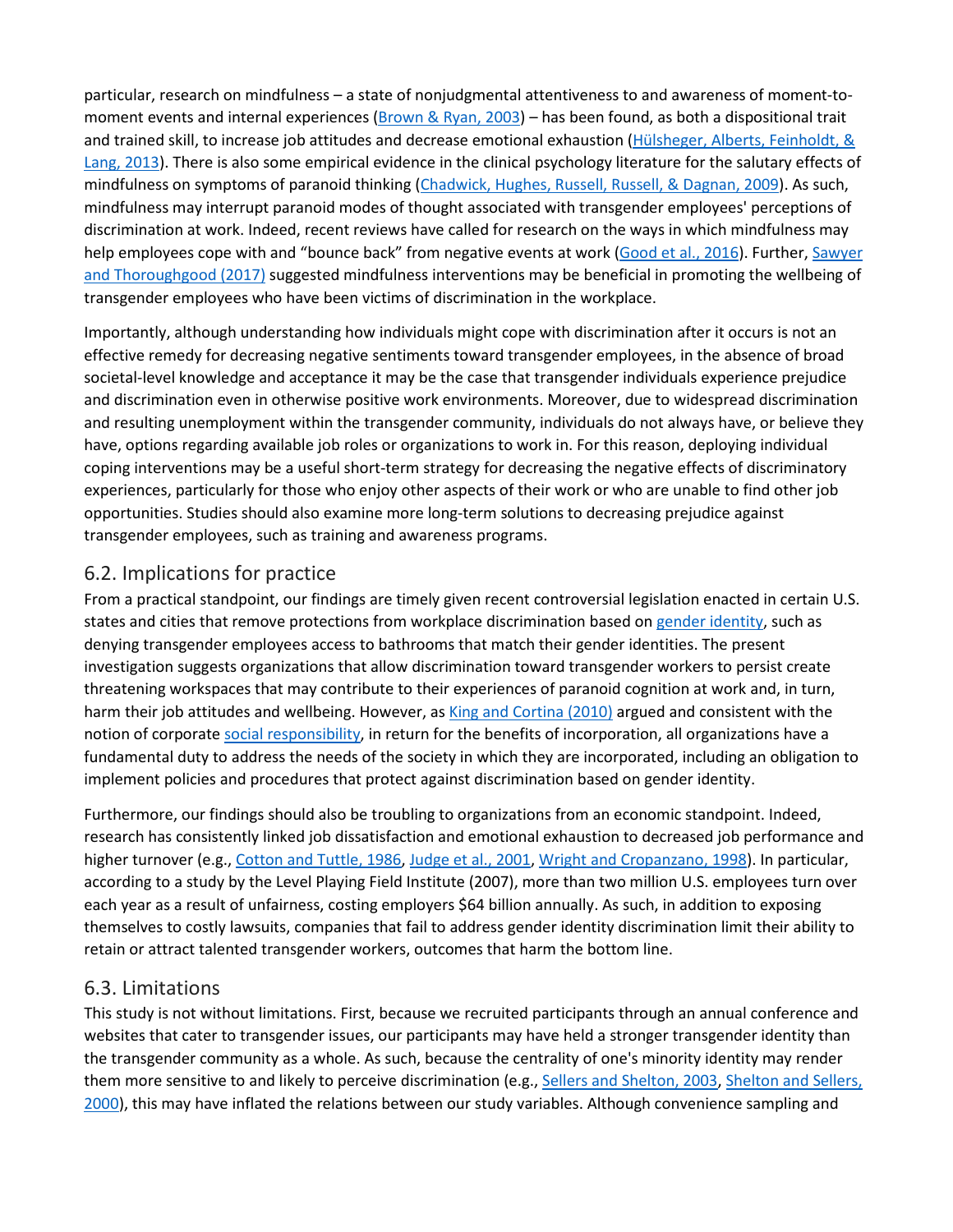"snowballing" are common and often inevitable strategies for recruiting those from stigmatized and difficult-toidentify populations [\(DeJordy, 2008\)](https://www.sciencedirect.com/science/article/pii/S0001879117300684?via%3Dihub#bb0120), future studies should draw on more representative samples.

Second, given our data were cross-sectional, we cannot make any definitive claims about causality.<sup>3</sup>Indeed, it is possible and likely that the relations examined are reciprocal in nature. Because paranoid patterns of thinking selectively focus attention on threat-related information, disproportionately allocate cognitive resources to processing and reprocessing perceived threats, and skew information processing toward threat detection, they tend to initiate a vicious cycle of perception and response whereby victims of prejudice may be more likely to interpret subsequent behaviors of others as discriminatory and become more paranoid as a result (Chan  $\&$ [McAllister, 2014\)](https://www.sciencedirect.com/science/article/pii/S0001879117300684?via%3Dihub#bb0090). As such, a next step will be to examine within-person changes in paranoid cognition as a function of daily perceptions of discrimination at work and to untangle the reciprocal relations between these variables. Yet, as noted earlier, in support of the causal linkages implied by our analyses, the paranoia literature argues that paranoid thinking is more often than not a product, in part, of the social situations in which they are experienced [\(Fenigstein and Vanable, 1992,](https://www.sciencedirect.com/science/article/pii/S0001879117300684?via%3Dihub#bb0130) [Kramer, 1998\)](https://www.sciencedirect.com/science/article/pii/S0001879117300684?via%3Dihub#bb0235). Further, although our qualitative data cannot rule out alternative causal explanations, our interviewees often noted that their experiences of paranoid cognition were a direct reflection of specific encounters with prejudice at work. For example, one interviewee recounted, "I actually had a coworker say to me, 'You know, you already have three strikes against you because you're transgender, you're Jewish, and you're fat, and you really need to try harder to fit in.' So, you can imagine going through that experience. It made me guarded, cautious, apprehensive, and afraid."

Finally, the correlations between the three sub-dimensions of paranoid cognition at work – hypervigilance, rumination, and sinister attributional tendencies – were high, potentially calling into question their distinctiveness. However, as discussed earlier, existing theory maintains that these constructs reflect separate, yet interrelated, thought processes that define paranoid thinking. Additionally, our CFA results provided empirical evidence to support a higher-order latent factor structure comprised of three lower-order factors, consistent with theory in the paranoia literature.

#### 7. Conclusion

In examining the role of paranoid cognition at work in explaining the relations between [transgendere](https://www.sciencedirect.com/topics/psychology/transgender)mployees' perceptions of discrimination and their job [attitudes](https://www.sciencedirect.com/topics/psychology/attitude) and wellbeing, this study provides new insight into the workplace experiences of this highly stigmatized population. Overarchingly, our results can only be viewed as disturbing in that they highlight the "personal hell" that many transgender individuals may suffer through while working in hostile or otherwise unsupportive work environments. In particular, our findings should be especially troubling to employers, both in terms of retaining talented transgender workers and with respect to the basic responsibility that all organizations have to protect the welfare of their employees. Although the present study represents an important step in illuminating the work experiences of transgender employees, it is important that future studies continue to examine this unique population in the workplace. In so doing, it is our hope that such research will serve to spread further awareness and acceptance of transgender individuals at work and equip both individuals and organizations with the knowledge and skills necessary to improve the work lives of this important population.

## Acknowledgments

We would like to thank the editor and two anonymous reviewers for their constructive comments throughout the review process. We would also like to thank Rod Kramer for his helpful comments and contributions to the present effort.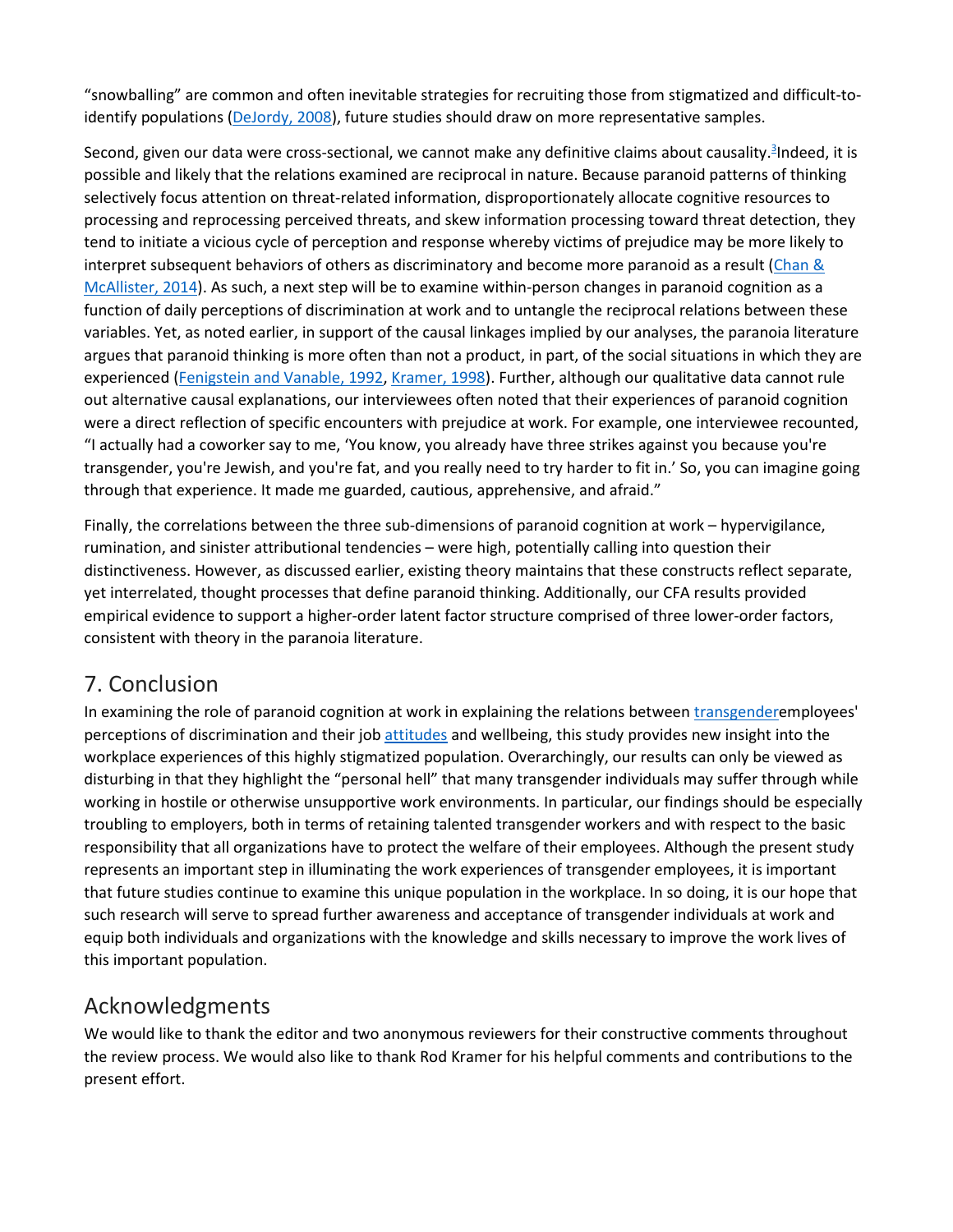## Appendix A. Items comprising the three sub-facets of the paranoid cognition

#### at work measure

| <b>Scale items</b>                                                                   | <b>Factor</b><br>loading |
|--------------------------------------------------------------------------------------|--------------------------|
| Rumination: because of my transgender identity, at work                              |                          |
| I find myself replaying interactions with other people over and over in my mind.     | 0.76                     |
| I can't stop thinking about how others might negatively perceive me.                 | 0.93                     |
| I have a hard time getting thoughts of how coworkers might negatively view me out of | 0.95                     |
| my head.                                                                             |                          |
| thoughts of how others may negatively react to me are never far from my mind.        | 0.90                     |
| thoughts of how people may negatively react to me often limit my enjoyment of life.  | 0.86                     |
|                                                                                      |                          |
| Hypervigilance: because of my transgender identity, at work                          |                          |
| I'm constantly "on guard" around others.                                             | 0.91                     |
| I'm hypervigilant around other people.                                               | 0.87                     |
| I often monitor for negative reactions from others.                                  | 0.86                     |
| I'm always on "the lookout".                                                         | 0.91                     |
| I find myself searching the work environment for potential threats.                  | 0.85                     |
|                                                                                      |                          |
| Sinister attributional tendencies: because of my transgender identity, at work       |                          |
| I'm suspicious of others' intentions toward me.                                      | 0.93                     |
| I don't trust the motives of people I interact with.                                 | 0.96                     |
| I'm sure people dislike me.                                                          | 0.72                     |
| I know people often talk about me behind my back.                                    | 0.68                     |
| others often seem to be hiding something from me.                                    | 0.79                     |

*Note*: all factor loadings are significant at the *p* < 0.001 level; The instructions asked participants to indicate their level of agreement with each scale item based on their thought processes within their current workplace, rather than how they generally feel; items were rated on a 1 (*Strongly disagree*) to 7 (*Strongly agree*) scale.

## References

[Abramson et al., 1978.](https://www.sciencedirect.com/science/article/pii/S0001879117300684?via%3Dihub#bbb0005) L.Y. Abramson, M.E. Seligman, J.D. Teasdale. **Learned helplessness in humans: Critique**  and reformulation. Journal of Abnormal Psychology, 87 (1978), pp. 49-74, [10.1037/0021-843X.87.1.49](https://doi.org/10.1037/0021-843X.87.1.49)

- [Anderson and Gerbing, 1988.](https://www.sciencedirect.com/science/article/pii/S0001879117300684?via%3Dihub#bbb0010) J.C. Anderson, D.W. Gerbing. **Structural equation modeling in practice: A review and recommended two-step approach.** Psychological Bulletin, 103 (1988), pp. 411-423, [10.1037/0033-](https://doi.org/10.1037/0033-2909.103.3.411) [2909.103.3.411](https://doi.org/10.1037/0033-2909.103.3.411)
- [Anderson and Gerbing, 1991.](https://www.sciencedirect.com/science/article/pii/S0001879117300684?via%3Dihub#bbb0015) J.C. Anderson, D.W. Gerbing. **Predicting the performance of measures in a confirmatory factor analysis with a pretest assessment of their substantive validities.** Journal of Applied Psychology, 76 (1991), pp. 732-740, [10.1037/0021-9010.76.5.732](https://doi.org/10.1037/0021-9010.76.5.732)

[Bandalos and Finney, 2001.](https://www.sciencedirect.com/science/article/pii/S0001879117300684?via%3Dihub#bbb0020) D.L. Bandalos, S.J. Finney. **Item parceling issues in structural equation modeling.**  G.A. Marcoulides, R.E. Schumacker (Eds.), New developments and techniques in structural equation modeling, Lawrence Erlbaum Associates, Inc., Mahwah, NJ (2001), pp. 269-296

[Barclay and Scott, 2006.](https://www.sciencedirect.com/science/article/pii/S0001879117300684?via%3Dihub#bbb0025) J.M. Barclay, L.J. Scott. **Transsexuals and workplace diversity: A case of "change" management.** Personnel Review, 35 (2006), pp. 487-502, [10.1108/00483480610670625](https://doi.org/10.1108/00483480610670625)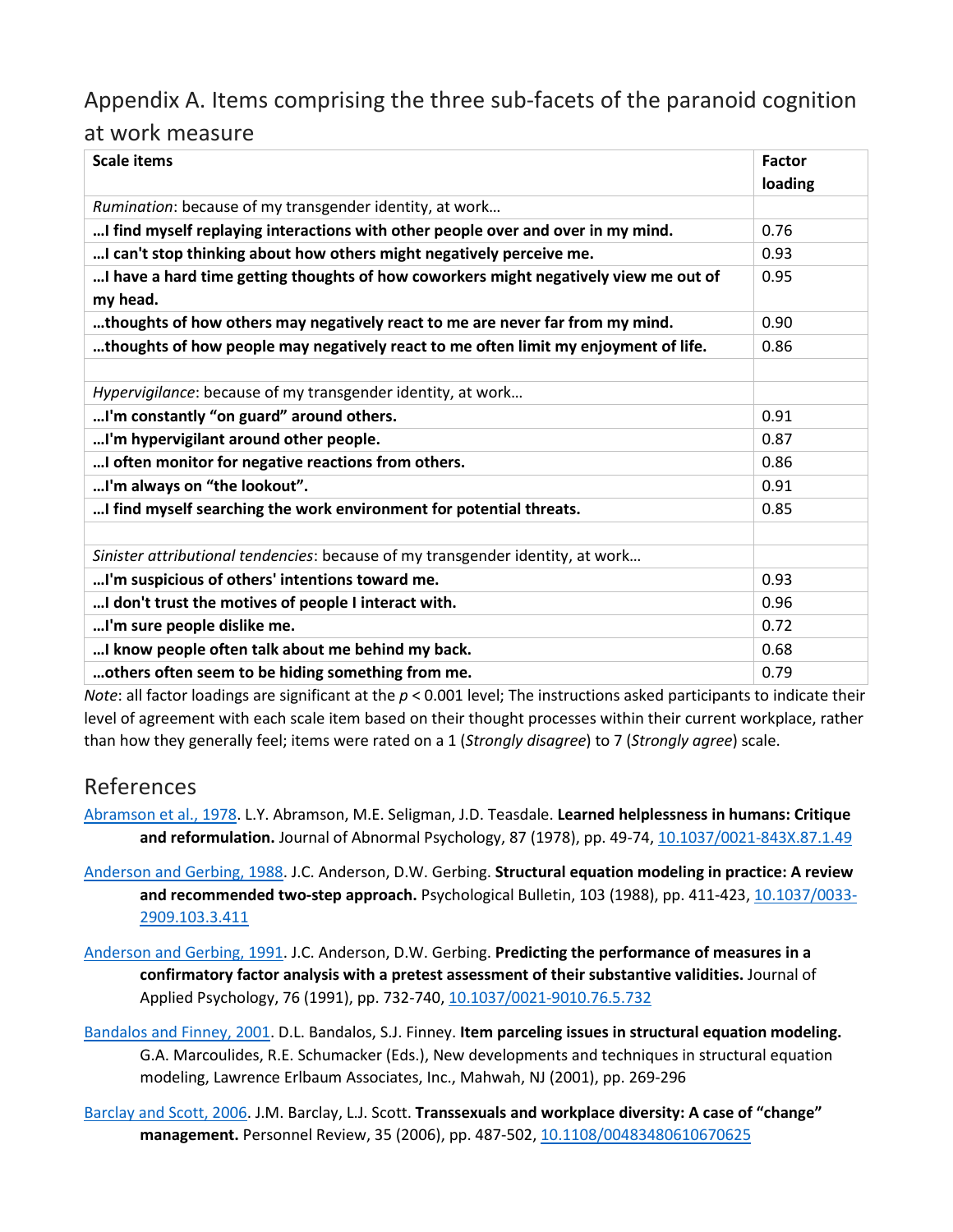- [Barrett and Swim, 1998.](https://www.sciencedirect.com/science/article/pii/S0001879117300684?via%3Dihub#bbb0030) L.F. Barrett, J.K. Swim. **Appraisals of prejudice and discrimination.**  J.K. Swim, C. Stangor (Eds.), Prejudice: The target's perspective, Academic Press, San Diego, CA (1998), pp. 11-36, [10.1016/B978-012679130-3/50036-3](https://doi.org/10.1016/B978-012679130-3/50036-3)
- [Baumeister and Leary, 1995.](https://www.sciencedirect.com/science/article/pii/S0001879117300684?via%3Dihub#bbb0035) R.F. Baumeister, M.R. Leary. **The need to belong: Desire for interpersonal attachments as a fundamental human motivation.** Psychological Bulletin, 117 (1995), pp. 497- 529, [10.1037/0033-2909.117.3.497](https://doi.org/10.1037/0033-2909.117.3.497)
- [Baumeister and Tice, 1990.](https://www.sciencedirect.com/science/article/pii/S0001879117300684?via%3Dihub#bbb0040) R.F. Baumeister, D.M. Tice. **Point-counterpoints: Anxiety and social exclusion.**  Journal of Social and Clinical Psychology, 9 (1990), pp. 165-195, [10.1521/jscp.1990.9.2.165](https://doi.org/10.1521/jscp.1990.9.2.165)
- [Bem, 1983.](https://www.sciencedirect.com/science/article/pii/S0001879117300684?via%3Dihub#bbb0045) S.L. Bem. **Gender schema theory and its implications for child development: Raising genderaschematic children in a gender-schematic society.** Signs, 8 (1983), pp. 98-616, [10.1086/493998](https://doi.org/10.1086/493998)
- [Brewster et al., 2012.](https://www.sciencedirect.com/science/article/pii/S0001879117300684?via%3Dihub#bbb0050) M.E. Brewster, B. Velez, C. DeBlaere, B. Moradi. **Transgender individuals' workplace experiences: The applicability of sexual minority measures and models.** Journal of Counseling Psychology, 59 (2012), pp. 60-70, [10.1037/a0025206](https://doi.org/10.1037/a0025206)
- [Brewster et al., 2014.](https://www.sciencedirect.com/science/article/pii/S0001879117300684?via%3Dihub#bbb0055) M.E. Brewster, B.L. Velez, A. Mennicke, E. Tebbe. **Voices from beyond: A thematic content analysis of transgender employees' workplace experiences.** Psychology of Sexual Orientation and Gender Diversity, 1 (2014), pp. 159-169, [10.1037/sgd0000030](https://doi.org/10.1037/sgd0000030)
- [Brief et al., 1988.](https://www.sciencedirect.com/science/article/pii/S0001879117300684?via%3Dihub#bbb0060) A.P. Brief, M.J. Burke, J.M. George, B.S. Robinson, J. Webster. **Should negative affectivity remain an unmeasured variable in the study of job stress?** Journal of Applied Psychology, 73 (1988), pp. 193-198, [10.1037/0021-9010.73.2.193](https://doi.org/10.1037/0021-9010.73.2.193)
- [Brown and Ryan, 2003.](https://www.sciencedirect.com/science/article/pii/S0001879117300684?via%3Dihub#bbb0065) K.W. Brown, R.M. Ryan. **The benefits of being present: Mindfulness and its role in psychological well-being.** Journal of Personality and Social Psychology, 84 (2003), pp. 822- 848, [10.1037/0022-3514.84.4.822](https://doi.org/10.1037/0022-3514.84.4.822)
- [Budge et al., 2010.](https://www.sciencedirect.com/science/article/pii/S0001879117300684?via%3Dihub#bbb0070) S.L. Budge, E.N. Tebbe, K.A. Howard. **The work experiences of transgender individuals: Negotiating the transition and career decision-making processes.** Journal of Counseling Psychology, 57 (2010), pp. 377-393, [10.1037/a0020472](https://doi.org/10.1037/a0020472)
- [Casper and Swanberg, 2011.](https://www.sciencedirect.com/science/article/pii/S0001879117300684?via%3Dihub#bbb0080) W.J. Casper, J.E. Swanberg. **Career and work concerns of diverse and understudied workers.** Journal of Vocational Behavior, 79 (2011), pp. 611-612, [10.1016/j.jvb.2011.05.006](https://doi.org/10.1016/j.jvb.2011.05.006)
- [Center for American Progress, 2012.](https://www.sciencedirect.com/science/article/pii/S0001879117300684?via%3Dihub#bbb2015) Center for American Progress. **The costly business of discrimination: The economic costs of discrimination and the financial benefits of gay and transgender equality in the workplace.** Crosby Burns, Washington, DC (2012)
- [Chadwick et al., 2009.](https://www.sciencedirect.com/science/article/pii/S0001879117300684?via%3Dihub#bbb0085) P. Chadwick, S. Hughes, D. Russell, I. Russell, D. Dagnan. **Mindfulness groups for distressing voices and paranoia: A replication and randomized feasibility trial.** Behavioural and Cognitive Psychotherapy, 37 (2009), pp. 403-412, [10.1017/S1352465809990166](https://doi.org/10.1017/S1352465809990166)
- [Chan and McAllister, 2014.](https://www.sciencedirect.com/science/article/pii/S0001879117300684?via%3Dihub#bbb0090) M.E. Chan, D.J. McAllister. **Abusive supervision through the lens of employee state paranoia.** Academy of Management Review, 39 (2014), pp. 44-66, [10.5465/amr.2011.0419](https://doi.org/10.5465/amr.2011.0419)
- [Colarelli, 1984.](https://www.sciencedirect.com/science/article/pii/S0001879117300684?via%3Dihub#bbb0095) S.M. Colarelli. **Methods of communication and mediating processes in realistic job previews.**  Journal of Applied Psychology, 69 (1984), pp. 633-642, [10.1037/0021-9010.69.4.633](https://doi.org/10.1037/0021-9010.69.4.633)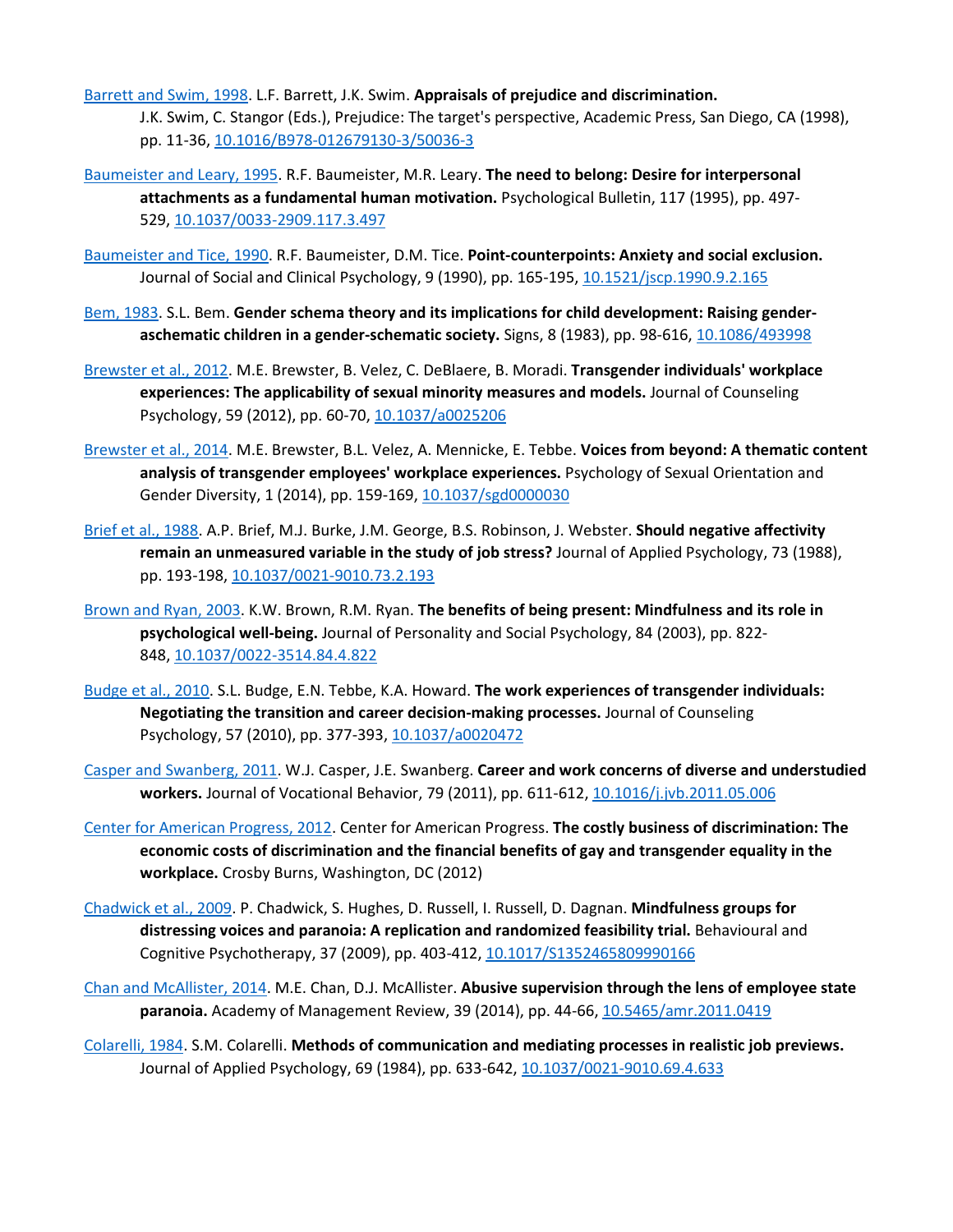- [Combs et al., 2006.](https://www.sciencedirect.com/science/article/pii/S0001879117300684?via%3Dihub#bbb0100) D.R. Combs, D.L. Penn, J. Cassisi, C. Michael, T. Wood, J. Wanner, S.Adams. **Perceived racism as a predictor of paranoia among African Americans.** Journal of Black Psychology, 32 (2006), pp. 87- 104, [10.1177/0095798405283175](https://doi.org/10.1177/0095798405283175)
- [Cortina, 2008.](https://www.sciencedirect.com/science/article/pii/S0001879117300684?via%3Dihub#bbb0110) L.M. Cortina. **Unseen injustice: Incivility as modern discrimination in organizations.** Academy of Management Review, 33 (2008), pp. 55-75, [10.5465/AMR.2008.27745097](https://doi.org/10.5465/AMR.2008.27745097)
- [Cotton and Tuttle, 1986.](https://www.sciencedirect.com/science/article/pii/S0001879117300684?via%3Dihub#bbb0115) J.L. Cotton, J.M. Tuttle. **Employee turnover: A meta-analysis and review with implications for research.** Academy of Management Review, 11 (1986), pp. 55- 70, [10.5465/AMR.1986.4282625](https://doi.org/10.5465/AMR.1986.4282625)
- [DeJordy, 2008.](https://www.sciencedirect.com/science/article/pii/S0001879117300684?via%3Dihub#bbb0120) R. DeJordy. **Just passing through stigma, passing, and identity decoupling in the work place.**  Group & Organization Management, 33 (2008), pp. 504-531, [10.1177/1059601108324879](https://doi.org/10.1177/1059601108324879)
- [Dietert and Dentice, 2009.](https://www.sciencedirect.com/science/article/pii/S0001879117300684?via%3Dihub#bbb0125) M. Dietert, D. Dentice. **Gender identity issues and workplace discrimination: The transgender experience.** Journal of Workplace Rights, 14 (2009), pp. 121-140, [10.2190/WR.14.1.g](https://doi.org/10.2190/WR.14.1.g)
- [Fenigstein and Vanable, 1992.](https://www.sciencedirect.com/science/article/pii/S0001879117300684?via%3Dihub#bbb0130) A. Fenigstein, P.A. Vanable. **Paranoia and self-consciousness.** Journal of Personality and Social Psychology, 62 (1992), pp. 129-138, [10.1037/0022-3514.62.1.129](https://doi.org/10.1037/0022-3514.62.1.129)
- [Ferris et al., 2008.](https://www.sciencedirect.com/science/article/pii/S0001879117300684?via%3Dihub#bbb0135) D.L. Ferris, D.J. Brown, J.W. Berry, H. Lian. **The development and validation of the workplace ostracism scale.** Journal of Applied Psychology, 93 (2008), pp. 1348-1366, [10.1037/a0012743](https://doi.org/10.1037/a0012743)
- [Freeman, 2007.](https://www.sciencedirect.com/science/article/pii/S0001879117300684?via%3Dihub#bbb0140) D. Freeman. **Suspicious minds: The psychology of persecutory delusions.** Clinical Psychology Review, 27 (2007), pp. 425-547, [10.1016/j.cpr.2006.10.004](https://doi.org/10.1016/j.cpr.2006.10.004)
- [Freeman and Garety, 2004.](https://www.sciencedirect.com/science/article/pii/S0001879117300684?via%3Dihub#bbb0145) D. Freeman, P.A. Garety. **Paranoia: The psychology of persecutory delusions.**  Psychology Press, New York (2004)
- [Freeman et al., 2005.](https://www.sciencedirect.com/science/article/pii/S0001879117300684?via%3Dihub#bbb0150) D. Freeman, P.A. Garety, P.E. Bebbington, B. Smith, R. Rollinson, D.Fowler, ..., G. Dunn. **Psychological investigation of the structure of paranoia in a non-clinical population.** The British Journal of Psychiatry, 186 (2005), pp. 427-435, [10.1192/bjp.186.5.427](https://doi.org/10.1192/bjp.186.5.427)
- [Freeman et al., 2002.](https://www.sciencedirect.com/science/article/pii/S0001879117300684?via%3Dihub#bbb0155) D. Freeman, P.A. Garety, E. Kuipers, D. Fowler, P.E. Bebbington. **A cognitive model of persecutory delusions.** British Journal of Clinical Psychology, 41 (2002), pp. 331- 347, [10.1348/014466502760387461](https://doi.org/10.1348/014466502760387461)
- [Freeman et al., 2011.](https://www.sciencedirect.com/science/article/pii/S0001879117300684?via%3Dihub#bbb0160) D. Freeman, S. McManus, T. Brugha, H. Meltzer, R. Jenkins, P.Bebbington. **Concomitants of paranoia in the general population.** Psychological Medicine, 41 (2011), pp. 923- 936, [10.1017/S0033291710001546](https://doi.org/10.1017/S0033291710001546)
- [Good et al., 2016.](https://www.sciencedirect.com/science/article/pii/S0001879117300684?via%3Dihub#bbb0165) D.J. Good, C.J. Lyddy, T.M. Glomb, J.E. Bono, K.W. Brown, *et al..* **Contemplating mindfulness at work: An integrative review.** Journal of Management, 42 (2016), pp. 114- 142, [10.1177/0149206315617003](https://doi.org/10.1177/0149206315617003)
- [Green et al., 2008.](https://www.sciencedirect.com/science/article/pii/S0001879117300684?via%3Dihub#bbb0170) C.E.L. Green, D. Freeman, E. Kuipers, P. Bebbington, D. Fowler, G. Dunn, P.A. Garety. **Measuring ideas of persecution and social reference: The Green et al. Paranoid Thought Scales (GPTS).**  Psychological Medicine, 38 (2008), pp. 101-111, [10.1017/S0033291707001638](https://doi.org/10.1017/S0033291707001638)
- [Haas et al., 2010.](https://www.sciencedirect.com/science/article/pii/S0001879117300684?via%3Dihub#bbb0175) A.P. Haas, M. Eliason, V.M. Mays, R.M. Mathy, S.D. Cochran, A.R. D'Augelli, S.T. Russell. **Suicide and suicide risk in lesbian, gay, bisexual, and transgender populations: Review and recommendations.**  Journal of Homosexuality, 58 (2010), pp. 10-51, [10.1080/00918369.2011.534038](https://doi.org/10.1080/00918369.2011.534038)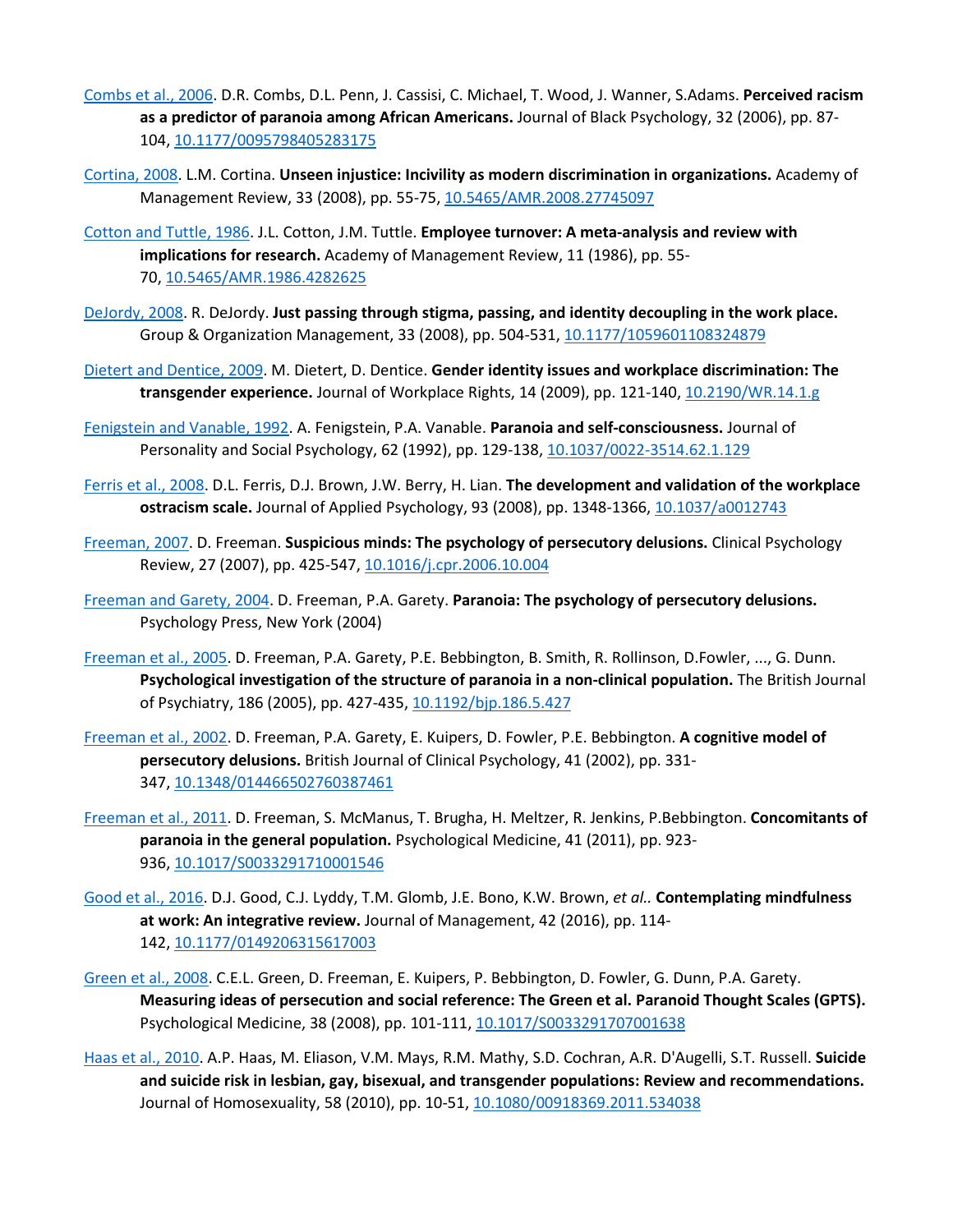- [Haselton and Nettle, 2006.](https://www.sciencedirect.com/science/article/pii/S0001879117300684?via%3Dihub#bbb0180) M.G. Haselton, D. Nettle. **The paranoid optimist: An integrative evolutionary model of cognitive biases.** Personality and Social Psychology Review, 10 (2006), pp. 47- 66, [10.1207/s15327957pspr1001\\_3](https://doi.org/10.1207/s15327957pspr1001_3)
- [Hatzenbuehler, 2009.](https://www.sciencedirect.com/science/article/pii/S0001879117300684?via%3Dihub#bbb0185) M.L. Hatzenbuehler. **How does sexual minority stigma "get under the skin"? A psychological mediation framework.** Psychological Bulletin, 135 (2009), pp. 707-730, [10.1037/a0016441](https://doi.org/10.1037/a0016441)
- [Hülsheger et al., 2013.](https://www.sciencedirect.com/science/article/pii/S0001879117300684?via%3Dihub#bbb0190) U.R. Hülsheger, H.J. Alberts, A. Feinholdt, J.W. Lang. **Benefits of mindfulness at work: The role of mindfulness in emotion regulation, emotional exhaustion, and job satisfaction.** Journal of Applied Psychology, 98 (2013), pp. 310-325, [10.1037/a0031313](https://doi.org/10.1037/a0031313)
- [Irwin, 2002.](https://www.sciencedirect.com/science/article/pii/S0001879117300684?via%3Dihub#bbb0200) J. Irwin. **Discrimination against gay men, lesbians, and transgender people working in education.**  Journal of Gay & Lesbian Social Services, 14 (2002), pp. 65-77, [10.1300/J041v14n02\\_06](https://doi.org/10.1300/J041v14n02_06)
- [Johnson et al., 2012.](https://www.sciencedirect.com/science/article/pii/S0001879117300684?via%3Dihub#bbb0205) R.E. Johnson, C.C. Rosen, C.H. Chang, E. Djurdjevic, M.U. Taking. **Recommendations for improving the construct clarity of higher-order multidimensional constructs.** Human Resource Management Review, 22 (2012), pp. 62-72, [10.1016/j.hrmr.2011.11.006](https://doi.org/10.1016/j.hrmr.2011.11.006)
- [Judge et al., 2001.](https://www.sciencedirect.com/science/article/pii/S0001879117300684?via%3Dihub#bbb0210) T.A. Judge, C.J. Thoresen, J.E. Bono, G.K. Patton. **The job satisfaction–job performance relationship: A qualitative and quantitative review.** Psychological Bulletin, 127 (2001), pp. 376- 407, [10.1037/0033-2909.127.3.376](https://doi.org/10.1037/0033-2909.127.3.376)
- [Kaiser et al., 2006.](https://www.sciencedirect.com/science/article/pii/S0001879117300684?via%3Dihub#bbb0215) C.R. Kaiser, S.B. Vick, B. Major. **Prejudice expectations moderate preconscious attention to cues that are threatening to social identity.** Psychological Science, 17 (2006), pp. 332- 338, [10.1111/j.1467-9280.2006.01707.x](https://doi.org/10.1111/j.1467-9280.2006.01707.x)
- [King and Cortina, 2010.](https://www.sciencedirect.com/science/article/pii/S0001879117300684?via%3Dihub#bbb0220) E.B. King, J.M. Cortina. **The social and economic imperative of lesbian, gay, bisexual, and transgendered supportive organizational policies.** Industrial and Organizational Psychology, 3 (2010), pp. 69-78, [10.1111/j.1754-9434.2009.01201.x](https://doi.org/10.1111/j.1754-9434.2009.01201.x)
- [Kinicki et al., 2002.](https://www.sciencedirect.com/science/article/pii/S0001879117300684?via%3Dihub#bbb0225) A.J. Kinicki, F.M. McKee-Ryan, C.A. Schriesheim, K.P. Carson. **Assessing the construct validity of the job descriptive index: A review and meta-analysis.** Journal of Applied Psychology, 87 (2002), pp. 14-32, [10.1037/0021-9010.87.1.14](https://doi.org/10.1037/0021-9010.87.1.14)
- [Kong, 2015.](https://www.sciencedirect.com/science/article/pii/S0001879117300684?via%3Dihub#bbb0230) D.T. Kong. **Ethnic minorities' paranoia and self-preservative work behaviors in response to perceived ethnic discrimination, with collective self-esteem as a buffer.** Journal of Occupational Health Psychology, 21 (2015), pp. 34-351, [10.1037/ocp0000013](https://doi.org/10.1037/ocp0000013)
- [Kramer, 1998.](https://www.sciencedirect.com/science/article/pii/S0001879117300684?via%3Dihub#bbb0235) R.M. Kramer. **Paranoid cognition in social systems: Thinking and acting in the shadow of doubt.**  Personality and Social Psychology Review, 2 (1998), pp. 251-275, [10.1207/s15327957pspr0204\\_3](https://doi.org/10.1207/s15327957pspr0204_3)
- [Kramer, 2001.](https://www.sciencedirect.com/science/article/pii/S0001879117300684?via%3Dihub#bbb0240) R.M. Kramer. **Organizational paranoia: Origins and dynamics.** Research in Organizational Behavior, 23 (2001), pp. 1-42, [10.1016/S0191-3085\(01\)23002-0](https://doi.org/10.1016/S0191-3085(01)23002-0)
- [Law et al., 2011.](https://www.sciencedirect.com/science/article/pii/S0001879117300684?via%3Dihub#bbb0245) C.L. Law, L.R. Martinez, E.N. Ruggs, M.R. Hebl, E. Akers. **Transparency in the workplace: How the experiences of transsexual employees can be improved.** Journal of Vocational Behavior, 79 (2011), pp. 710-723, [10.1016/j.jvb.2011.03.018](https://doi.org/10.1016/j.jvb.2011.03.018)
- [Little et al., 2002.](https://www.sciencedirect.com/science/article/pii/S0001879117300684?via%3Dihub#bbb0250) T.D. Little, W.A. Cunningham, G. Shahar, K.F. Widaman. **To parcel or not to parcel: Exploring the question, weighing the merits.** Structural Equation Modeling, 9 (2002), pp. 151- 173, [10.1207/S15328007SEM0902\\_1](https://doi.org/10.1207/S15328007SEM0902_1)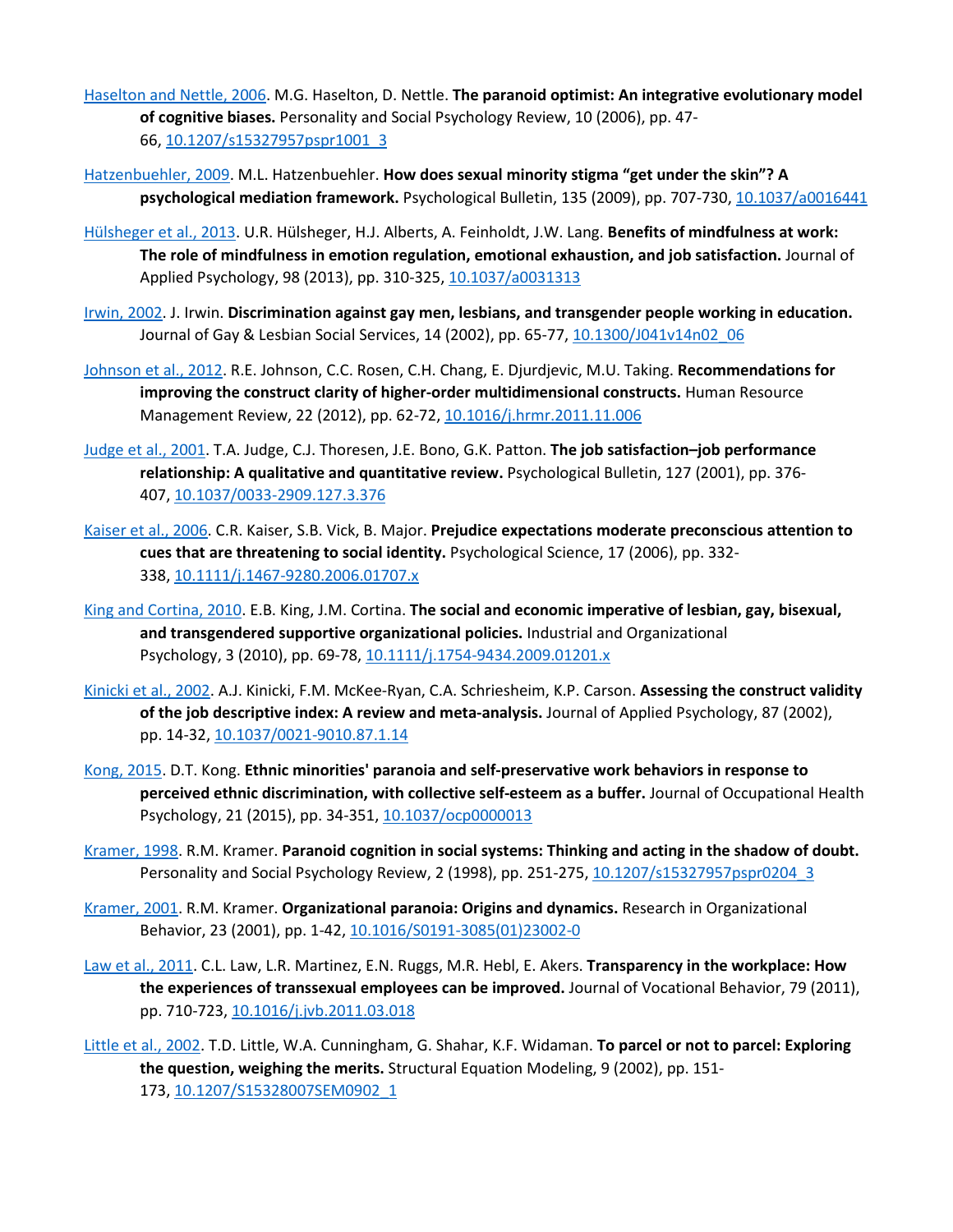- [Little et al., 2013.](https://www.sciencedirect.com/science/article/pii/S0001879117300684?via%3Dihub#bbb0255) T.D. Little, M. Rhemtulla, K. Gibson, A.M. Schoemann. **Why the items versus parcels controversy needn't be one.** Psychological Methods, 18 (2013), p. 285, [10.1037/a0033266](https://doi.org/10.1037/a0033266)
- [Luthans et al., 2007.](https://www.sciencedirect.com/science/article/pii/S0001879117300684?via%3Dihub#bbb0260) F. Luthans, B.J. Avolio, J.B. Avey, S.M. Norman. **Positive psychological capital: Measurement and relationship with performance and satisfaction.** Personnel Psychology, 60 (2007), pp. 541-572, [10.1111/j.1744-6570.2007.00083.x](https://doi.org/10.1111/j.1744-6570.2007.00083.x)
- [Lyubomirsky and Nolen-Hoeksema, 1993.](https://www.sciencedirect.com/science/article/pii/S0001879117300684?via%3Dihub#bbb0265) S. Lyubomirsky, S. Nolen-Hoeksema. **Self-perpetuating properties of dysphoric rumination.** Journal of Personality and Social Psychology, 65 (1993), pp. 339- 349, [10.1037/0022-3514.65.2.339](https://doi.org/10.1037/0022-3514.65.2.339)
- [Maccoby, 1988.](https://www.sciencedirect.com/science/article/pii/S0001879117300684?via%3Dihub#bbb0270) E.E. Maccoby. **Gender as a social category.** Developmental Psychology, 24 (1988), pp. 755- 765, [10.1037/0012-1649.24.6.755](https://doi.org/10.1037/0012-1649.24.6.755)
- [Marr et al., 2012.](https://www.sciencedirect.com/science/article/pii/S0001879117300684?via%3Dihub#bbb0280) J.C. Marr, S. Thau, K. Aquino, L.J. Barclay. **Do I want to know? How the motivation to acquire relationship-threatening information in groups contributes to paranoid thought, suspicion behavior, and social rejection.** Organizational Behavior and Human Decision Processes, 117 (2012), pp. 285- 297, [10.1016/j.obhdp.2011.11.003](https://doi.org/10.1016/j.obhdp.2011.11.003)
- [Martinez et al., 2017.](https://www.sciencedirect.com/science/article/pii/S0001879117300684?via%3Dihub#bbb0285) L.R. Martinez, K.B. Sawyer, C.N. Thoroughgood, E.N. Ruggs, N.A. Smith. **The importance of being "me": The relation between authentic identity expression and transgender employees' workrelated attitudes and experiences.** Journal of Applied Psychology, 102 (2017), pp. 215- 226, [10.1037/apl0000168](https://doi.org/10.1037/apl0000168)
- [Maslach and Jackson, 1981.](https://www.sciencedirect.com/science/article/pii/S0001879117300684?via%3Dihub#bbb0290) C. Maslach, S.E. Jackson. **The measurement of experienced burnout.** Journal of Organizational Behavior, 2 (1981), pp. 99-113, [10.1002/job.4030020205](https://doi.org/10.1002/job.4030020205)
- [Maynard and Ferdman, 2009.](https://www.sciencedirect.com/science/article/pii/S0001879117300684?via%3Dihub#bbb0295) D.C. Maynard, B.M. Ferdman. **The marginalized workforce: How IO psychology can make a difference.** The Industrial-Organizational Psychologist, 46 (2009), pp. 25-29
- [Meyer, 2003.](https://www.sciencedirect.com/science/article/pii/S0001879117300684?via%3Dihub#bbb2020) I.H. Meyer. **Prejudice, social stress, and mental health in lesbian, gay, and bisexual populations: Conceptual issues and research evidence.** Psychological Bulletin, 129 (2003), pp. 674-697
- [Mullin and Hogg, 1998.](https://www.sciencedirect.com/science/article/pii/S0001879117300684?via%3Dihub#bbb0300) B.A. Mullin, M.A. Hogg. **Dimensions of subjective uncertainty in social identification and minimal intergroup discrimination.** British Journal of Social Psychology, 37 (1998), pp. 345- 365, [10.1111/j.2044-8309.1998.tb01176.x](https://doi.org/10.1111/j.2044-8309.1998.tb01176.x)

[Muthen and Muthen, 2012.](https://www.sciencedirect.com/science/article/pii/S0001879117300684?via%3Dihub#bbb0305) L.K. Muthen, B.O. Muthen. **Mplus user's guide.** Muthen & Muthen, L.A., CA (2012)

- [National Center for Transgender Equality, 2011.](https://www.sciencedirect.com/science/article/pii/S0001879117300684?via%3Dihub#bbb0310) National Center for Transgender Equality. **National transgender discrimination survey report on health and healthcare.** Washington, D.C. (2011)
- [Nolen-Hoeksema et al., 2008.](https://www.sciencedirect.com/science/article/pii/S0001879117300684?via%3Dihub#bbb0315) S. Nolen-Hoeksema, B.E. Wisco, S. Lyubomirsky. **Rethinking rumination.**  Perspectives on Psychological Science, 3 (2008), pp. 400-424, [10.1111/j.1745-6924.2008.00088.x](https://doi.org/10.1111/j.1745-6924.2008.00088.x)
- [Peterson and Seligman, 1984.](https://www.sciencedirect.com/science/article/pii/S0001879117300684?via%3Dihub#bbb0320) C. Peterson, M.E. Seligman. **Causal explanations as a risk factor for depression: Theory and evidence.** Psychological Review, 91 (1984), pp. 347-374, [10.1037/0033-295X.91.3.347](https://doi.org/10.1037/0033-295X.91.3.347)
- [Philippot and Brutoux, 2008.](https://www.sciencedirect.com/science/article/pii/S0001879117300684?via%3Dihub#bbb0325) P. Philippot, F. Brutoux. **Induced rumination dampens executive processes in dysphoric young adults.** Journal of Behavior Therapy and Experimental Psychiatry, 39 (2008), pp. 219- 227, [10.1016/j.jbtep.2007.07.001](https://doi.org/10.1016/j.jbtep.2007.07.001)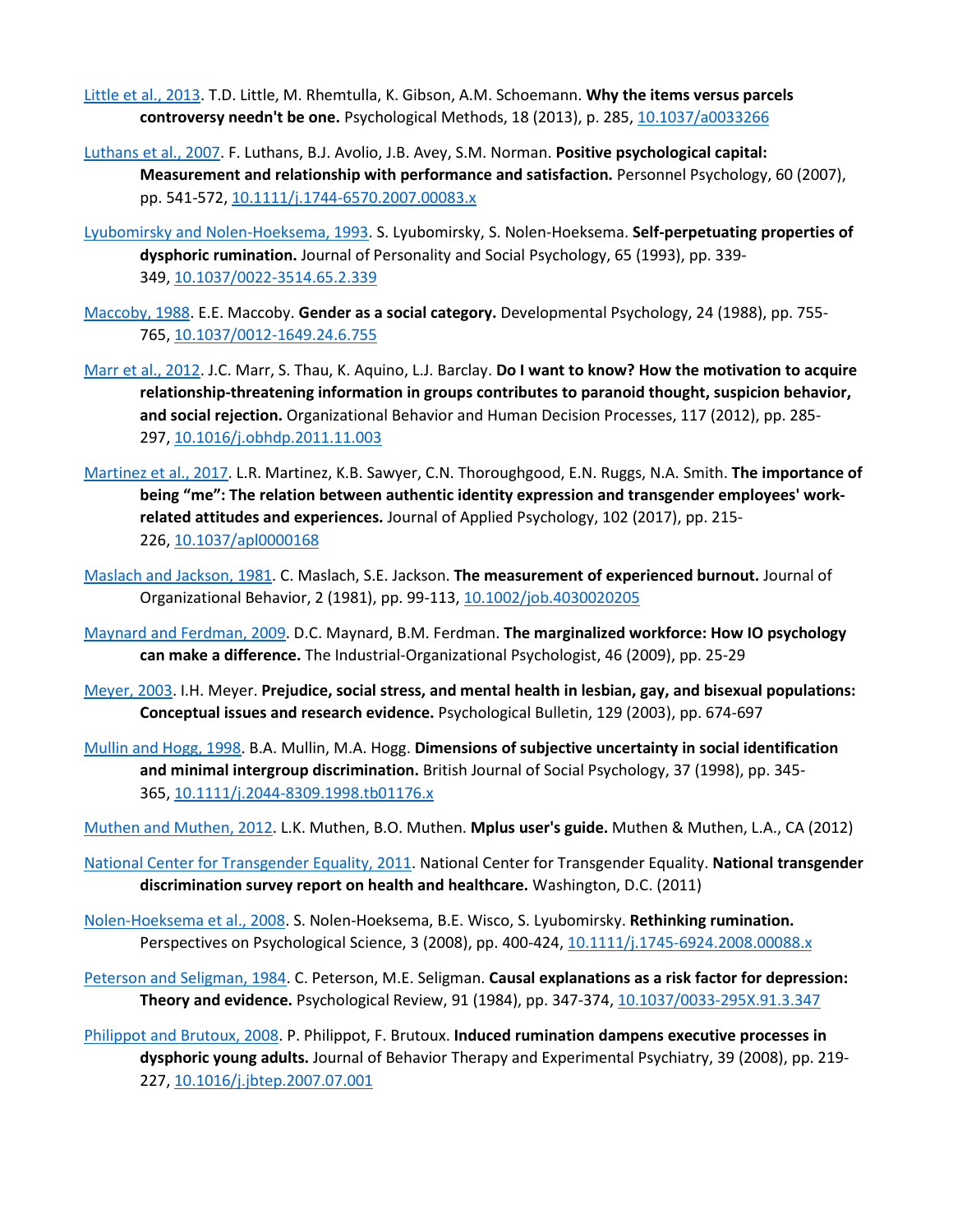- [Preacher and Hayes, 2008.](https://www.sciencedirect.com/science/article/pii/S0001879117300684?via%3Dihub#bbb0330) K.J. Preacher, A.F. Hayes. **Asymptotic and resampling strategies for assessing and comparing indirect effects in multiple mediator models.** Behavior Research Methods, 40 (2008), pp. 879-891, [10.3758/BRM.40.3.879](https://doi.org/10.3758/BRM.40.3.879)
- [Reisner et al., 2016.](https://www.sciencedirect.com/science/article/pii/S0001879117300684?via%3Dihub#bbb0335) S.L. Reisner, T. Poteat, J. Keatley, M. Cabral, T. Mothopeng, E. Dunham,*et al.* **Global health burden and needs of transgender populations: A review.** The Lancet, 388 (2016), pp. 412- 436, [10.1016/S0140-6736\(16\)00684-X](https://doi.org/10.1016/S0140-6736(16)00684-X)
- [Robinson et al., 2013.](https://www.sciencedirect.com/science/article/pii/S0001879117300684?via%3Dihub#bbb0340) S.L. Robinson, J. O'Reilly, W. Wang. **Invisible at work an integrated model of workplace ostracism.** Journal of Management, 39 (2013), pp. 203-231, [10.1177/0149206312466141](https://doi.org/10.1177/0149206312466141)
- [Ruggs et al., 2013.](https://www.sciencedirect.com/science/article/pii/S0001879117300684?via%3Dihub#bbb0345) E.N. Ruggs, C. Law, C.B. Cox, M.V. Roehling, R.L. Wiener, M.R. Hebl, L.Barron. **Gone fishing: I– O psychologists' missed opportunities to understand marginalized employees' experiences with discrimination.** Industrial and Organizational Psychology, 6 (2013), pp. 39-60, [10.1111/iops.12007](https://doi.org/10.1111/iops.12007)
- [Ruggs et al., 2015.](https://www.sciencedirect.com/science/article/pii/S0001879117300684?via%3Dihub#bbb0350) E.N. Ruggs, L.R. Martinez, M.R. Hebl, C.L. Law. **Workplace "trans"-actions: How organizations, coworkers, and individual openness influence perceived gender identity discrimination.**  Psychology of Sexual Orientation and Gender Diversity, 2 (2015), pp. 404-412, [10.1037/sgd0000112](https://doi.org/10.1037/sgd0000112)
- [Sawyer and Thoroughgood, 2017.](https://www.sciencedirect.com/science/article/pii/S0001879117300684?via%3Dihub#bbb0355) K. Sawyer, C. Thoroughgood. **Gender non-conformity and the modern workplace.** Organizational Dynamics, 1 (2017), pp. 1-8, [10.1016/j.orgdyn.2017.01.001](https://doi.org/10.1016/j.orgdyn.2017.01.001)
- [Sawyer et al., 2016.](https://www.sciencedirect.com/science/article/pii/S0001879117300684?via%3Dihub#bbb0360) K. Sawyer, C. Thoroughgood, J. Webster. **Queering the gender binary: Understanding transgender workplace experiences.** Sexual orientation and transgender issues in organizations, Springer International Publishing (2016), pp. 21-42
- [Scheier and Carver, 1985.](https://www.sciencedirect.com/science/article/pii/S0001879117300684?via%3Dihub#bbb0365) M.F. Scheier, C.S. Carver. **Optimism, coping, and health: Assessment and implications of generalized outcome expectancies.** Health Psychology, 4 (1985), pp. 219-247, [10.1037/0278-](https://doi.org/10.1037/0278-6133.4.3.219) [6133.4.3.219](https://doi.org/10.1037/0278-6133.4.3.219)
- [Scheier et al., 1986.](https://www.sciencedirect.com/science/article/pii/S0001879117300684?via%3Dihub#bbb0370) M.F. Scheier, J.K. Weintraub, C.S. Carver. **Coping with stress: Divergent strategies of optimists and pessimists.** Journal of Personality and Social Psychology, 51 (1986), pp. 1257- 1264, [10.1037/0022-3514.51.6.1257](https://doi.org/10.1037/0022-3514.51.6.1257)
- [Schilt, 2006.](https://www.sciencedirect.com/science/article/pii/S0001879117300684?via%3Dihub#bbb0375) K. Schilt. **Just one of the guys? How transmen make gender visible at work.** Gender & Society, 20 (2006), pp. 465-490, [10.1177/0891243206288077](https://doi.org/10.1177/0891243206288077)
- [Schilt and Connell, 2007.](https://www.sciencedirect.com/science/article/pii/S0001879117300684?via%3Dihub#bbb0380) K. Schilt, C. Connell. **Do workplace gender transitions make gender trouble?** Gender, Work & Organization, 14 (2007), pp. 596-618, [10.1111/j.1468-0432.2007.00373.x](https://doi.org/10.1111/j.1468-0432.2007.00373.x)
- [Schilt and Wiswall, 2008.](https://www.sciencedirect.com/science/article/pii/S0001879117300684?via%3Dihub#bbb0385) K. Schilt, M. Wiswall. **Before and after: Gender transitions, human capital, and workplace experiences.** The BE Journal of Economic Analysis & Policy, 8 (2008), p. 1862, [10.2202/1935-](https://doi.org/10.2202/1935-1682) [1682](https://doi.org/10.2202/1935-1682)
- [Sellers and Shelton, 2003.](https://www.sciencedirect.com/science/article/pii/S0001879117300684?via%3Dihub#bbb0390) R.M. Sellers, J.N. Shelton. **The role of racial identity in perceived racial discrimination.** Journal of Personality and Social Psychology, 84 (2003), pp. 1079-1092
- [Shelton and Sellers, 2000.](https://www.sciencedirect.com/science/article/pii/S0001879117300684?via%3Dihub#bbb2025) J.N. Shelton, R.M. Sellers. **Situational stability and variability in African American racial identity.** Journal of Black Psychology, 26 (2000), pp. 27-50
- [Smart Richman and Leary, 2009.](https://www.sciencedirect.com/science/article/pii/S0001879117300684?via%3Dihub#bbb0395) L. Smart Richman, M.R. Leary. **Reactions to discrimination, stigmatization, ostracism, and other forms of interpersonal rejection: A multimotive model.** Psychological Review, 116 (2009), pp. 365-383, [10.1037/0022-3514.84.5.1079](https://doi.org/10.1037/0022-3514.84.5.1079)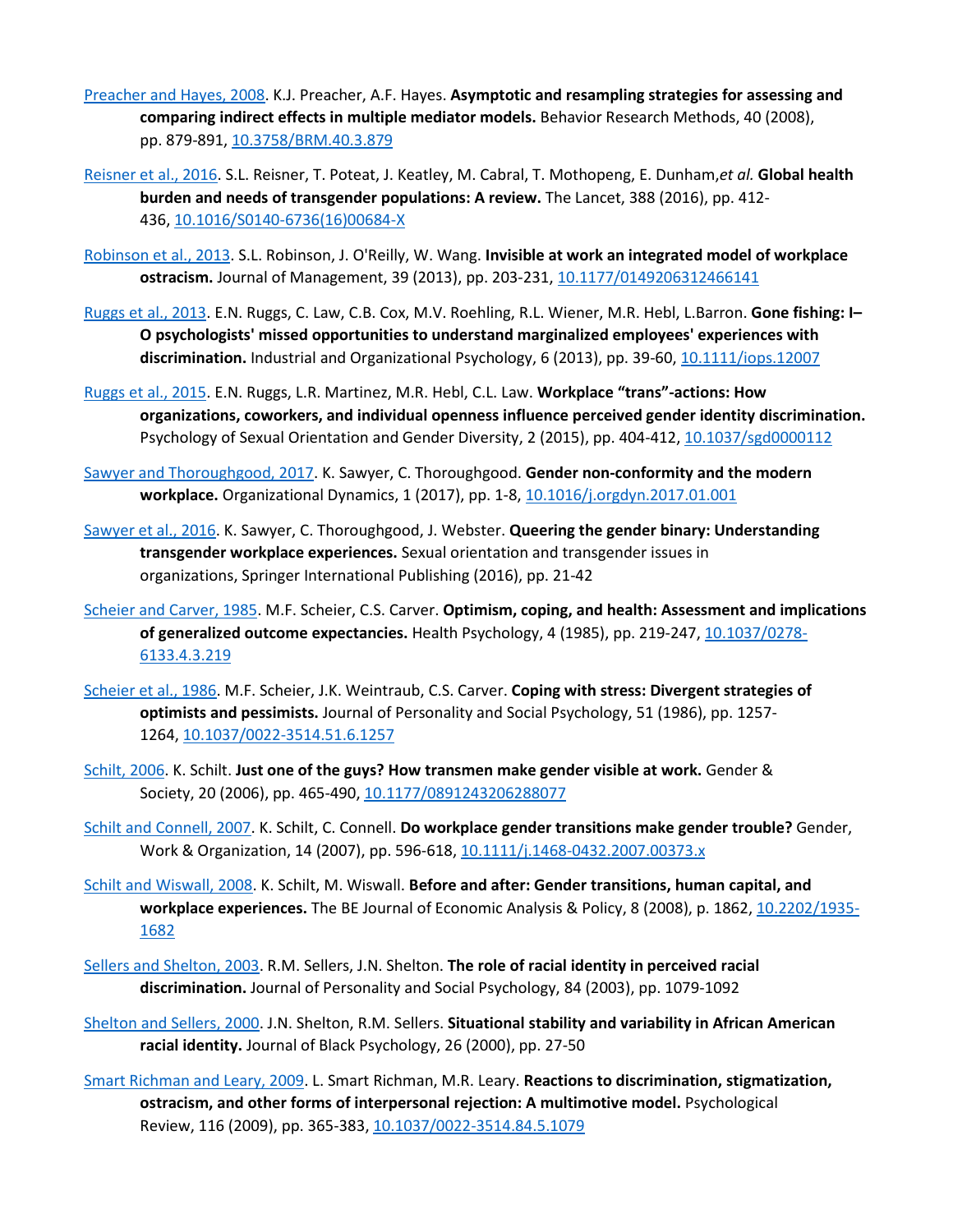- [Smith and Alloy, 2009.](https://www.sciencedirect.com/science/article/pii/S0001879117300684?via%3Dihub#bbb0400) J.M. Smith, L.B. Alloy. **A roadmap to rumination: A review of the definition, assessment, and conceptualization of this multifaceted construct.** Clinical Psychology Review, 29 (2009), pp. 116- 128, [10.1016/j.cpr.2008.10.003](https://doi.org/10.1016/j.cpr.2008.10.003)
- [Thewissen et al., 2008.](https://www.sciencedirect.com/science/article/pii/S0001879117300684?via%3Dihub#bbb0405) V. Thewissen, R.P. Bentall, T. Lecomte, J. van Os, I. Myin-Germeys. **Fluctuations in selfesteem and paranoia in the context of daily life.** Journal of Abnormal Psychology, 117 (2008), pp. 143- 153, [10.1037/0021-843X.117.1.143](https://doi.org/10.1037/0021-843X.117.1.143)
- [Triana et al., 2010.](https://www.sciencedirect.com/science/article/pii/S0001879117300684?via%3Dihub#bbb0410) M.D.C. Triana, M.F. García, A. Colella. **Managing diversity: How organizational efforts to support diversity moderate the effects of perceived racial discrimination on affective commitment.**  Personnel Psychology, 63 (2010), pp. 817-843, [10.1111/j.1744-6570.2010.01189.x](https://doi.org/10.1111/j.1744-6570.2010.01189.x)
- [Wade et al., 2008.](https://www.sciencedirect.com/science/article/pii/S0001879117300684?via%3Dihub#bbb0415) N.G. Wade, D.L. Vogel, K.Y.H. Liao, D.B. Goldman. **Measuring state-specific rumination: Development of the rumination about an interpersonal offense scale.** Journal of Counseling Psychology, 55 (2008), pp. 419-426, [10.1111/j.1744-6570.2010.01189.x](https://doi.org/10.1111/j.1744-6570.2010.01189.x)
- [Watson and Clark, 1984.](https://www.sciencedirect.com/science/article/pii/S0001879117300684?via%3Dihub#bbb0425) D. Watson, L.A. Clark. **Negative affectivity: The disposition to experience aversive emotional states.** Psychological Bulletin, 96 (1984), pp. 235-254, [10.1037/0033-2909.96.3.465](https://doi.org/10.1037/0033-2909.96.3.465)
- [Watson et al., 1988.](https://www.sciencedirect.com/science/article/pii/S0001879117300684?via%3Dihub#bbb0430) D. Watson, L.A. Clark, A. Tellegen. **Development and validation of brief measures of positive and negative affect: The PANAS scales.** Journal of Personality and Social Psychology, 47 (1988), pp. 127-144, [10.1037/0022-3514.54.6.1063](https://doi.org/10.1037/0022-3514.54.6.1063)
- [West and Zimmerman, 1987.](https://www.sciencedirect.com/science/article/pii/S0001879117300684?via%3Dihub#bbb0435) C. West, D.H. Zimmerman. **Doing gender.** Gender & Society, 1 (1987), pp. 125- 151, [10.1177/0891243287001002002](https://doi.org/10.1177/0891243287001002002)
- [Westermann et al., 2012.](https://www.sciencedirect.com/science/article/pii/S0001879117300684?via%3Dihub#bbb0440) S. Westermann, M.L. Kesting, T.M. Lincoln. **Being deluded after being excluded? How emotion regulation deficits in paranoia-prone individuals affect state paranoia during experimentally induced social stress.** Behavior Therapy, 43 (2012), pp. 329-340, [10.1016/j.beth.2011.07.005](https://doi.org/10.1016/j.beth.2011.07.005)
- [Williams, 2007.](https://www.sciencedirect.com/science/article/pii/S0001879117300684?via%3Dihub#bbb0445) K.D. Williams. **Ostracism.** Annual Review of Psychology, 58 (2007), pp. 425- 452, [10.1146/annurev.psych.58.110405.085641](https://doi.org/10.1146/annurev.psych.58.110405.085641)
- [Williams et al., 1989.](https://www.sciencedirect.com/science/article/pii/S0001879117300684?via%3Dihub#bbb0450) L.J. Williams, J.A. Cote, M.R. Buckley. **Lack of method variance in self-reported affect and perceptions at work: Reality or artifact?** Journal of Applied Psychology, 74 (1989), pp. 462- 468, [10.1037/0021-9010.74.3.462](https://doi.org/10.1037/0021-9010.74.3.462)
- [Williams and O'Boyle, 2008.](https://www.sciencedirect.com/science/article/pii/S0001879117300684?via%3Dihub#bbb0455) L.J. Williams, E.H. O'Boyle. **Measurement models for linking latent variables and indicators: A review of human resource management research using parcels.** Human Resource Management Review, 18 (2008), pp. 233-242, [10.1016/j.hrmr.2008.07.002](https://doi.org/10.1016/j.hrmr.2008.07.002)
- [Wright and Cropanzano, 1998.](https://www.sciencedirect.com/science/article/pii/S0001879117300684?via%3Dihub#bbb0460) T.A. Wright, R. Cropanzano. **Emotional exhaustion as a predictor of job performance and voluntary turnover.** Journal of Applied Psychology, 83 (1998), pp. 486- 493, [10.1037/0021-9010.83.3.486](https://doi.org/10.1037/0021-9010.83.3.486)
- $1$  The importance of perception in workplace discrimination and paranoid cognition must be emphasized here. Our arguments are based on the assumption that a person's perceptions of discrimination at work contribute, in part, to their experiences of paranoid cognition. That is, a person must appraise their work environment as threatening to their identity in order for them to experience paranoid thinking. Yet, those who encounter objective discrimination at work, but who do not perceive such events as discriminatory, are unlikely to experience paranoid thoughts.